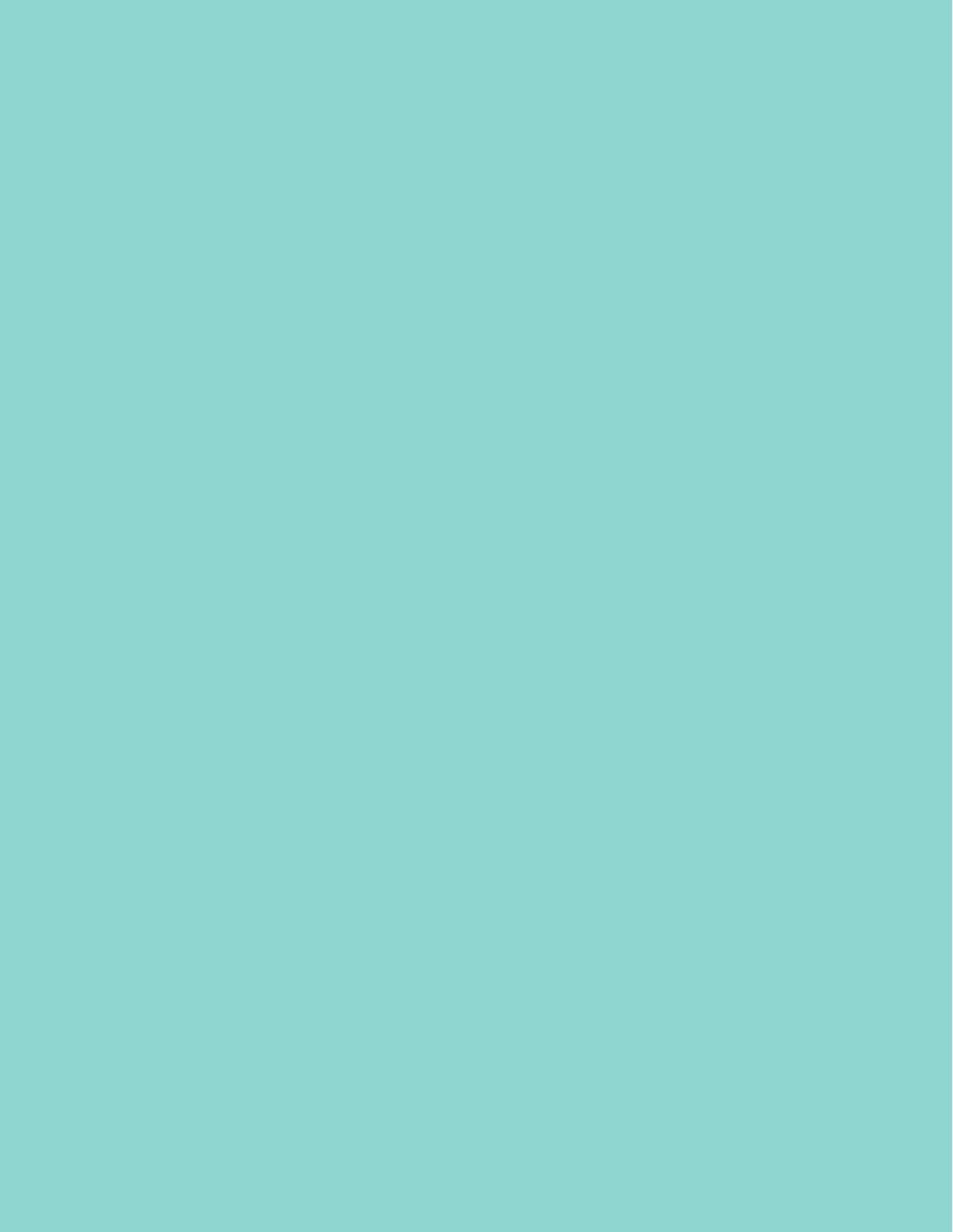# Evaluating and Supporting Principals

# **POLICY STUDIES ASSOCIATES, INC.**

Leslie M. Anderson | Brenda J. Turnbull



Commissioned by:



PR-2105 January 2016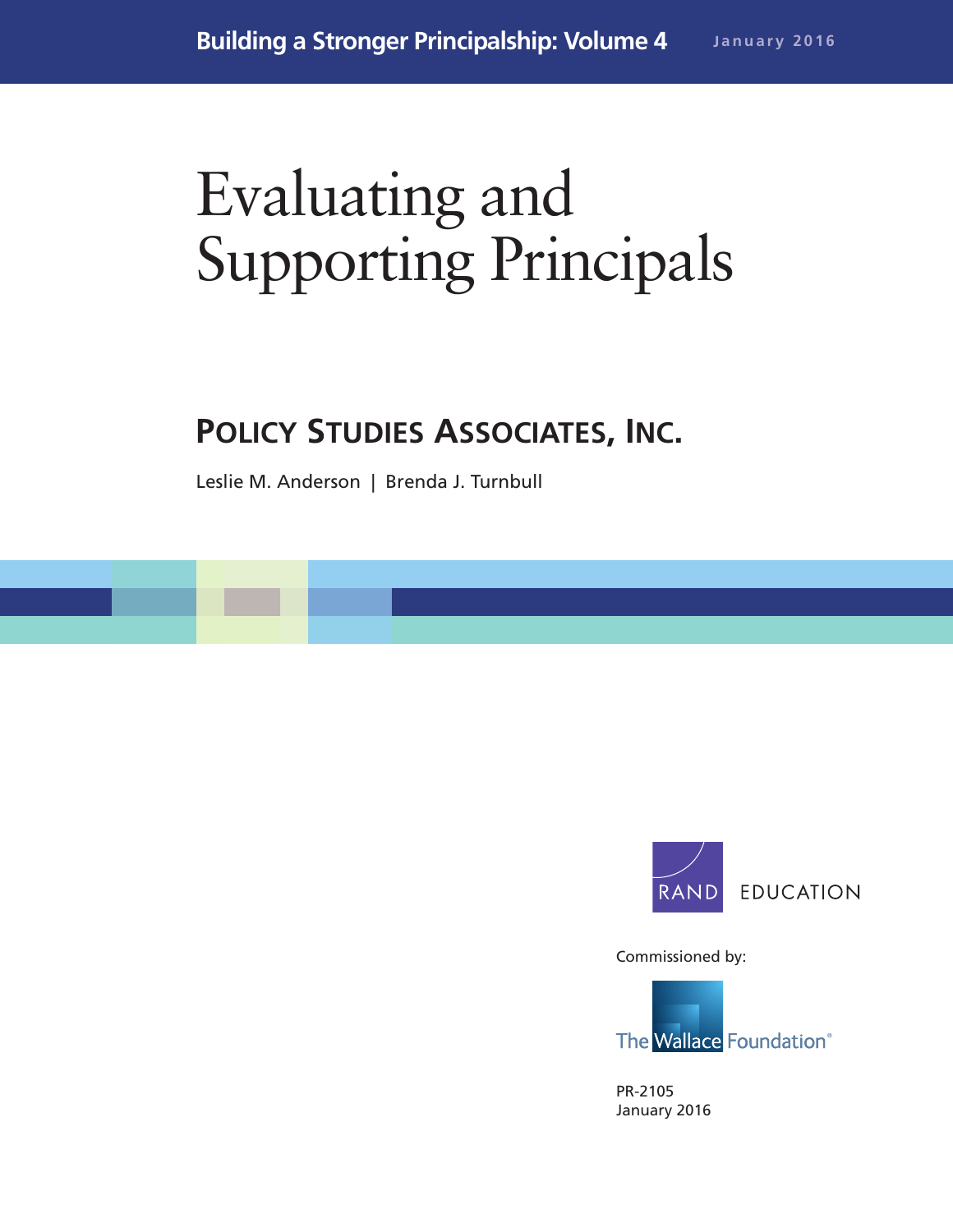# **Preface**

This is the fourth report from an evaluation of the Principal Pipeline Initiative. The Wallace Foundation is sponsor of the initiative and of the evaluation, which is conducted by Policy Studies Associates, Inc., and RAND. This report addresses the implementation of principal evaluation and related support as of 2015, viewing implementation in the context of districts' aims, constraints, and capacity. Principal evaluation is part of the Wallace Principal Pipeline Initiative design, intended both as a means of assessing novice principals' performance against clear standards and as a roadmap for tailoring professional development and one-on-one support to identified areas of need. Although educator evaluation has been a prominent topic on the policy scene for many years, there is still much to learn about how educator evaluation systems are designed and implemented. This report provides insights into the strategies and capacities that districts developed to evaluate and support their school leaders.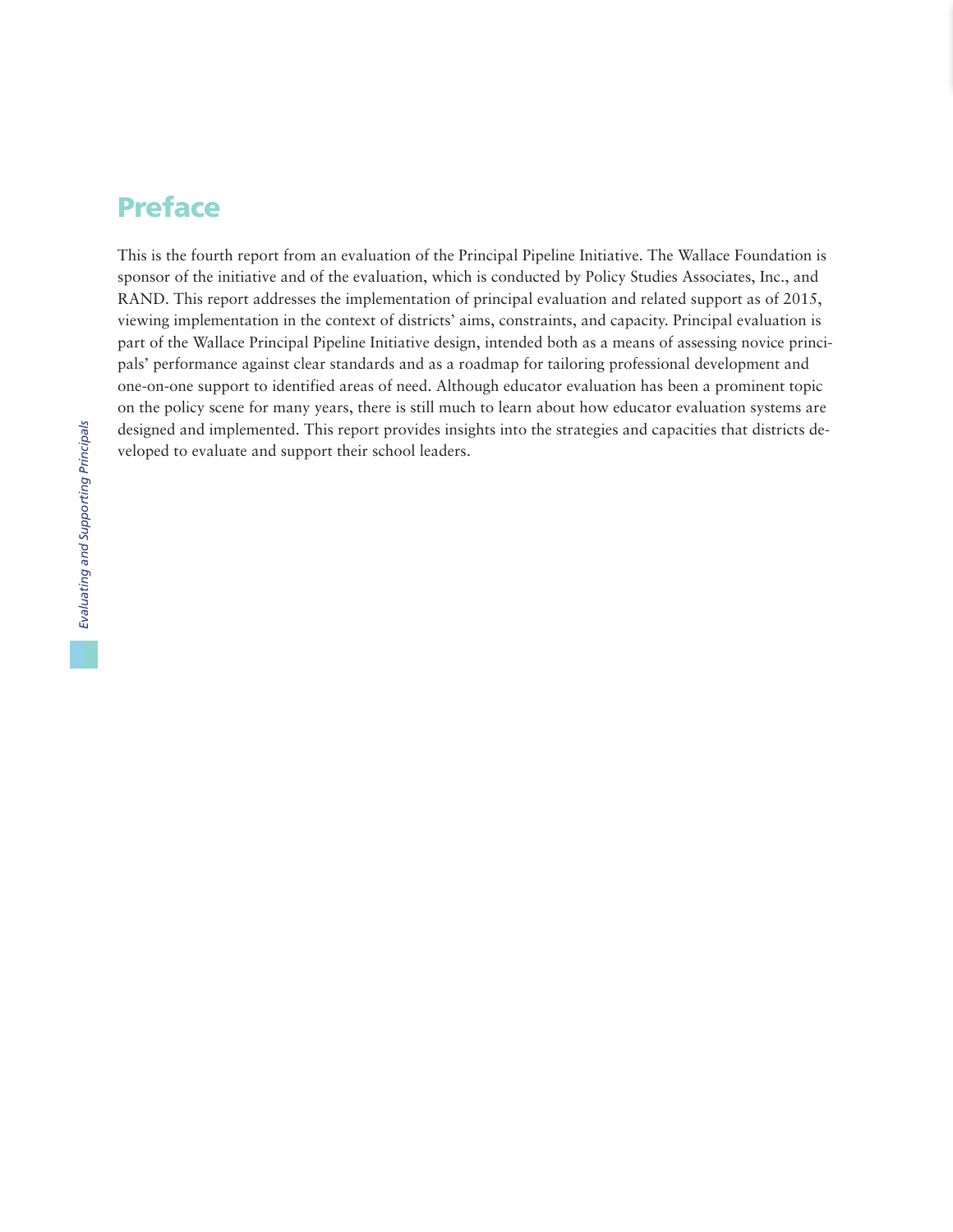# **Contents**

|                                                                              | Page |
|------------------------------------------------------------------------------|------|
|                                                                              |      |
|                                                                              |      |
|                                                                              |      |
|                                                                              |      |
|                                                                              |      |
| 2. SYSTEM DESIGN: WHY AND HOW THE DISTRICTS RESHAPED PRINCIPAL EVALUATION  9 |      |
|                                                                              |      |
|                                                                              |      |
|                                                                              |      |
|                                                                              |      |
|                                                                              |      |
|                                                                              |      |
|                                                                              |      |
|                                                                              |      |
|                                                                              |      |
|                                                                              |      |
|                                                                              |      |
|                                                                              |      |
|                                                                              |      |
|                                                                              |      |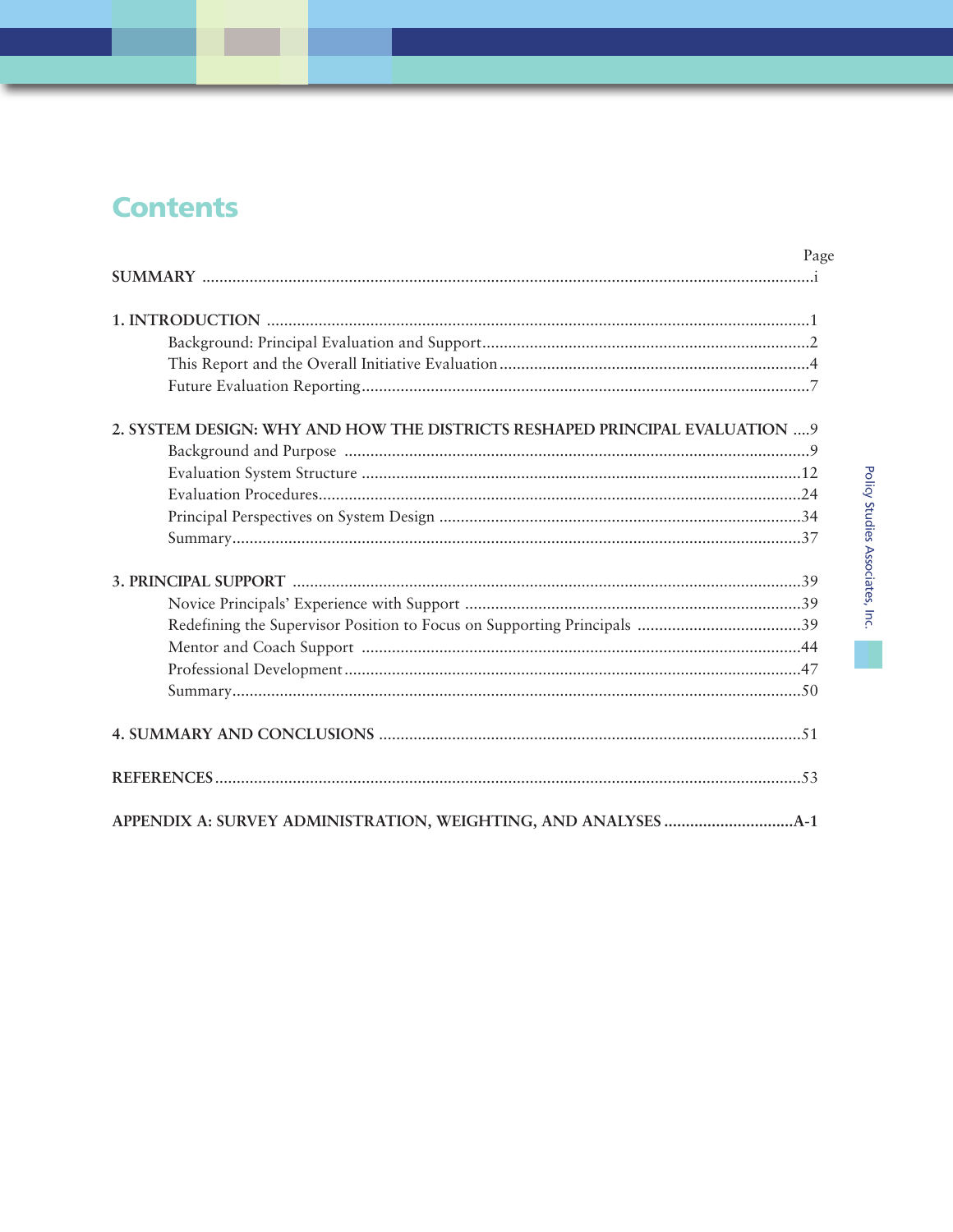# **Exhibits**

## **PAGE**

| Exhibit 3: Summary of initial status and actions taken in principal evaluation,                  |
|--------------------------------------------------------------------------------------------------|
|                                                                                                  |
| Exhibit 4: Basic structure of principal evaluation systems in 2014-15, by district 13            |
| Exhibit 5: Detailed structure of principal evaluation systems in 2014-15, by district 14         |
| Exhibit 6: Number of standards and elements of professional practice included                    |
|                                                                                                  |
| Exhibit 7: Principals who generally agreed that their 2013-14 performance evaluation             |
| captured the breadth and complexity of their leadership role and adequately/accurately           |
|                                                                                                  |
| Exhibit 8: Excerpt on organizational leadership from Denver Public Schools                       |
|                                                                                                  |
| Exhibit 9: Student growth measures used to evaluate principal performance, by district 21        |
| Exhibit 10: Terminology and benchmarks used for principal summary ratings, by district 23        |
| Exhibit 11: Percent of principals reporting that they received feedback on the results           |
|                                                                                                  |
| Exhibit 12: Principal ratings of the quality of the feedback they received on the results        |
|                                                                                                  |
| Exhibit 13: Principals told they needed to improve in at least one area of professional practice |
|                                                                                                  |
| Exhibit 14: Areas of professional practice that principals were told they needed                 |
|                                                                                                  |
| Exhibit 15: Principals evaluated in 2013-14 who agreed that their district's evaluation system   |
| was accurate and fair, provided clear expectations for performance, and was                      |
|                                                                                                  |
| Exhibit 16: Difference in principal perceptions of the support they received from their          |
|                                                                                                  |
| Exhibit 17: Principals who received support from their supervisor/evaluator, mentor/coach,       |
| or through professional development who STRONGLY AGREE that the support                          |
|                                                                                                  |
|                                                                                                  |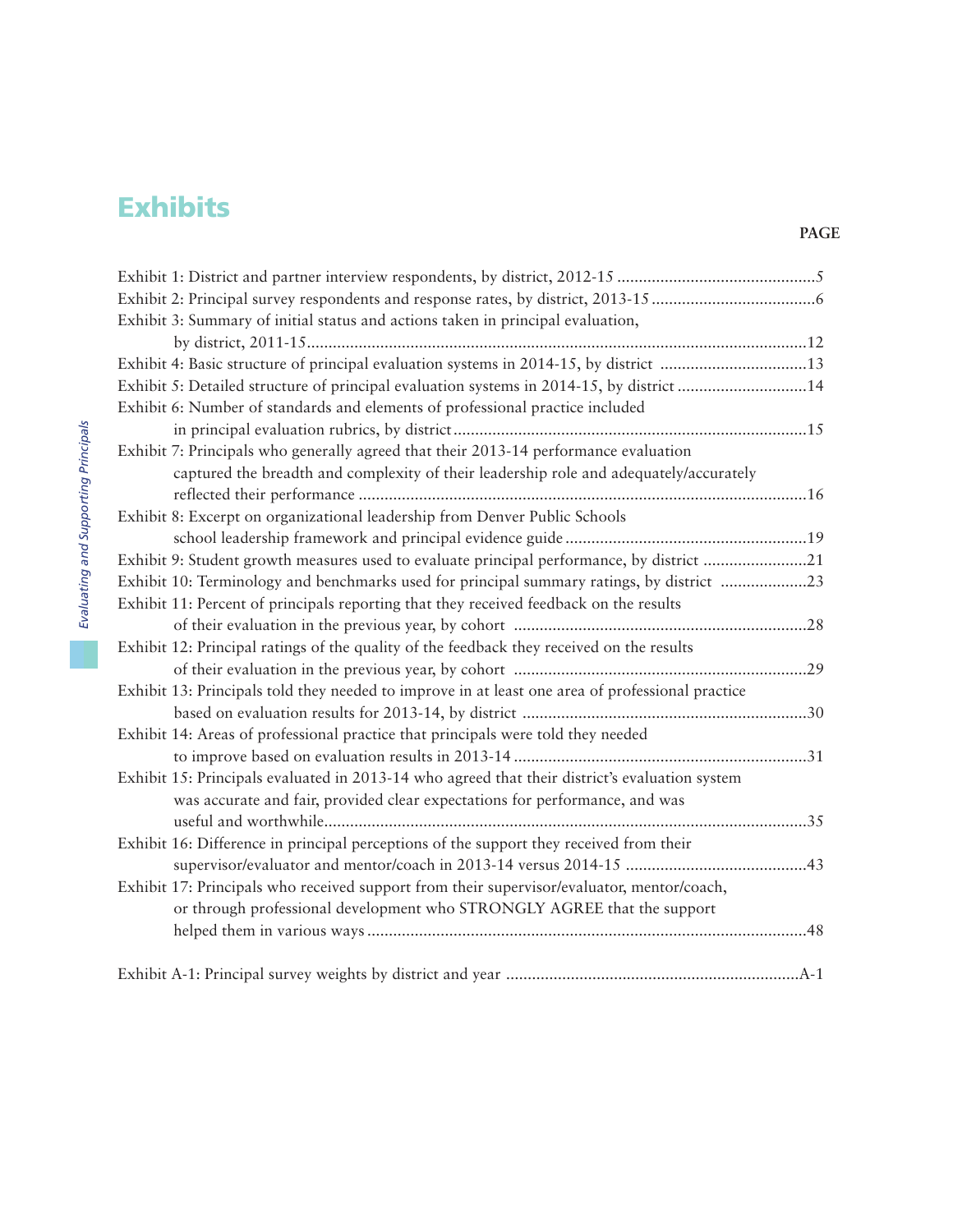# **Summary**

#### *Background on the Principal Pipeline Initiative and This Study*

S ince 2011, six large urban and suburban districts have been changing how they evaluate and support novice principals—those in their first three years on the job—as part of a multi-pronged strategy to make these principal ince 2011, six large urban and suburban districts have been changing how they evaluate and support novice principals—those in their first three years on the job—as part of a multi-pronged strategy to make these principals more effective. Under the terms of their participation in the Principal Pipeline nents designed to develop a cadre of highly capable novice principals:

- Adopting standards of practice and performance for school leaders that would govern principal preparation, hiring, evaluation, and support
- Improving the quality of preservice preparation for principals
- Using selective hiring and placement practices to match principal candidates with schools
- Implementing on-the-job evaluations and support for novice principals

The initiative also brought the expectation that leadership policies and practices would build the district's capacity to advance its educational priorities. All components would achieve district-wide scale and longterm sustainability.

This report analyzes the progress of these districts in implementing the fourth key component, evaluation and support systems aligned with the district-adopted standards for leaders. Consistent with the initiative's philosophy that evaluations can be a positive source of guidance for improving practice, districts have agreed to provide novice principals with support tailored to their needs, as identified by evaluations. The ultimate goal of this support—which includes support from supervisors, coaching or mentoring, and professional development—is to strengthen principals' capacity to improve teaching and learning.

The six participating districts receive grants from The Wallace Foundation ranging from \$8.5 million to \$13.25

#### *Principal Pipeline Initiative Districts*

- Charlotte-Mecklenburg Schools, North **Carolina**
- Denver Public Schools, Colorado
- Gwinnett County Public Schools, Georgia
- Hillsborough County Public Schools, Florida
- New York City Department of Education, New York
- Prince George's County Public Schools, Maryland

million over five years, along with foundation-funded technical assistance. Districts use these resources to expand on and improve their existing practices and to build sustainable policies for school leadership.

This is the fourth in a series of reports from an evaluation of the Principal Pipeline Initiative by Policy Studies Associates and RAND. (Other components of the initiative are discussed in other reports.) Data for this report were collected from late 2011 through spring 2015 by conducting interviews with district administrators, focus groups of novice principals, surveys of novice principals, and reviews of district documents. More details about methods can be found in the body of the report.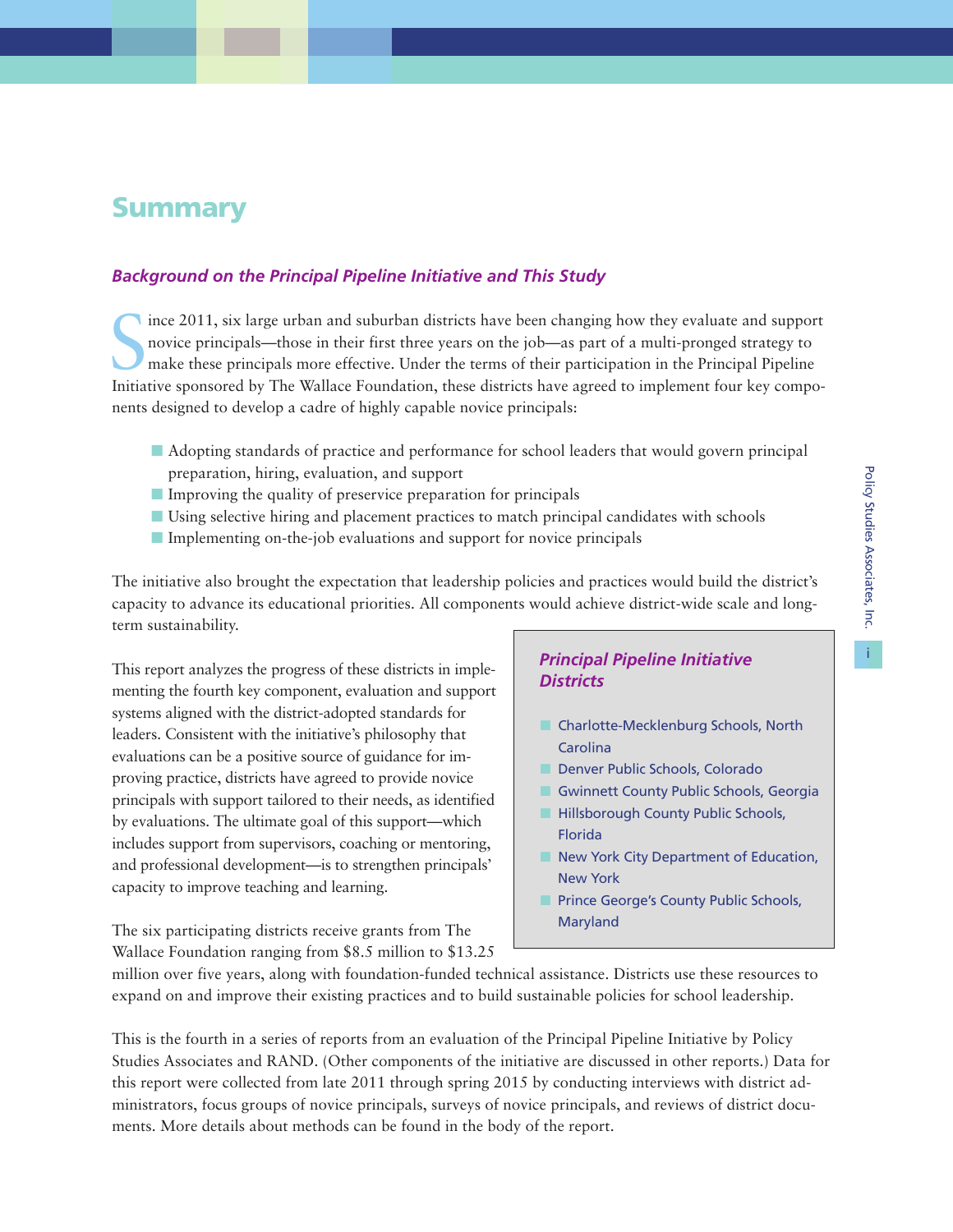Summarized below are the main findings about principal evaluation and support across the six districts.

#### *Designing Principal Evaluation Systems*

In revising their principal evaluation systems, districts put the main emphasis on using evaluation as a tool to help principals improve.

All six districts had a history of evaluating principals' performance, but after joining the Principal Pipeline Initiative, they made many changes in their evaluation systems—and are still refining them. All of these districts have developed rigorous systems with multiple measures to evaluate principal performance.

District leaders believed their redesigned principal evaluation systems would produce sound data and feedback that could be used to help novice principals succeed, even when they arrived with good preparation and demonstrated skills. In no district did leaders express a desire to use evaluations to dismiss large numbers of novice principals.

In all six districts, the revised principal evaluation systems emphasized measures of student achievement growth and measures of professional practice, as required by their states. Within this framework, districts made different choices about what and how to measure, although they had more latitude to set measures of practice than of growth.

States mandated the basic framework of using student growth and professional practice as the main measures in principal evaluations. Five of the six states with Principal Pipeline Initiative districts also assigned particular weights that had to be used to calculate an overall principal rating.

To determine student growth, all six districts used results on the state test as the main measure, consistent with state requirements. Four districts supplemented state test scores with data from other assessments and student performance indicators. In the five districts with state-specified weighting formulas, student growth counted for at least 40 percent of the overall rating, and as much as 70 percent.

To evaluate professional practice, the six districts developed standards and competencies for principal leadership, which they used as a basis for their principal evaluation systems. Every district designed or adapted an evaluation rubric for supervisors to use in rating principals on the district's leadership standards and competencies. The areas commonly addressed by these rubrics included instructional leadership, human resource management, school climate and culture, planning, and school management and operations.

Most principals agreed that the standards used to evaluate their performance were comprehensive and appropriate. Principal supervisors and other district staff continue to tweak the rubrics as they gain more experience in applying them.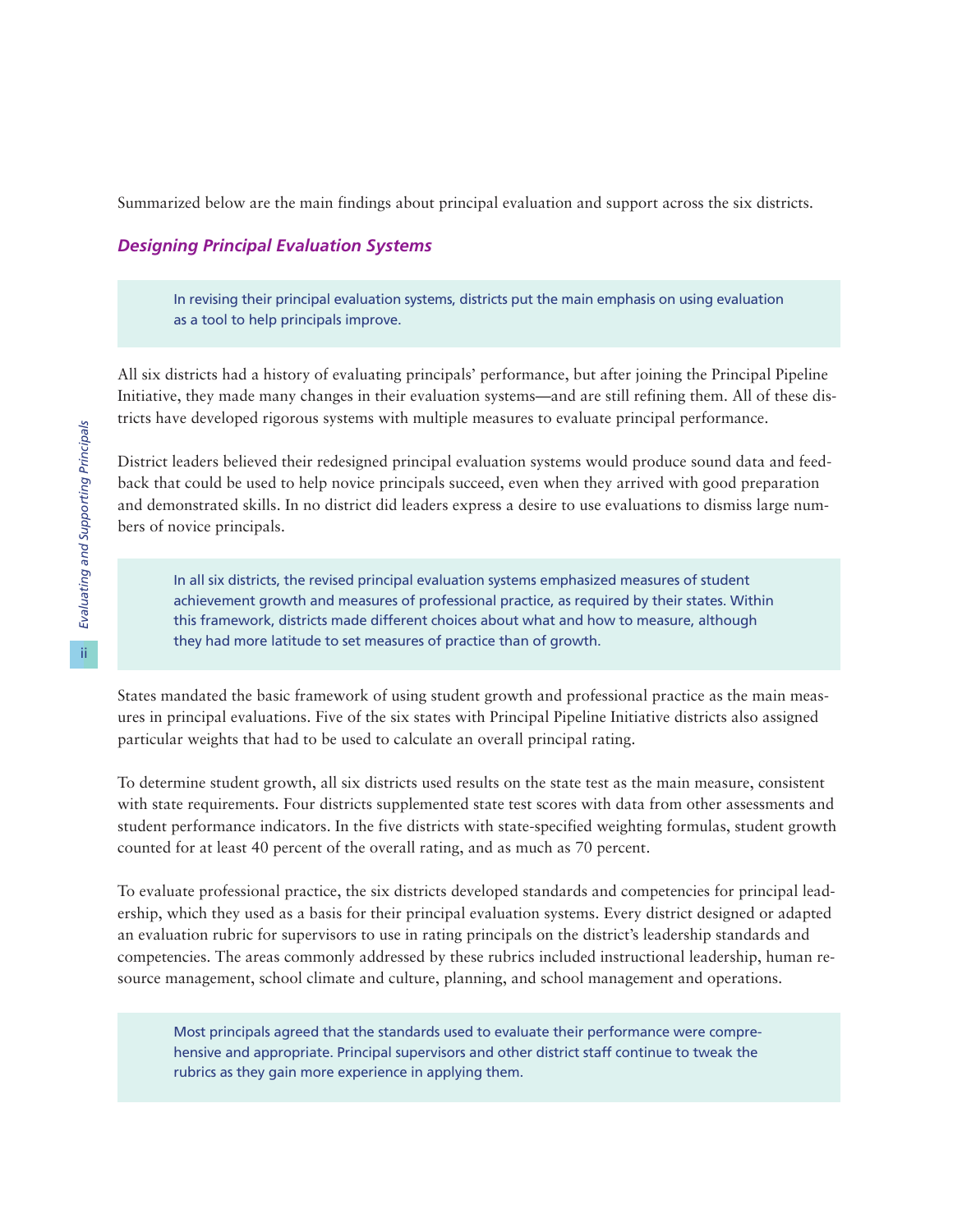Across the six districts, 75 percent or more of novice principals who were evaluated in their first or second year as a principal in 2013-14 agreed that the evaluation system captured the breadth and complexity of their leadership role and adequately/accurately reflected their performance. a

Recognizing the need for further improvement, district staff members were in the process of refining their evaluation rubrics, as well as the guidance provided to evaluators to help them gather evidence. For example, some supervisors have suggested changes in the wording of some leadership standards or rubrics or have noted competencies that should be added or better defined.

The steps used to evaluate principals' professional practice were designed to encourage twoway discussions between principals and their supervisors.

In contrast to systems of teacher evaluation, which often rely on scheduled, discrete formal observations, principal evaluation in these districts became a year-long conversation between principal and supervisor, intended to produce steady improvement in principal practice.

In all six districts, supervisors spent considerable time in schools. During these school visits, they talked with principals, teachers, and other school staff; observed principals' performance, including their interactions with school staff; and reviewed school improvement plans, teacher professional development plans, and other documents. Determining the type and amount of evidence required to substantiate a particular principal rating was still a work in progress in most districts, however.

A majority of novice principals received directions for improvement based on their evaluations. Instructional leadership was the most common area cited for improvement.

More than half of novice principals were told after their 2013-14 evaluations that they needed to improve in at least one area of practice, according to surveys administered in 2015. About half of the novice principals who received directions for improvement said they were told to improve their instructional leadership.

#### *Providing Principals with Support*

A large majority of principals who were told they needed to improve received support in the area flagged for improvement.

Specifically, 86 percent of principals who were advised to improve their instructional leadership skills reported receiving support in this area. The percentages of principals who reported receiving support were similar for human resource management (82 percent) and other management skills (86 percent).

a The survey asked about the previous year's evaluation to capture the full cycle of feedback and support offered in the following year. The survey results across districts were weighted to reflect each district equally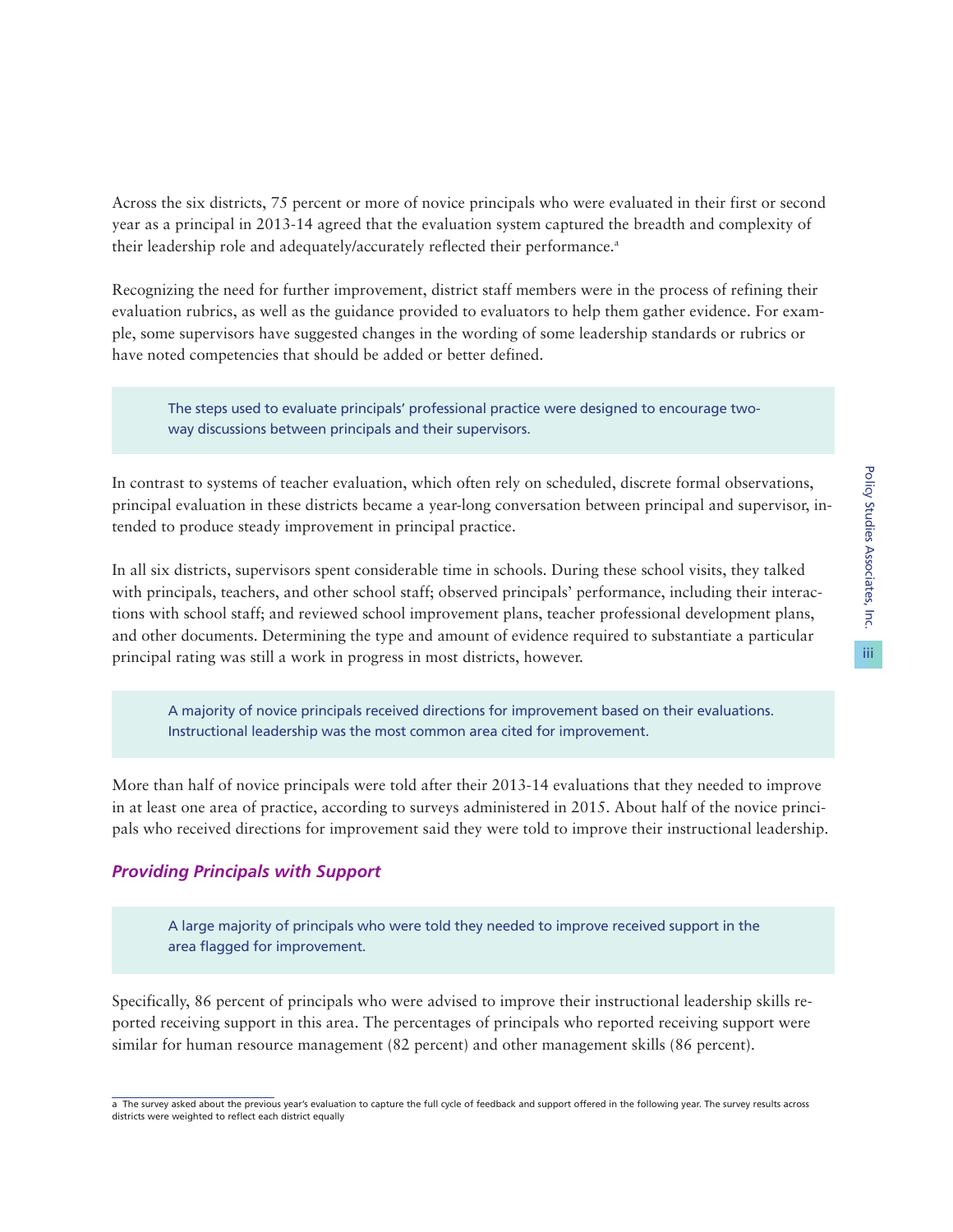Districts are redefining the job of the principal supervisor by shifting focus from overseeing compliance and operations to helping principals succeed as instructional leaders. Districts recognize they need to build supervisors' capacity to deliver this kind of support.

With seed money from The Wallace Foundation, the Principal Pipeline Initiative districts had added more supervisors so that each could work with fewer principals. Districts were also reorienting supervisor's responsibilities to place much greater emphasis on effectively supporting principals' efforts to improve.

At the time of this study, districts were still working out ways to strengthen supervisors' capacity to fill this redefined role. Districts were provided training to help supervisors deliver effective feedback, structure their school visits, and provide coaching and support to principals. In some districts, supervisors were meeting or visiting schools together to discuss and bring more consistency to their coaching and feedback.

Large majorities of principals agreed that their supervisors provided knowledgeable, tailored support. But principals gave slightly more favorable ratings to their mentors or coaches.

Over the period studied, novice principals' perceptions of the support they received from supervisors have been generally positive and have risen. For example, in 2014-15, 80 percent of the principals surveyed in Pipeline Initiative districts reported that their supervisor helped them set effective goals and develop an action plan to meet those goals (up from 75 percent in 2013-14). Focus groups with principals revealed that some principal-supervisor relationships were not living up to district expectations. Comments suggested that some supervisors lacked the capacity to help principals, did not visit schools often enough, or did not instill sufficient trust for principals to candidly discuss their weaknesses.

In all six districts, novice principals also received individualized, on-call support from mentors or coaches. The specific types of assistance varied, but often these coaches or mentors served as trouble-shooters, helping principals address day-to-day problems, or as a bridge between principals and supervisors. In the survey, principals' ratings of support provided by mentors/coaches were slightly higher than those for supervisors.

Principals expressed limited satisfaction with the professional development they received from the district.

All of the Principal Pipeline Initiative districts offered professional development for principals, ranging from traditional courses to professional learning communities in which principals met regularly to discuss problems and receive support from district staff. Although districts sought to tailor their professional development to address needs identified by principal evaluations, principals participating in focus groups often described professional development as compliance-oriented or overloaded with information.

Principals surveyed in spring 2015 did not rate professional development as a significant source of support. Only 23 percent strongly agreed that professional development addressed the pressing issues in their school, for example, and just 32 percent strongly agreed that it led them to make changes in their work. These were well below the comparable percentages for support from supervisors or mentors or coaches.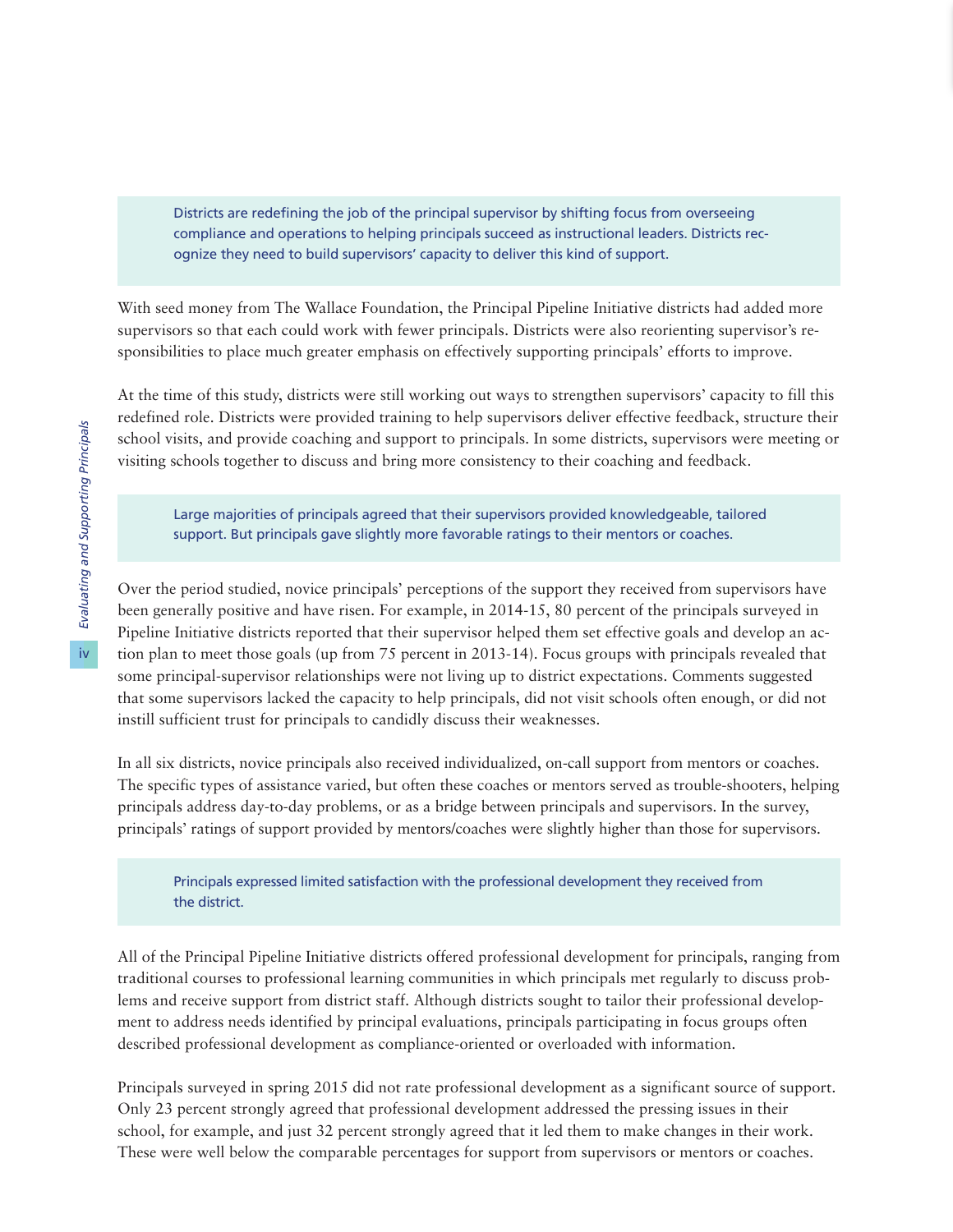# **1. Introduction**

- The Wallace Foundation is supporting six urban school districts in efforts to make novice principals more effective. The districts have participated since 2011 in the Principal Pipeline Initiative, which embodies a multi-part strategy for strengthening school leadership through district policy and practice:
	- 1. Leader standards to which sites align job descriptions, preparation, selection, evaluation, and support.
	- 2. Preservice preparation that includes selective admissions to high-quality programs.
	- 3. Selective hiring, and placement based on a match between the candidate and the school.
	- 4. On-the-job evaluation and support addressing the capacity to improve teaching and learning, with support focused on needs identified by evaluation.

The initiative also brought the expectation that district policies and practices related to school leaders would work together to build the district's capacity to advance its educational priorities. All components would closely reflect the district's strategic priorities and would achieve district-wide scale and long-term sustainability.

The foundation made a multi-year commitment to the six sites. The districts receive grants of \$8.5 million to \$13.25 million over five years, along with technical assistance supported by the foundation, to build their principal pipelines and the capacity of principal supervisors. They use the funding and assistance to expand and improve on their existing practices and to build sustainable policies and investments in school leadership. The districts are:

- Charlotte-Mecklenburg Schools, North Carolina
- Denver Public Schools, Colorado
- Gwinnett County Public Schools, Georgia
- Hillsborough County Public Schools, Florida
- New York City Department of Education, New York
- Prince George's County Public Schools, Maryland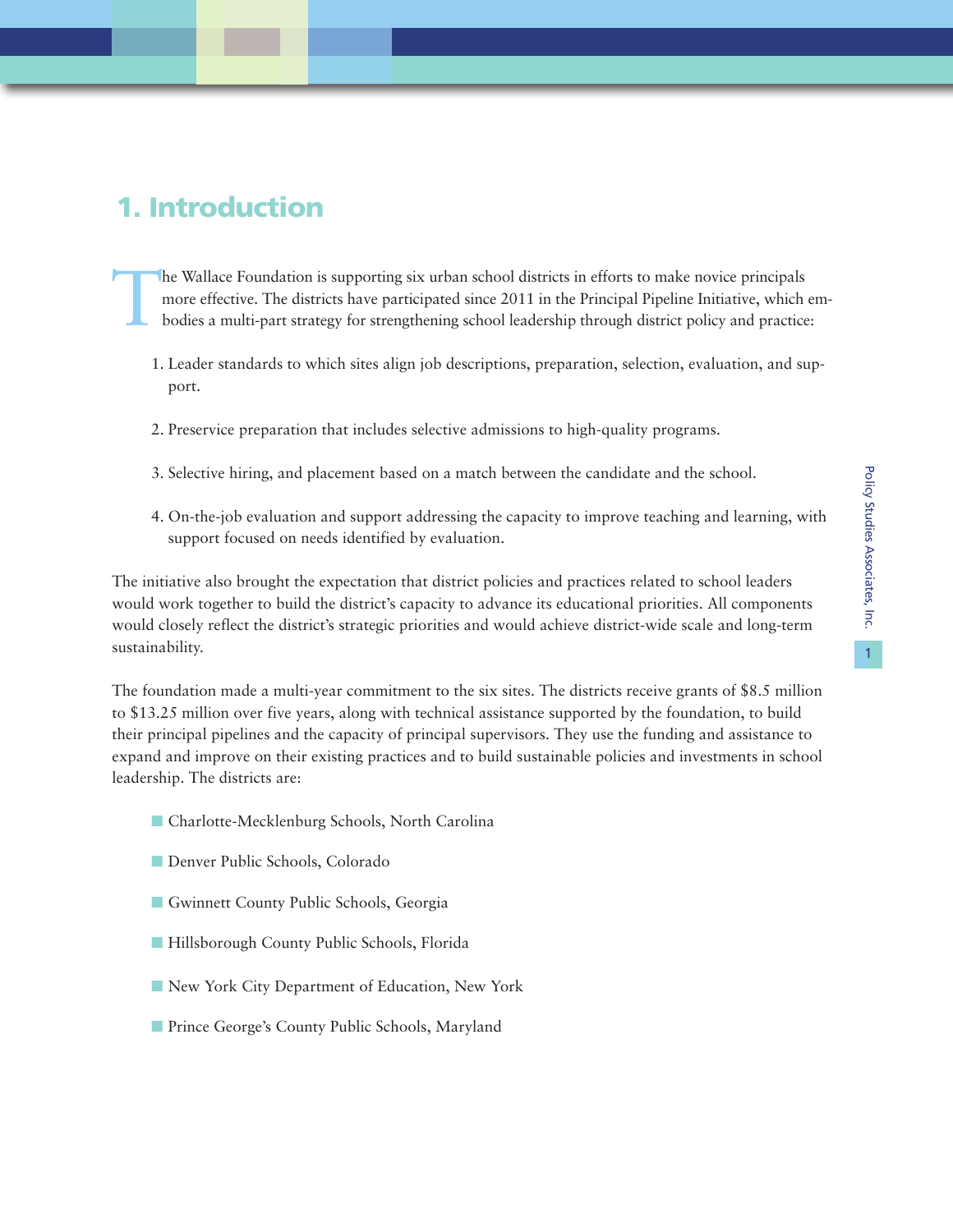#### *Background: Principal Evaluation and Support*

This report focuses on one of the four key components of the Principal Pipeline Initiative, systems of evaluation and support for novice principals. Like the other components, evaluation and support has been a focus for each of the districts in each year of the initiative. Educator evaluation has been a prominent topic on the policy scene during this time, gaining popularity as a lever for reforming urban districts and becoming a condition for the receipt of substantial federal funding to states and to many districts within them, as we briefly discuss here.

#### *Principal Evaluation: The Policy and Research Background*

The Principal Pipeline Initiative has coincided with a time of intense attention to educator evaluation in policy and politics.

**EVALUATION AS A KEY INGREDIENT IN REFORMS THAT ADDRESS HUMAN CAPITAL.** *The Widget Effect,* a report of The New Teacher Project (later renamed TNTP), argued that prevailing practices in teacher evaluation did a disservice to students by failing to identify those teachers whose performance was inadequate (Weisberg et al., 2009). The report gained attention with its claims that too many teachers were receiving high ratings in a perfunctory process. Teacher evaluation with consequences became a cornerstone of reforms in Washington DC, Chicago, and many other cities, leading to opposition from teacher unions along with uncertainty and confusion among teachers (Sartain, Stoelinga, & Brown, 2011). Subsequent research has explored issues around teacher evaluation in depth. It has assessed the validity of various evaluation methods (see, e.g., Kane et al., 2013). Researchers have also raised cautions about hasty implementation or a punitive stance (National Research Council, 2009) and have explored the intended and unintended consequences of using value-added methods to evaluate individual teachers' performance (Harris & Herrington, 2015).

Principal evaluation has drawn less attention. Nationally, we know from principals' responses to the Schools and Staffing Survey in 2011-12 that 91 percent of all public school principals had a performance evaluation during that year, that evaluation was an annual event for 72 percent, and that student test scores were part of the evaluation for 52 percent (data retrieved from National Center for Education Statistics). Some earlier research had pointed to the shortcomings of principal evaluation systems that offered little or no guidance for practice improvement (Goldring et al., 2008; Portin, Feldman, & Knapp, 2006).

Advocates and researchers have developed recommendations for effective principal evaluation in this decade. They include considering the principal's context, incorporating standards of leadership practice, using evaluation to build capacity, and focusing on multiple measures of performance (Clifford & Ross, 2012). A similar list of recommendations, based on a review of the admittedly limited research on principal evaluation, also spoke to the desirability of aligning evaluation with outcomes (e.g., student achievement and effective instruction), reliable and valid evaluation tools and procedures, a focus on a manageable number of high-impact evaluation criteria, and engagement of principals in establishing goals and assessing their own performance (Davis et al., 2011).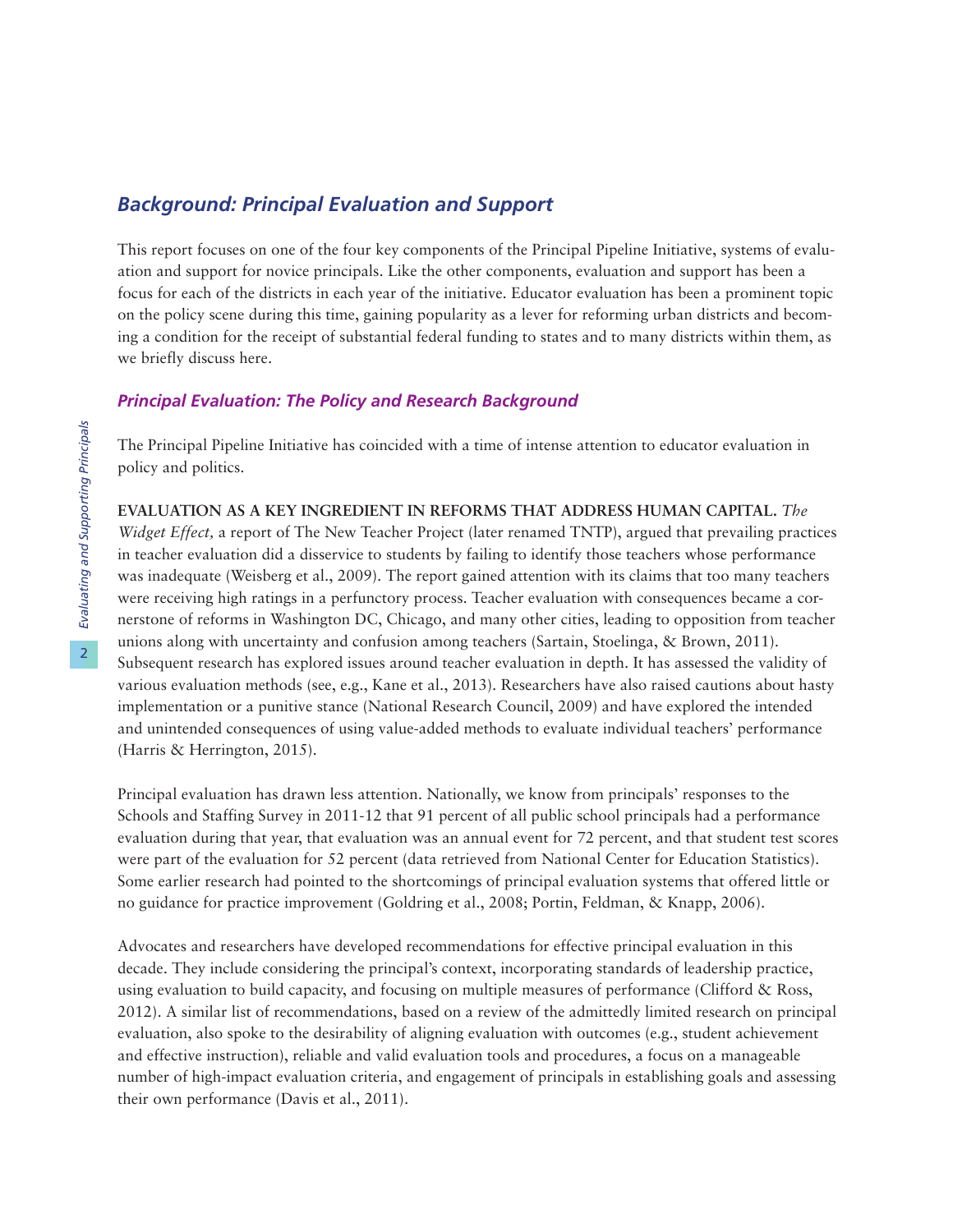**STANDARDS-BASED ACCOUNTABILITY AS A POLICY OF THE OBAMA ADMINISTRATION.** With funding available to disburse at the height of the Great Recession, the U.S. Department of Education was in a strong position to direct attention to an education policy agenda. In order to compete for large Race to the Top grants from the U.S. Department of Education, states had to enact policies of several kinds, among them the evaluation of teachers and school leaders using criteria that addressed both student growth and professional practice. <sup>1</sup> Five of the states housing Principal Pipeline Initiative districts (Florida, Georgia, Maryland, New York, and North Carolina) won large Race to the Top grants in 2010, and Colorado won a smaller grant in the following year. Thus all the districts were subject to this program's requirements. In implementing Race to the Top, 9 of the 12 states that had won grants in 2010 found that principal evaluation brought fewer concerns than teacher evaluation for several reasons, such as: principal evaluation affected fewer individuals; principals were often involved in helping design the evaluation system; and principals were accustomed to accountability for student performance (Government Accountability Office, 2013).

#### *Principal Evaluation and Support in the Principal Pipeline Initiative*

The Principal Pipeline Initiative aimed to develop intentionally aligned systems of preparation, hiring, evaluation, and support for novice principals, governed by standards that specified the capabilities and performance that the district wanted to see in principals. Districts would systematically evaluate novice principals' instructional leadership capabilities, give them feedback, and, on the basis of the evaluation results, provide professional development and skilled mentoring to support them in further developing their needed capabilities. The initiative defined novices as those in their first, second, and third years in the position.

An important dimension of the initiative's design was active partnership between grantees and The Wallace Foundation. This included not only each district's ongoing dialogue with senior foundation officials about detailed work plans and budgets, but also extensive opportunities to receive technical assistance from providers vetted by the foundation and to participate in the initiative's Professional Learning Communities. The technical assistance included skilled help for each district in setting up its new data system, called a Leader Tracking System, as a repository for individual-level, longitudinal information about aspiring and novice leaders. The system would include data on the individual's preparation and certification history, positions held and the schools in which he or she had held them, assessed skills and performance in each position, and participation in professional development and coaching.

The initiative design provided for the ongoing improvement of pipeline components through data. For example, by using the Leader Tracking System to review aggregate data on the performance of the graduates of each preservice program, districts could identify the programs with which they wanted to continue close partnerships and those that needed improvement.

<sup>1</sup> Other policy actions that were prerequisites for Race to the Top eligibility were development or adoption of standards for students, data systems, and a structured process for turning around low-performing schools.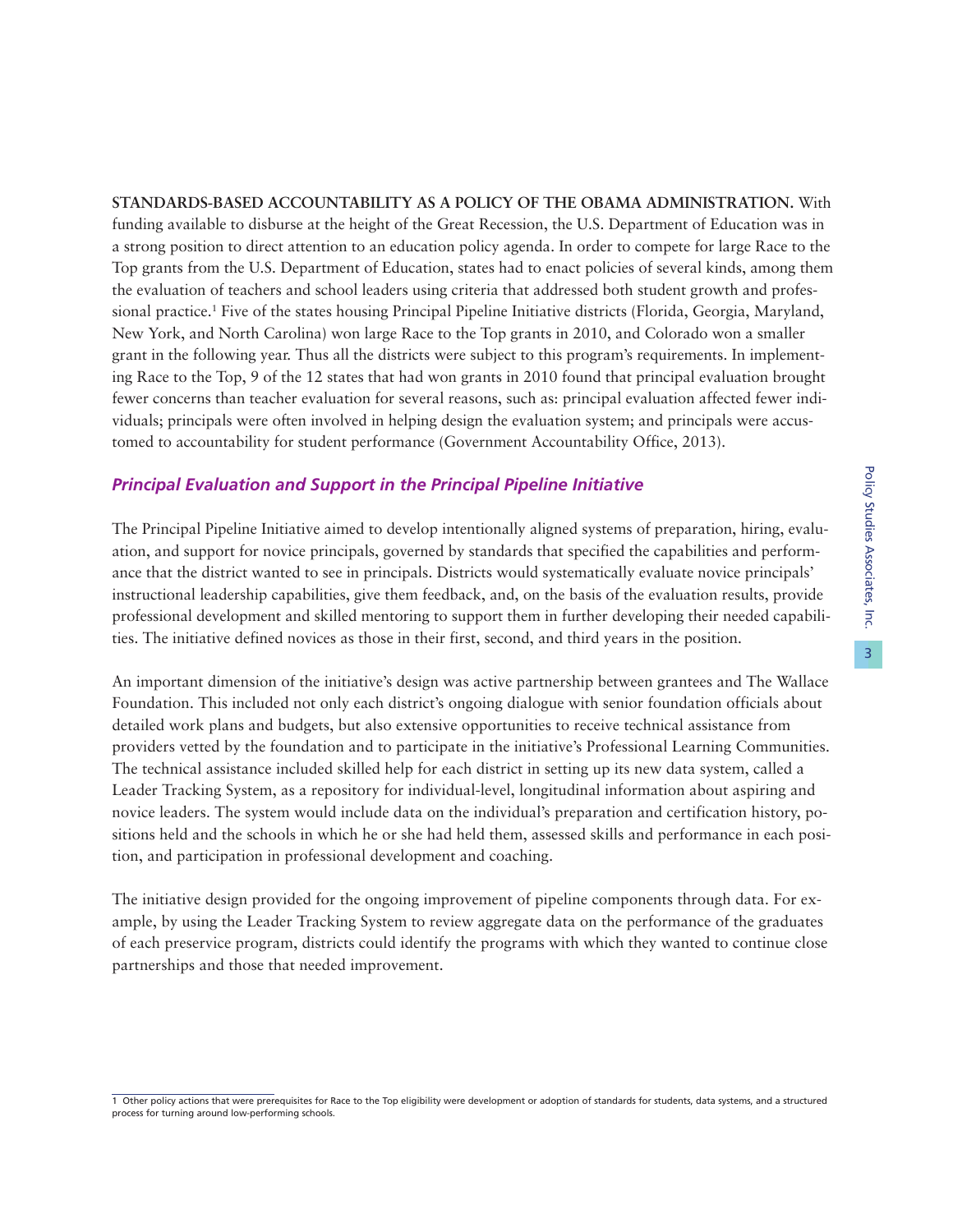#### *This Report and the Overall Initiative Evaluation*

This report addresses the implementation of principal evaluation and related support as of 2015, viewing implementation in the context of districts' aims, constraints, and capacity. Previous reports in this series described the districts' plans and first-year activities (Turnbull, Riley, Arcaira, Anderson, & MacFarlane, 2013), analyzed the preparation and support for school leaders offered by districts and their partners (Turnbull, Riley, & MacFarlane, 2013), and analyzed implementation of all components as of 2014 (Turnbull, Riley, & MacFarlane, 2015). These reports and a future final report on implementation are part of a multi-year evaluation of the Principal Pipeline Initiative that has a dual purpose: to analyze the processes of implementing the initiative's components in the participating districts from 2011 to 2015; and then to assess the results achieved in schools led by principals whose experiences in standards-based preparation, hiring, evaluation, and support have been consistent with the initiative's design.

The evaluation team is issuing reports while districts are introducing changes in their policies and practices under the initiative, with the result that the findings in this and other implementation reports are preliminary. District data on individual principals, such as the numbers of principals hired under particular procedures, are not yet complete but will become available for evaluators' use through the Leader Tracking Systems. A separate study is beginning to analyze costs.

A key purpose for the implementation reports is to inform other districts about the activities, accomplishments, and challenges of the six participating districts. Data collection for this report took place during the four years after the initiative's August 2011 launch, while implementation remained a work in progress. In each year, district leaders described policies and practices that they saw as consistent with the initiative's intent, but in general not enough time had passed for them to offer more than preliminary impressions of the results of those policies and practices. Most district leaders spoke in interviews about key policies and practices they still intended to change in order to meet new or continuing challenges.

#### *Data Sources*

This report is based on an analysis of data collected by the evaluation team from the following sources: (1) semi-structured interviews with administrators in district central offices and in outside programs that partnered with the districts (e.g., in universities), conducted during site visits in spring 2012, 2013, 2014, and 2015 (Exhibit 1); (2) focus groups with novice principals (i.e., those in their first, second, and third years in their position) in spring 2013 (N=36), 2014 (N=32), and 2015 (N=31); (3) surveys of novice principals in spring 2013, 2014, and 2015 (Exhibit 2); (4) documents including the districts' evaluation-related materials (guides, manuals, and rubrics) and their proposals, work plans, and progress reports for the foundation; and (5) observation of and participation in cross-site meetings from 2011 through 2015, including observation of presentations and panel discussions by district leaders.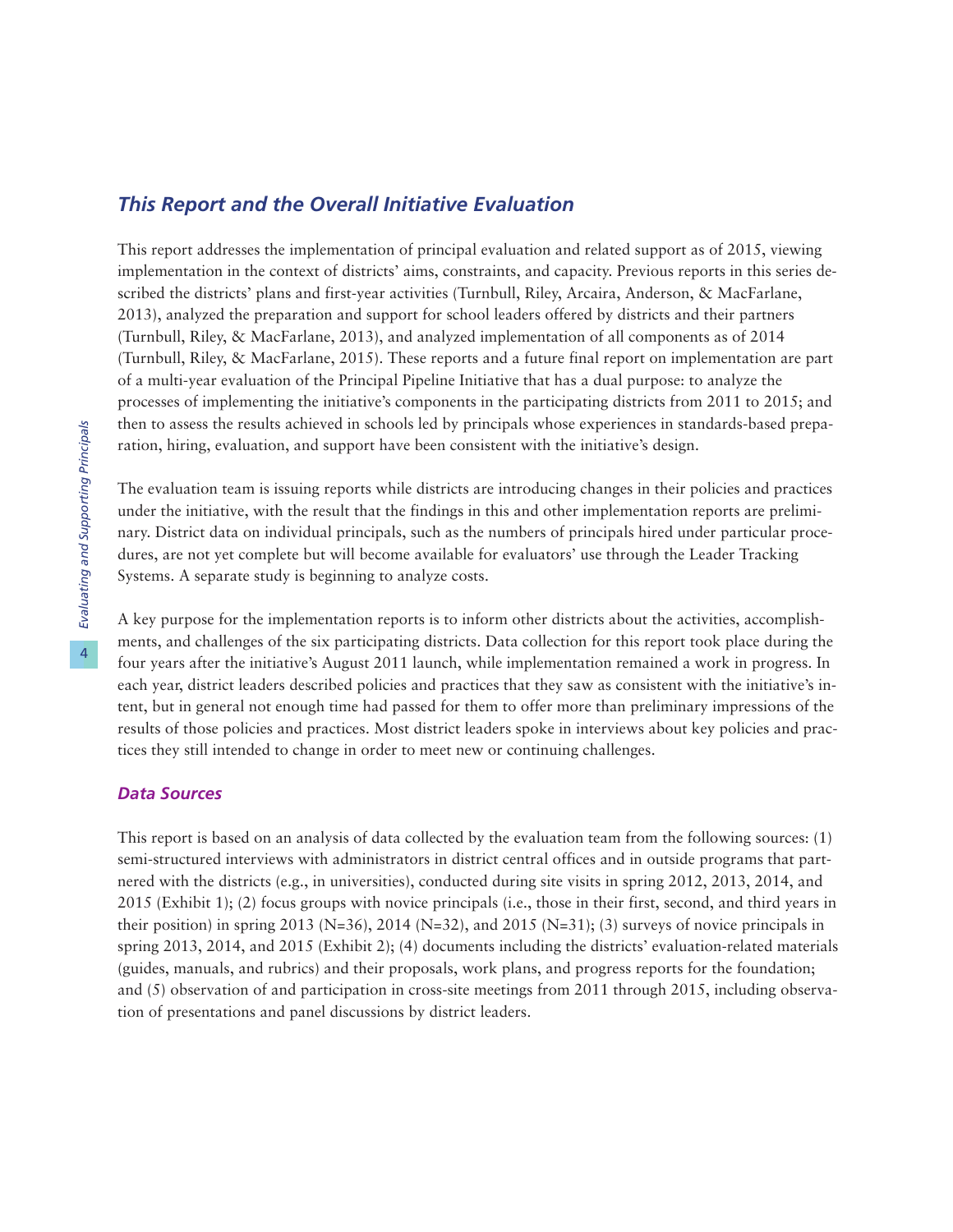| <b>District</b>               | 2012 | 2013 | 2014 | 2015 |
|-------------------------------|------|------|------|------|
| <b>Charlotte-Mecklenburg</b>  | 14   | 22   | 11   | 13   |
| <b>Denver</b>                 | 19   | 21   | 13   | 22   |
| <b>Gwinnett County</b>        | 14   | 15   | 16   | 19   |
| <b>Hillsborough County</b>    | 17   | 18   | 30   | 18   |
| <b>New York City</b>          | 8    | 14   | 18   | 15   |
| <b>Prince George's County</b> | 19   | 23   | 16   | 16   |
| <b>Total</b>                  | 91   | 113  | 104  | 103  |

## **Exhibit 1: District and partner interview respondents, by district, 2012-15**

Exhibit reads: In Charlotte-Mecklenburg, 14 district or partner staff members were interviewed in 2012.

Site-visit interviews were arranged by the project director in each district, responding to specifications from the evaluation team. In each year we requested interviews with the project director, the superintendent (or, in New York City, another high-level official in the central office); other members of the executive team such as the directors of human capital, curriculum and instruction, and data systems; and central-office staff and partner-program leaders who were, collectively, knowledgeable about standards, job descriptions, preparation programs, hiring and placement, supervision, evaluation, and support for principals. Where two or three people worked closely together on a particular function, the team typically conducted a joint interview with them. In some cases project directors arranged one or more larger group interviews (e.g., the eight principal supervisors in Hillsborough County were interviewed in two groups in 2014, as were the eight principal coaches in that district).

The semi-structured interview protocols included not only factual questions but also probes for the respondents' perceptions of what district practices appeared to be serving the intended purposes, what practices appeared to need improvement, and what changes (if any) were under consideration. During the visits that preceded one of our special-focus reports (i.e., the 2015 visit before this report on evaluation and the 2013 visit before a report on principal preparation), additional time was spent in gathering more information about that topic. The comments made by district staff in the initiative's twice-yearly gatherings also informed the evaluation team's understanding.

Focus groups with novice principals were conducted in each district in 2013, 2014, and 2015. Project directors identified the participants. As with the interview protocols, there was some tailoring of the focusgroup protocols to ensure attention to the topic of the next upcoming report. The focus groups' comments provided useful insights that informed the team's understanding of the more systematically collected data, but because the participants were not necessarily representative of their peers, caveats accompany the focus-group comments referenced in this report.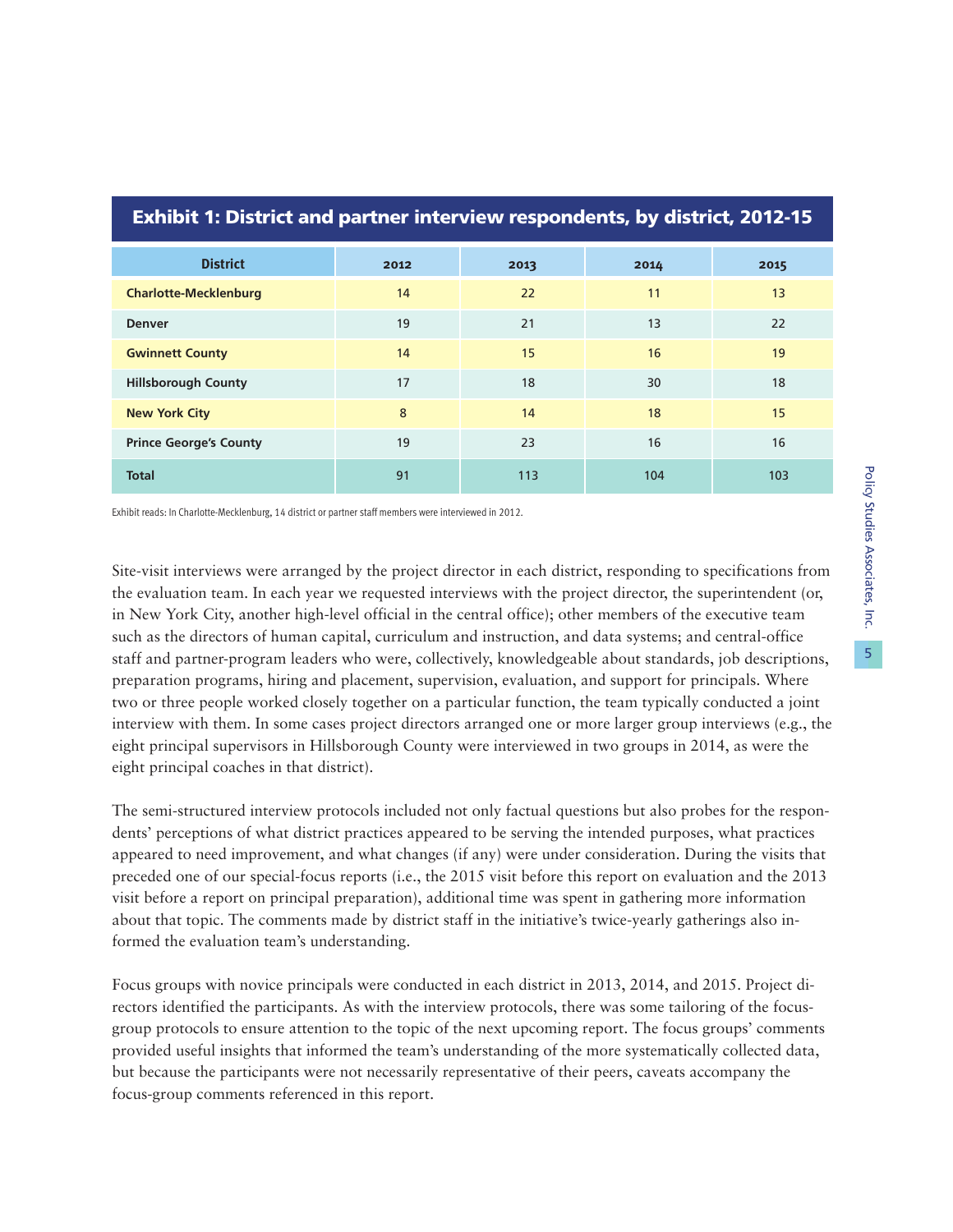More complete data were gathered from novice principals in web-based surveys addressing their perceptions and experiences. The surveys were administered in spring 2013, spring 2014, and spring 2015 to all first-, second-, and third-year principals in the six districts. In the 2013 wave of surveys, 353 principals responded out of the total of 617 novice principals surveyed across the six districts, for an overall response rate of 57 percent (Exhibit 2). A total of 541 of the 821 novice principals responded in 2014, for an overall response rate of 66 percent, and 514 of the 791 novice principals responded in 2015, for an overall response rate of 65 percent.

|                               | 2013                            |                                        | 2014                            |                                        | 2015                            |                                        |
|-------------------------------|---------------------------------|----------------------------------------|---------------------------------|----------------------------------------|---------------------------------|----------------------------------------|
| <b>District</b>               | <b>Number of</b><br>respondents | <b>Response</b><br>rate,<br>in percent | <b>Number of</b><br>respondents | <b>Response</b><br>rate,<br>in percent | <b>Number of</b><br>respondents | <b>Response</b><br>rate,<br>in percent |
| Charlotte-Mecklenburg         | 43                              | 96%                                    | 52                              | 96%                                    | 56                              | 93%                                    |
| <b>Denver</b>                 | 56                              | 78                                     | 68                              | 83                                     | 55                              | 83                                     |
| <b>Gwinnett County</b>        | 39                              | 93                                     | 47                              | 100                                    | 41                              | 98                                     |
| <b>Hillsborough County</b>    | 55                              | 90                                     | 42                              | 89                                     | 46                              | 81                                     |
| New York City                 | 102                             | 31                                     | 269                             | 51                                     | 248                             | 50                                     |
| <b>Prince George's County</b> | 58                              | 89                                     | 63                              | 93                                     | 68                              | 96                                     |
| <b>Total</b>                  | 353                             | 57                                     | 541                             | 66                                     | 514                             | 65                                     |

#### **Exhibit 2: Principal survey respondents and response rates, by district, 2013-15**

Exhibit reads: In 2013, 43 principals completed the survey in Charlotte-Mecklenburg, comprising 96 percent of all first-, second-, and third-year principals in the district.

Because we wanted to place principal evaluation in the context of a full cycle of evaluation (which typically ended in late spring or summer) and also to report on the feedback and follow-up support that followed an evaluation cycle, each year's surveys asked principals about the evaluation conducted during the *previous* year and about the feedback and support that had followed. Thus, for example, survey responses gathered in spring 2015 reflect principals' reported experience with their evaluations that were completed in 2014 and the feedback and support that followed during the 2014-15 school year. They do not reflect perceptions of the evaluation cycles that were in progress as of spring 2015. The 2015 survey gathered more detailed responses on evaluation and support than earlier surveys, but all rounds of surveys addressed these topics with a core set of questions. Findings are compared across years in this report, for those questions that were repeated across years.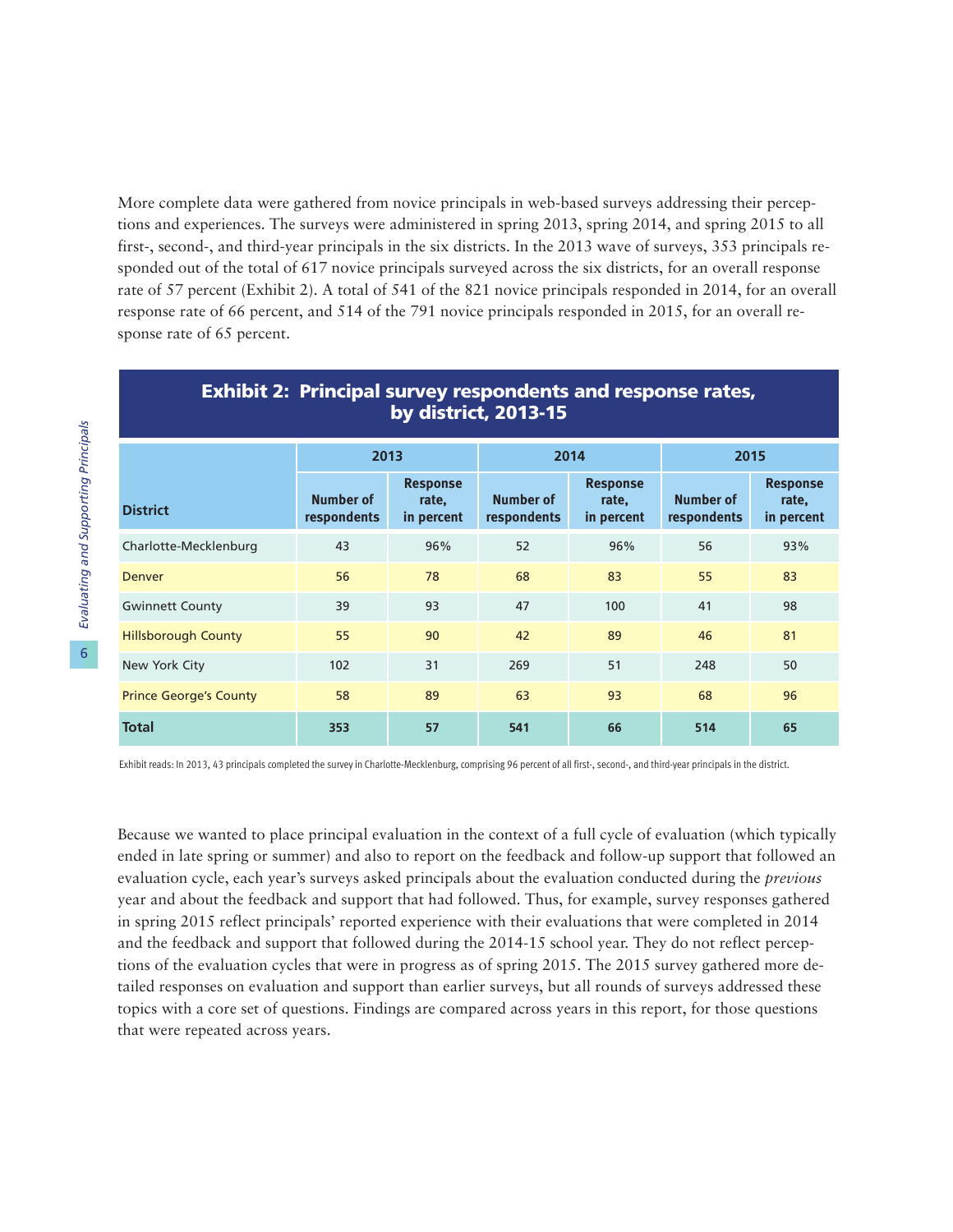#### *Data Analysis*

For this study of initiative implementation across six districts, the district is the primary unit of analysis. Therefore, where this report presents overall survey findings from all districts, the analysis gives equal weight to each district. The raw survey responses, if compiled across districts, would over-represent New York City which had the largest numbers of novice principals—and under-represent the other districts. Because of the significant cross-district differences in numbers of novice principals, we applied post-stratification weights so that each district would be equally represented in overall analyses. Accordingly, overall cross-district findings are presented as weighted data. For a complete explanation of the survey weights, see Appendix A.

In the analysis of survey data, due to the relatively low response rate from principals in New York City (50 percent in 2015), we tested for non-response bias to determine whether respondents were representative of all principals in the district. We used New York City's progress reports submitted to The Wallace Foundation to determine whether there were significant differences between the percentages of survey respondents who reported having graduated from particular preparation programs versus the percentages of graduates of those programs reported in the more complete data from the district. This was the only data point in our survey for which frequencies could be obtained from a different and more complete source for comparison. The comparison showed that a few programs were overrepresented among survey respondents (e.g., three programs were overrepresented in 2015). Therefore additional analyses tested a sample of survey items for differences in responses from graduates of each of those programs versus graduates of all other programs. We found only a few significant differences among group means, and these few significant differences did not follow a clear pattern or cluster within a particular set of items. We therefore determined that within-district survey weights were not necessary for New York City.

Qualitative analysis was iterative. Interview transcripts and notes were coded by the evaluation team, using software for qualitative data analysis, according to key features and expectations of the Principal Pipeline Initiative. Multiple iterations of analysis identified and refined the specific themes, descriptions, and analyses presented in this report. Drafts were reviewed by the particular team members who visited the site for factual accuracy and revised as necessary. The districts' progress reports to The Wallace Foundation were a supplementary source for detailed factual descriptions of policies enacted; similarly, their initial proposals were a source for facts about policies and practices in place before the initiative. Finally, project directors in the districts conducted a further fact-check prior to publication.

## *Future Evaluation Reporting*

As the initiative and the evaluation continue, final reports on implementation and on effects will assess the actions taken by districts and their partner institutions in this initiative. A 2016 report will assess overall implementation, identifying the structures and policies put in place, the results observed, and factors that have supported or impeded the sites' progress in carrying out their plans. After the end of the sites' grant period, in 2018, the final report from the evaluation will analyze the effects of "pipeline principals"—those prepared, selected, and supported in ways consistent with the initiative's design—on important school outcomes, including growth in student achievement.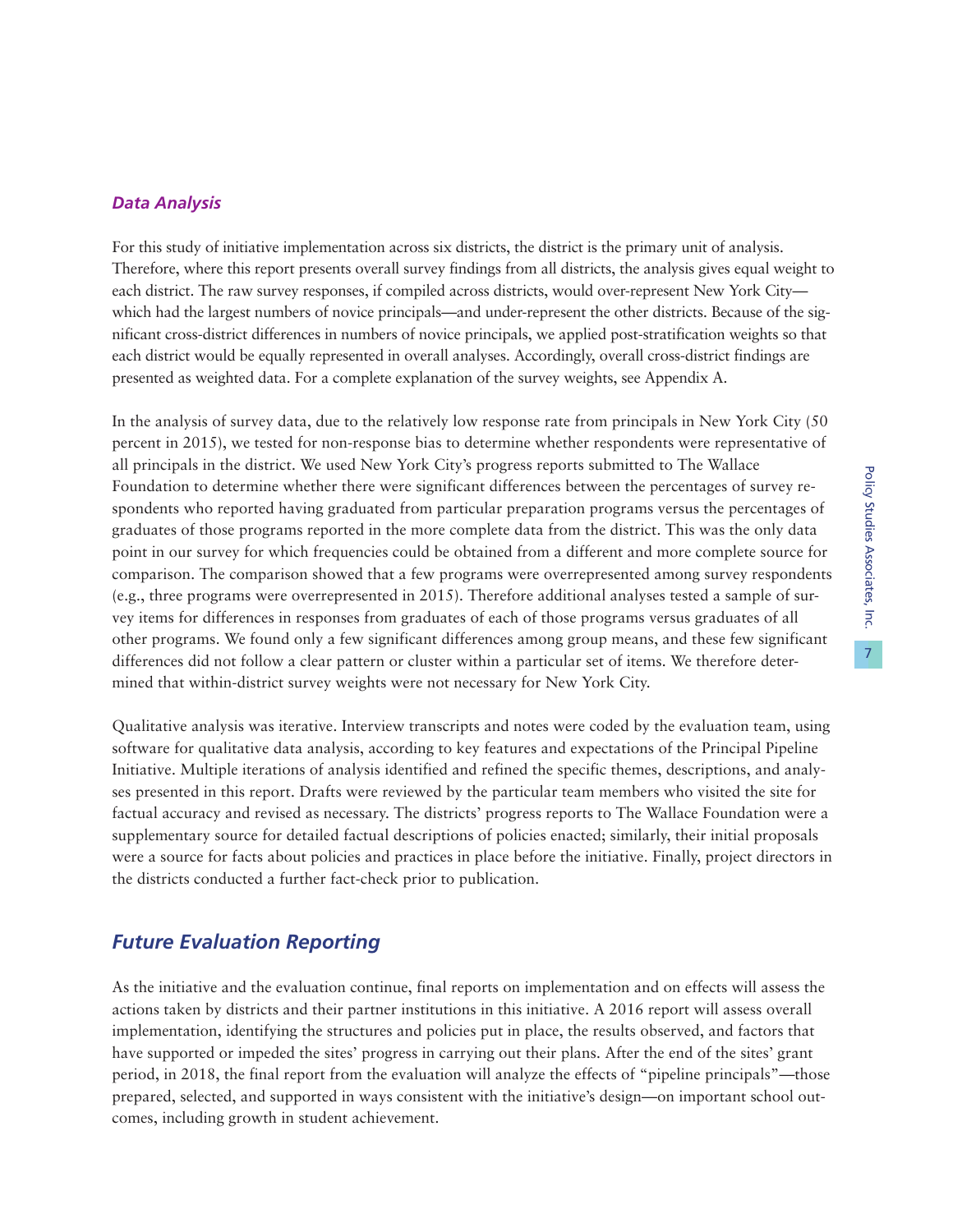*Evaluating and Sup porting Principals* evaluating and Supporting Principals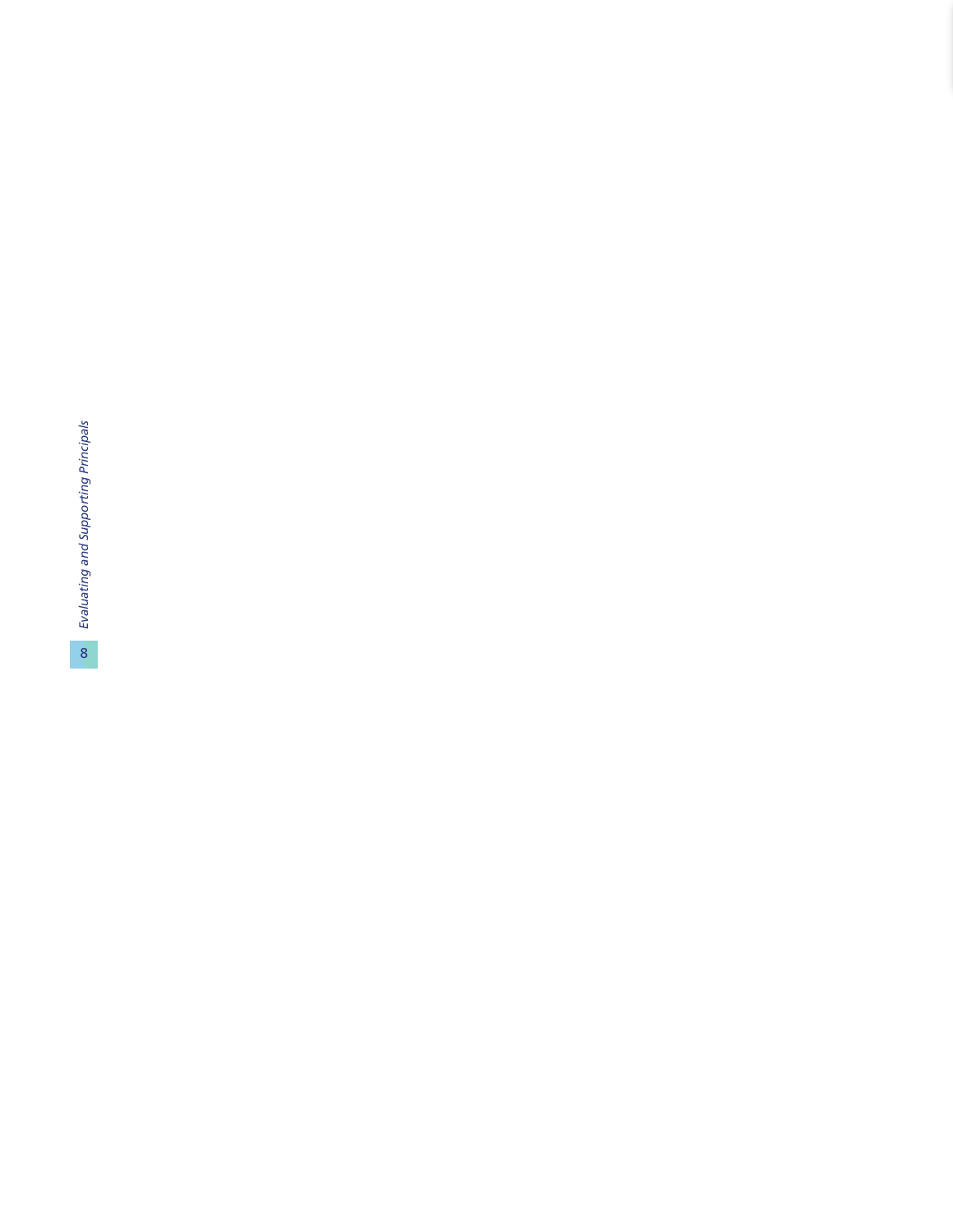# **2. System Design: Why and How the Districts Reshaped Principal Evaluation**

All six districts had <sup>a</sup> history of evaluating principals' performance, but they made many changes under the initiative. Here we discuss the concerns and priorities that they brought to evaluation systems and the systems that they crafted to serve local purposes while meeting state requirements. Most made gradual yearly changes in evaluation systems. All were continuing to tinker with the structure and content of their evaluation systems, redefining the number, type, and value of the measures used to evaluate principal performance; considering ways to further strengthen the rubrics used to measure professional practice; and deliberating over the consequences of the ratings.

## *Background and Purpose*

Districts embarked on the Principal Pipeline Initiative in 2011 wanting to equip their novice principals to succeed, and they believed that evaluation systems could help serve this purpose.

#### *Takeaways*

1. These districts saw evaluation as a way to develop principals, not a way to dismiss more of them.

2. Most novice principals reported that their district evaluation systems were appropriate. 3. States specified the big building blocks for principal evaluation—student growth and professional practice—but most of these districts were able to set their own standards for professional practice.

4. There were gaps in the guidance given to principal supervisors on collecting evidence and assigning principal ratings. 5. Evaluation often unfolded as what one principal called "an all-the-time conversation" with a supervisor.

Leaders in these districts believed that improved evaluation systems could help their novice principals. They agreed with the premise of the initiative: not only should future cohorts of principals arrive after strong preparation and rigorous hiring processes, but on-the-job evaluation should reveal their strengths and remaining weaknesses and point the way for tailored support. Evaluation rubrics<sup>2</sup> would be aligned with the same standards of principal professional practice that drove preparation and hiring, so that aspiring principals, novices, and their supervisors would receive consistent messages about what the district expected.

From the start of the initiative, district leaders wanted evaluation systems to provide better information that could support the improvement of sitting principals. In no district did leaders show an appetite for weeding out larger numbers of novice principals through evaluation. Three districts (Denver, New York, and Prince George's County), in fact, were concerned about the high rate of voluntary or involuntary principal departures they had seen before the start of the initiative. They wanted evaluation to be informative, as illustrated by the following statements from district leaders in Denver and Prince George's County, respectively, in 2012:

2 A rubric is a tool used in evaluation that spells out the criteria on which practice is to be rated and describes different levels of quality in relation to these criteria.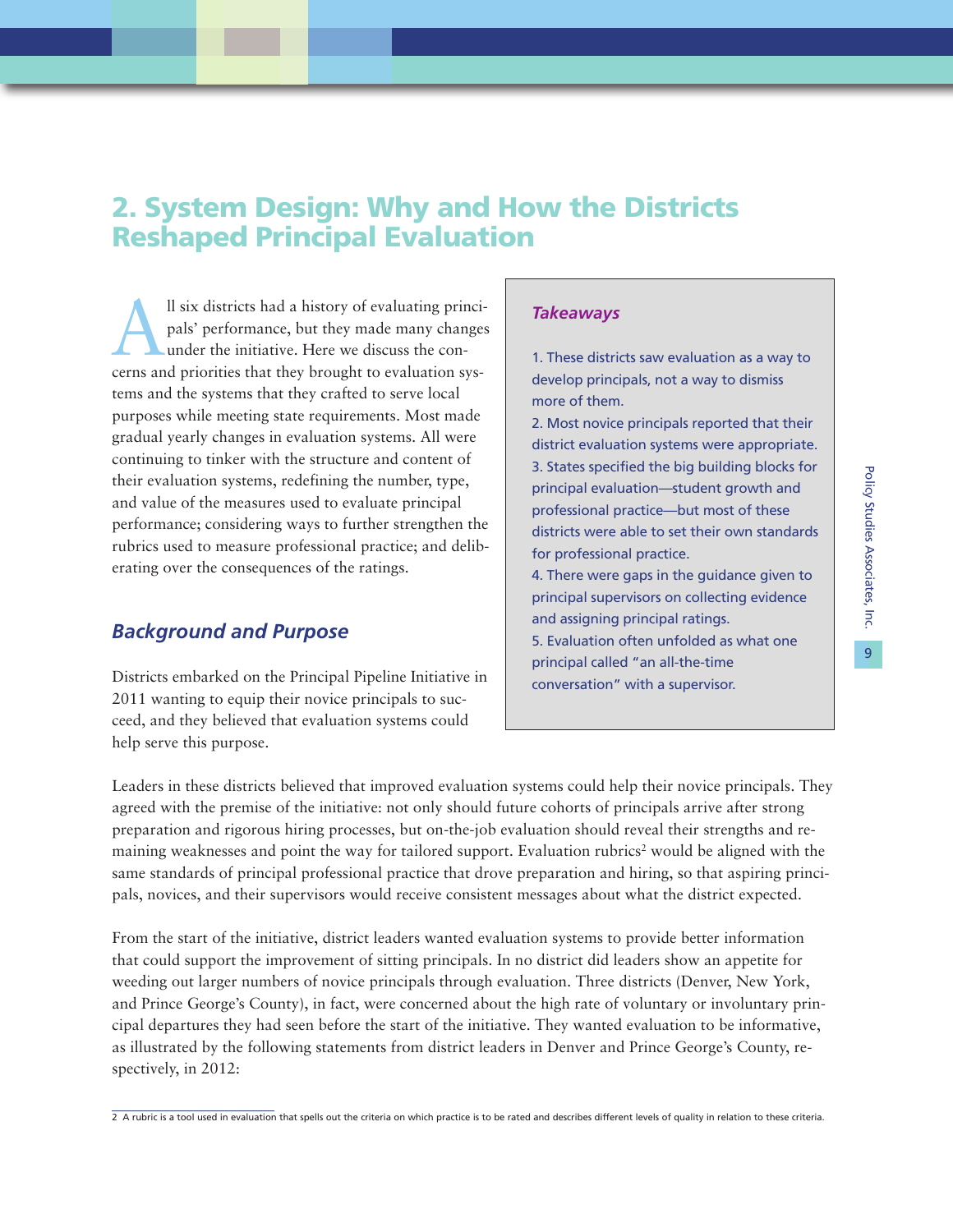The old evaluation system didn't clearly define what the instructional leadership components looked like. We're taking big steps forward, putting a stake in the ground around those components, with more clarity about overall performance. The old structure didn't have final rating categories. You'd just be renewed or non-renewed.

We have had the same principal evaluation for years and years. It was perfunctory and didn't get at the leadership standards we wanted.

The design of the Principal Pipeline Initiative emphasized standards-based principal evaluation with a focus on instructional leadership. More specific system requirements came from new federal incentives and state policies. The federal Race to the Top competition brought requirements for systems of teacher and leader evaluation that met federal criteria, which included giving "significant" weight to measures of student growth and also incorporating measures of professional practice. Beginning in 2012, states could also receive federal waivers of accountability requirements of the Elementary and Secondary Education Act, with systems of teacher and leader evaluation based on student growth and professional practice among the conditions they had to meet to receive those waivers. Five of the six districts in the Principal Pipeline Initiative were in states that had won Race to the Top grants in 2010, and the districts had pledged to cooperate with implementation. Colorado won a smaller grant in 2011. Race to the Top put these states on a somewhat faster timetable than others toward compliance with the federal requirements for principal evaluation, but by 2015 there were 43 states subject to those requirements because they had received waivers under the Elementary and Secondary Education Act. 3

State policy in place by the beginning of the Principal Pipeline Initiative dictated that the state would have to approve the districts' systems of principal evaluation, and that these systems would include measurement of student growth and professional practice. But the implementation process over the following years included partial or pilot implementation while evaluators were trained and the system refined, and it often included negotiation with the state over new or modified standards and measures. Implementation stages were somewhat different in each district. For example, Hillsborough County moved quickly to meet Florida's aggressive timeline, putting a new system of principal evaluation in place for the 2011-12 school year. Later, the district sought and received state approval each time it adjusted its system to reflect revisions in its principal standards and competencies, with the result that a newly revised local system was in place in 2014-15. Prince George's County began small-scale piloting of a new evaluation system to generate formative feedback for principals in 2011-12, while Maryland was moving slowly with its new requirements for principal evaluation. Prince George's County's standards took shape over the following year; the district submitted its evaluation system for state approval in 2013; and it rolled out a state-approved system districtwide in 2013-14.

<sup>3</sup> The Every Student Succeeds Act, enacted in December 2015, changed the accountability provisions and ended the waiver authority of the Elementary and Secondary Education Act. By summer 2016, states will no longer be subject to the waiver authority's specifications for principal or teacher evaluation, and it is likely that many state policies and requirements will change.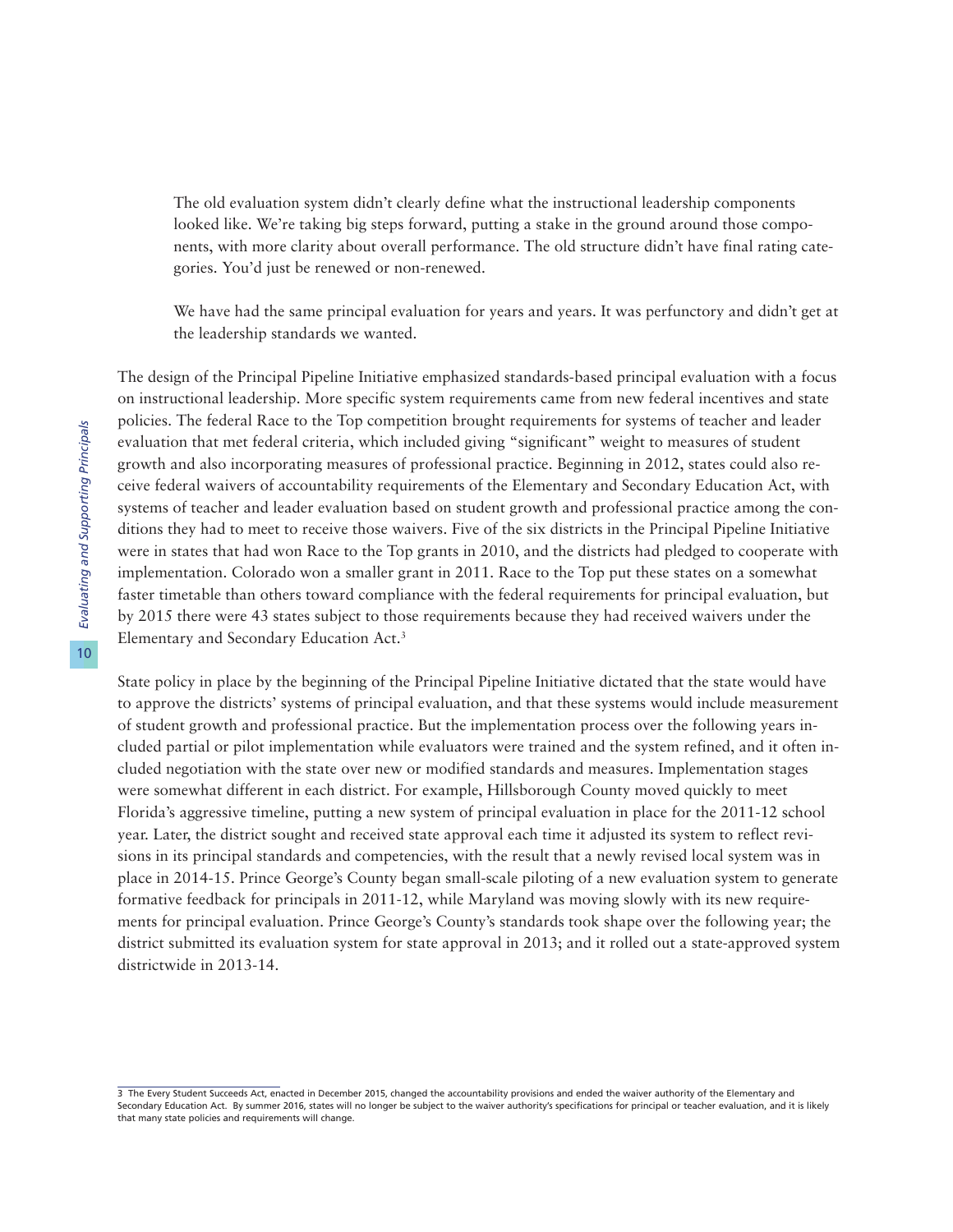The balance between state and district initiative in shaping an evaluation system also varied, depending on state policy and capacity. North Carolina moved forward quickly and offered districts little flexibility, and Charlotte-Mecklenburg has followed the North Carolina system from the beginning. That system had seven standards for professional practice in place by 2010, then added student achievement as an eighth standard in 2012-13. Georgia, on the other hand, made slow progress toward compliance with Race to the Top requirements, and the existing Gwinnett County evaluation system eventually furnished a model for the state-mandated system that was rolled out in 2014. New York State developed an evaluation system with several required features but left other features open to negotiation between districts and unions. New York City and its principals' union agreed in 2013 on the system to be used for 2013-14 through 2015-16, and the state allowed use of that system.

Most of the six districts made gradual changes to their evaluation tools and procedures before and during implementation of the Principal Pipeline Initiative. Charlotte-Mecklenburg was a partial exception because the district moved quickly to implement the required state standards, but discussion and training around the use of these standards was ongoing in that district during the initiative. The typical practice among these districts was an initial year of pilot or partial implementation of a system, followed by (1) continuing fine-tuning of the principal standards in consultation with the state and (2) years of working with the principal supervisors who evaluated principals, aiming both to familiarize them with the system and also to use their feedback to improve the rubrics and procedures.

By 2015, district leaders had made changes in their evaluation systems (Exhibit 3). District leaders and principal supervisors saw these systems as part of the overall support structure intended to help principals effectively lead their schools. The evaluation rubric, they believed, could be a navigation tool to help guide principals' professional development and to structure the delivery of targeted support. In Prince George's County, for example, a district administrator described the evaluation system as a way to help school leaders understand the skills and abilities they needed as leaders in order to help a school improve. A supervisor described the way she used the evaluation data: "...my goal is to be able to use that evaluation to have a conversation about areas of strength and weakness. And to push [the principal] as much as I can to leverage the strengths, as well as really being intentional about how to address the weaknesses." A Hillsborough County administrator, similarly, said the evaluation rubric could foster an ongoing district conversation about leadership that would develop increasingly nuanced definitions and interpretations of effective leadership.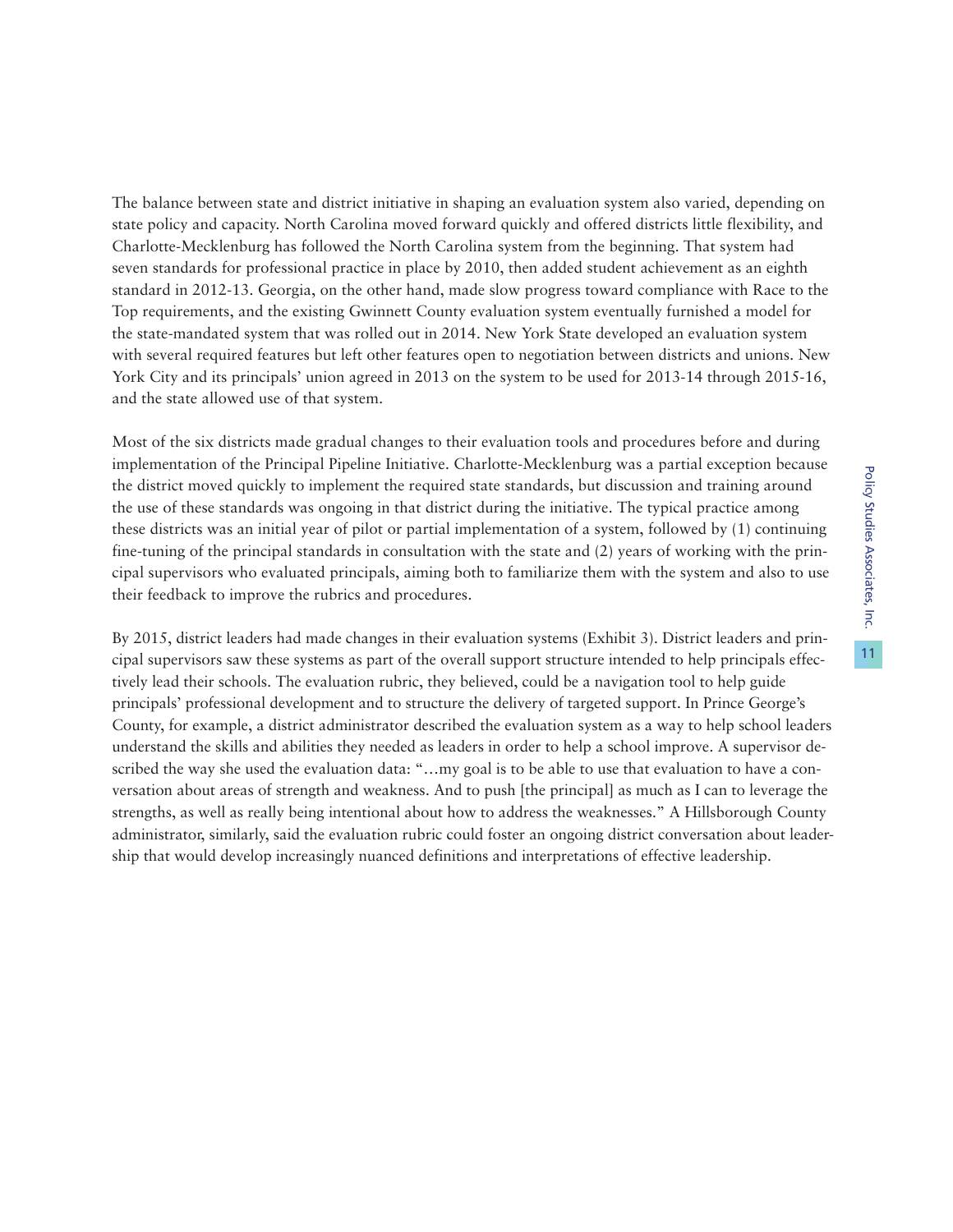| <b>Exhibit 3: Summary of initial status and actions taken</b> |                                                               |  |
|---------------------------------------------------------------|---------------------------------------------------------------|--|
|                                                               | $\,$ in principal evaluation, by district, 2011-15 $_{\rm f}$ |  |

| <b>District</b>                         | <b>Status of principal evaluation system</b><br>as of 2011-12                                                                                                                             | Key actions taken through spring 2015<br>in principal evaluation systems                                                                                                                                                                 |
|-----------------------------------------|-------------------------------------------------------------------------------------------------------------------------------------------------------------------------------------------|------------------------------------------------------------------------------------------------------------------------------------------------------------------------------------------------------------------------------------------|
| <b>Charlotte-</b><br><b>Mecklenburg</b> | State required the use of specific standards.                                                                                                                                             | Continued to use state standards.<br>Hired more principal supervisors and trained them<br>in using the evaluation system.                                                                                                                |
| <b>Denver</b>                           | School performance and conditions largely<br>dictated principal retention decisions.<br>Standards for principal practice were not<br>identified, and principals received little feedback. | Developed standards and a new evaluation system<br>specifying measures of student growth and<br>professional practice, as required by the state.<br>Hired more principal supervisors and trained them<br>in using the evaluation system. |
| Gwinnett<br>County                      | Used a longstanding system of measures of<br>student growth and principal practice.                                                                                                       | Fine-tuned the existing measures.<br>Hired more principal supervisors and trained them<br>in using the evaluation system.                                                                                                                |
| Hillsborough<br>County                  | Had developed a new evaluation system, as<br>required by the state, and hired more principal<br>supervisors, who were beginning to learn that<br>system.                                  | Developed new principal standards and changed<br>the evaluation system to align with them.<br>Trained the principal supervisors in using the<br>evaluation system and in providing feedback.                                             |
| <b>New York</b><br>City                 | School performance and conditions largely<br>dictated principal retention decisions.<br>Standards for principal practice lacked specificity,<br>and principals received little feedback.  | Developed and received approval for a principal<br>practice rubric aligned with the Quality Review<br>rubric used for rating schools.<br>Trained principal supervisors in using the<br>evaluation system.                                |
| Prince<br>George's<br>County            | School performance and conditions largely<br>dictated principal retention decisions.<br>Standards for principal practice were not<br>identified, and principals received little feedback. | Developed standards and a new evaluation system<br>specifying measures of student growth and<br>professional practice, as required by the state.<br>Hired more principal supervisors and trained them<br>in using the evaluation system. |

# *Evaluation System Structure*

Each district's principal evaluation system had two major parts: measures of student growth and measures of professional practice (Exhibit 4). Gwinnett County and Hillsborough County each included an additional component measuring other aspects of principal performance, such as management of human resources and operations.

State mandates called for measures of student growth and measures of professional practice, and these mandates largely determined the weight assigned to each part of the system in calculating an overall rating. Growth in student performance counted for at least 40 percent of the overall rating in the five districts that had formulas, reflecting state requirements. (Charlotte-Mecklenburg did not have a percentage system for compiling ratings, and this was also consistent with state policy, since North Carolina did not require use of percentages.) Measures of student growth counted for 70 percent in Gwinnett County and 40 or 50 percent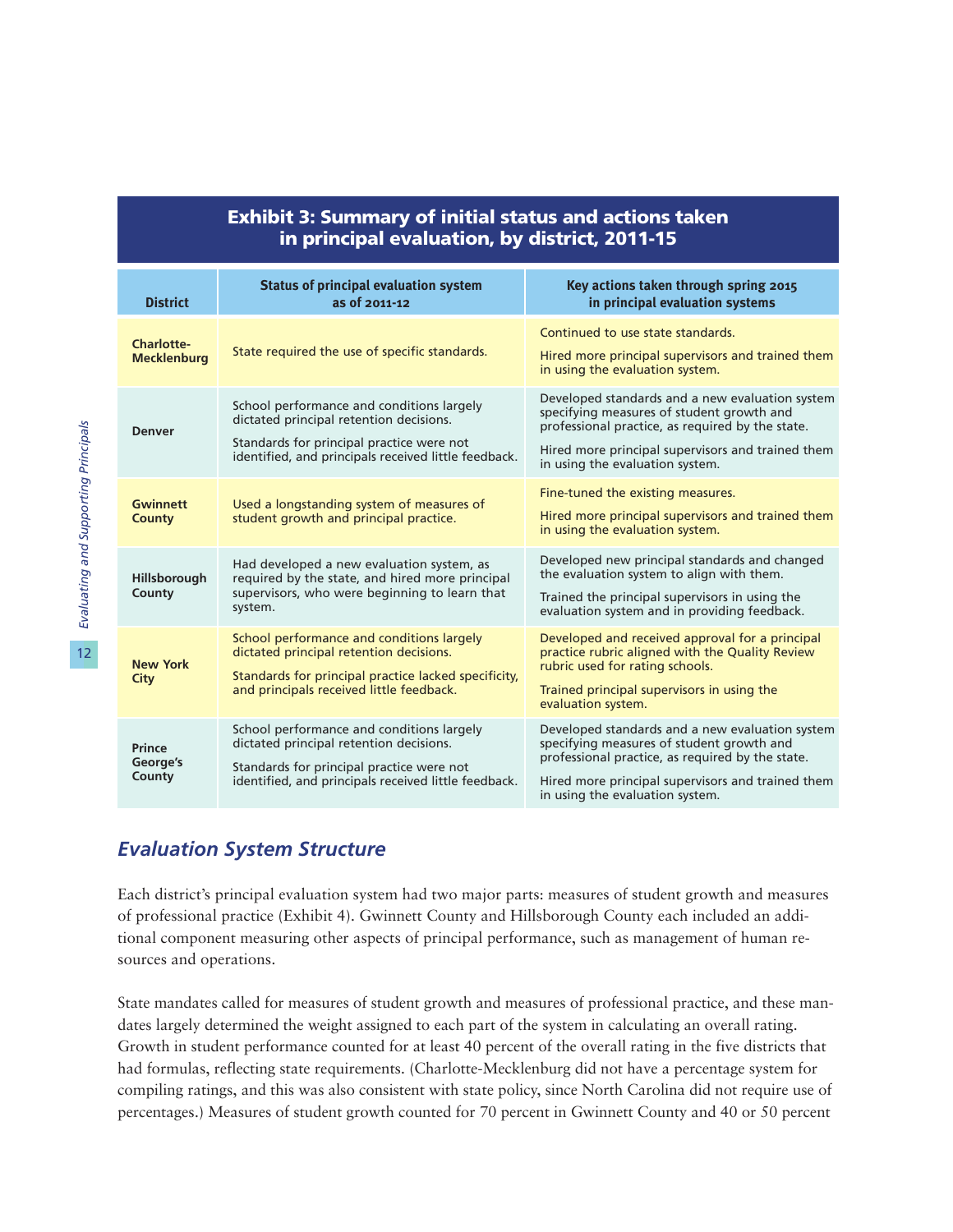in the other four districts that used percentages. All systems also included supervisor ratings, with weights ranging from 60 percent of the total rating in New York City and 50 percent in Prince George's County to 12 percent in Gwinnett County. Some districts had additional measures using parent surveys, teacher surveys, or data on human capital development or building management. Some used measures of school conditions and practices, such as culture, curricula, and instruction, to rate individual principal performance.



Studies

Associates,

Inc.

# **Exhibit 4: Basic structure of principal evaluation systems**

Exhibit reads: Charlotte-Mecklenburg's principal evaluation system does not assign separate weights to measures of professional practice and student growth. Denver, however, assigns a weight of 50 percent to measures of professional practice and 50 percent to measures of student growth.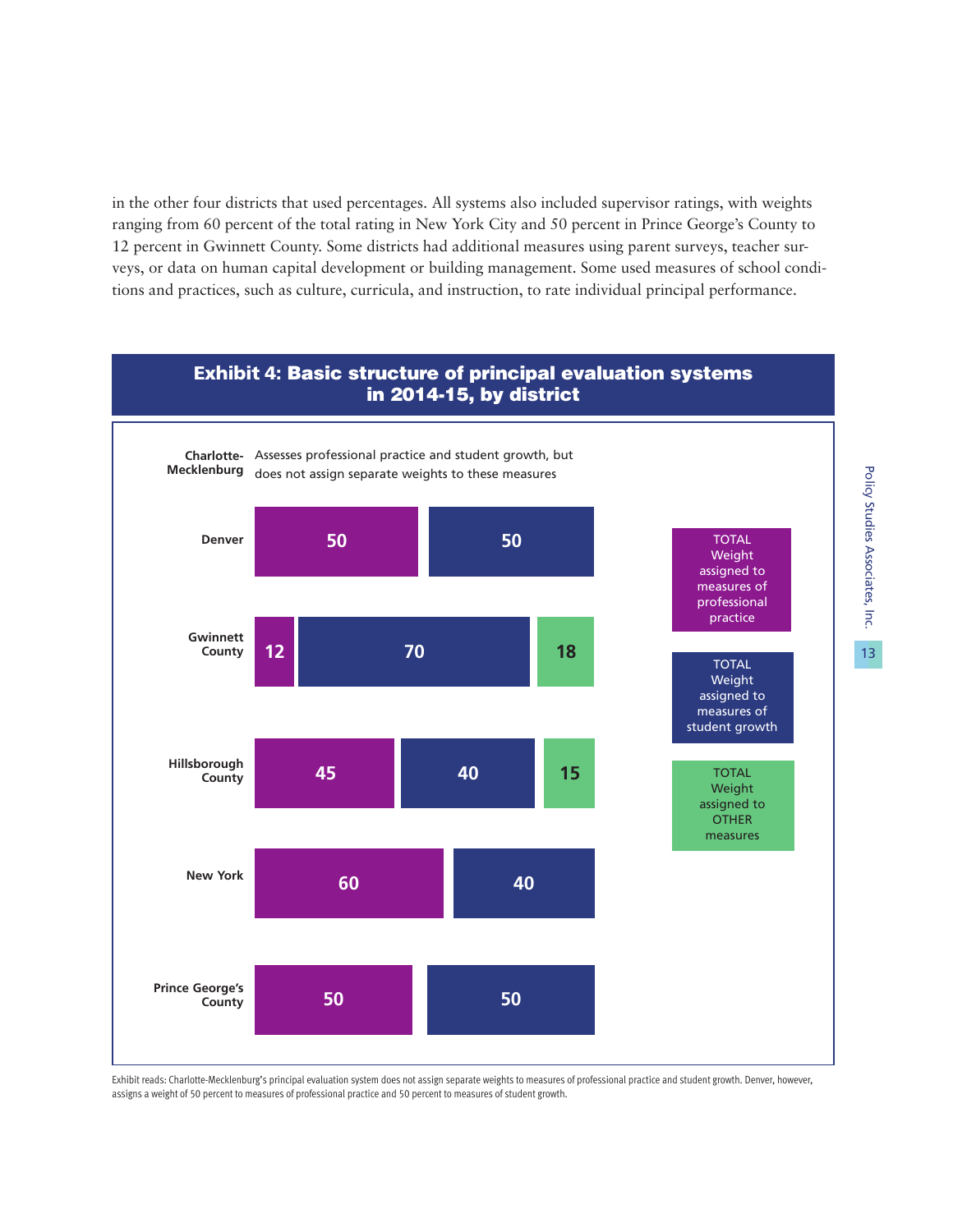Within a framework that included measures of student growth and professional practice, all the districts made different choices. They used different types of data to measure professional practice and student growth, or used similar data in different ways (Exhibit 5). The following sections identify important choices that they made, and the rationales for those choices.



Exhibit reads: The structure of Denver's evaluation system includes a measure of professional practice, which is weighted at 50 percent of a principal's final evaluation score. When assigning the final score, principal supervisors can take into account a variety of measures in addition to the supervisor's school-based observations, including results from the teacher perception/satisfaction survey, the parent satisfaction survey, human resource management data, and/or teacher observation completion rates. The other 50 percent of a principal's final evaluation score is based on student growth as measured by the state test.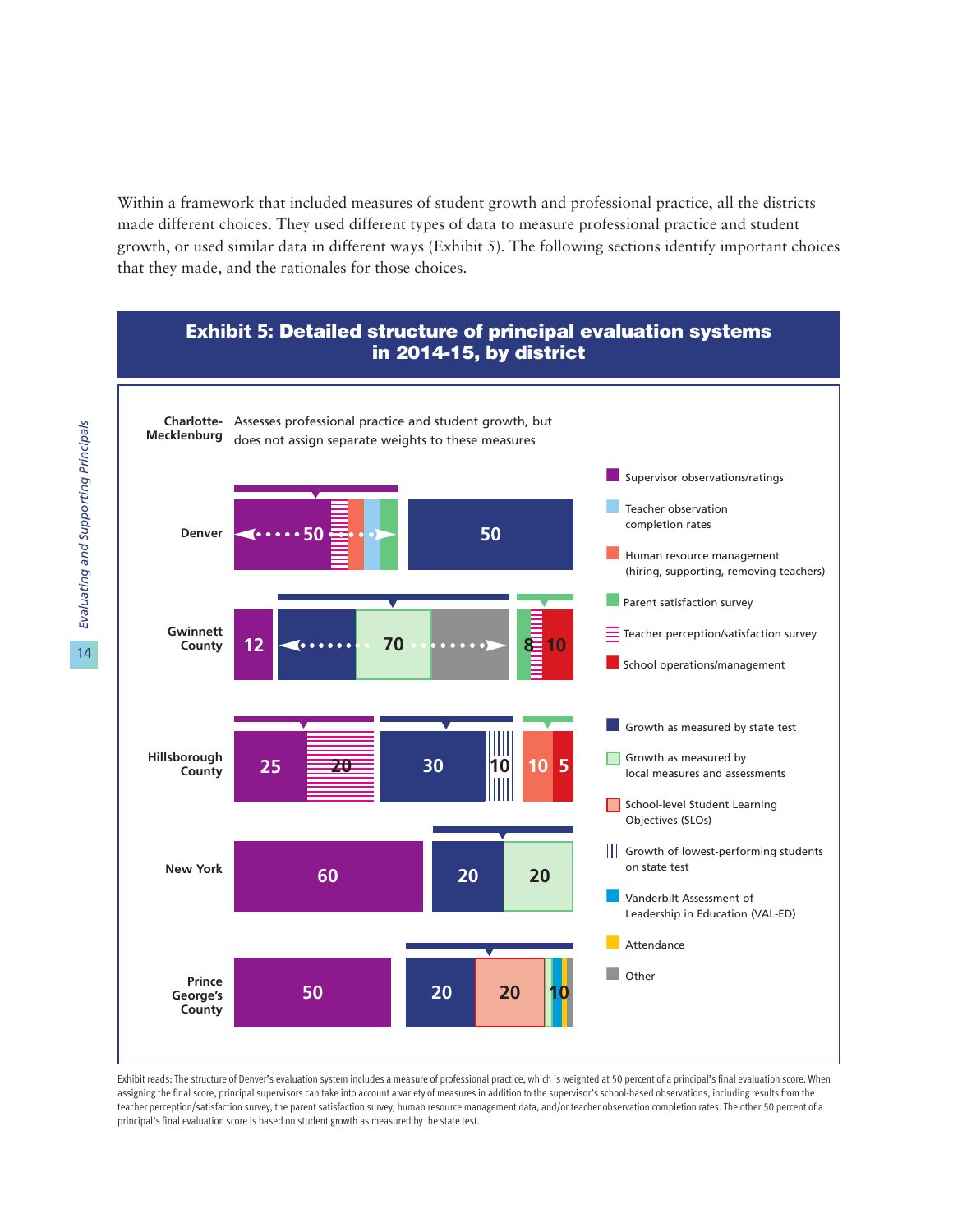#### *Measures of Professional Practice*

Developing standards and competencies for principal leadership was one of the districts' first tasks under the Principal Pipeline Initiative. Their work on standards and competencies began in 2011-12 and continued over the years. The districts incorporated their principal standards and competencies into the rubrics for principal professional practice that they developed to meet state evaluation mandates. Evaluation rubrics were therefore based on the same standards and competencies that the districts used to shape principal preparation and hiring. Most districts revised their standards documents repeatedly for clarity and completeness. In fact the use of standards in principal evaluation systems played an important part in bringing to light issues of clarity or completeness in the standards, which districts then addressed (Turnbull, Riley, & MacFarlane, 2015).

Across the six districts, the number of standards on which principals were evaluated ranged from three to eight, with a total of 10 to 26 elements of practice within those standards (Exhibit 6). Some districts (Denver, Hillsborough County, and Prince George's County) had developed longer lists of standards early in the Principal Pipeline Initiative but streamlined them for the sake of more powerful communication of their top priorities (Turnbull et al., 2015). The five common areas of focus in district standards were instructional leadership, human resource management, school climate and culture, planning, and school management and operations.

| . .                           | . .                        | . .                                               |
|-------------------------------|----------------------------|---------------------------------------------------|
|                               | <b>Number of standards</b> | <b>Number of measured</b><br>elements of practice |
| <b>Charlotte-Mecklenburg</b>  | 7                          | 20                                                |
| <b>Denver</b>                 | 6                          | 11                                                |
| <b>Gwinnett County</b>        | 8                          |                                                   |
| <b>Hillsborough County</b>    | 5                          | 26                                                |
| <b>New York City</b>          | 3                          | 10                                                |
| <b>Prince George's County</b> | 8                          | 25                                                |

## **Exhibit 6: Number of standards and elements of professional practice included in principal evaluation rubrics, by district**

Exhibit reads: Charlotte-Mecklenburg's principal evaluation rubricincluded seven standards and measured 20 elements of professional practice.

Principal supervisors and principals agreed, for the most part, that the standards used to evaluate principal performance were comprehensive and appropriate. Across the six districts, 75 percent or more of novice principals who were evaluated in their first or second year of the principalship in the 2013-14 school year agreed that the evaluation system captured the breadth and complexity of their leadership role and adequately/accurately reflected their performance (Exhibit 7). <sup>4</sup> Agreement is defined here as a response of

4 The surveys asked about the previous year's evaluation in order to provide a picture of the full evaluation cycle, including feedback and support offered in the following year. Readers should also note that we weight the survey findings across districts so that the results reflect each district equally.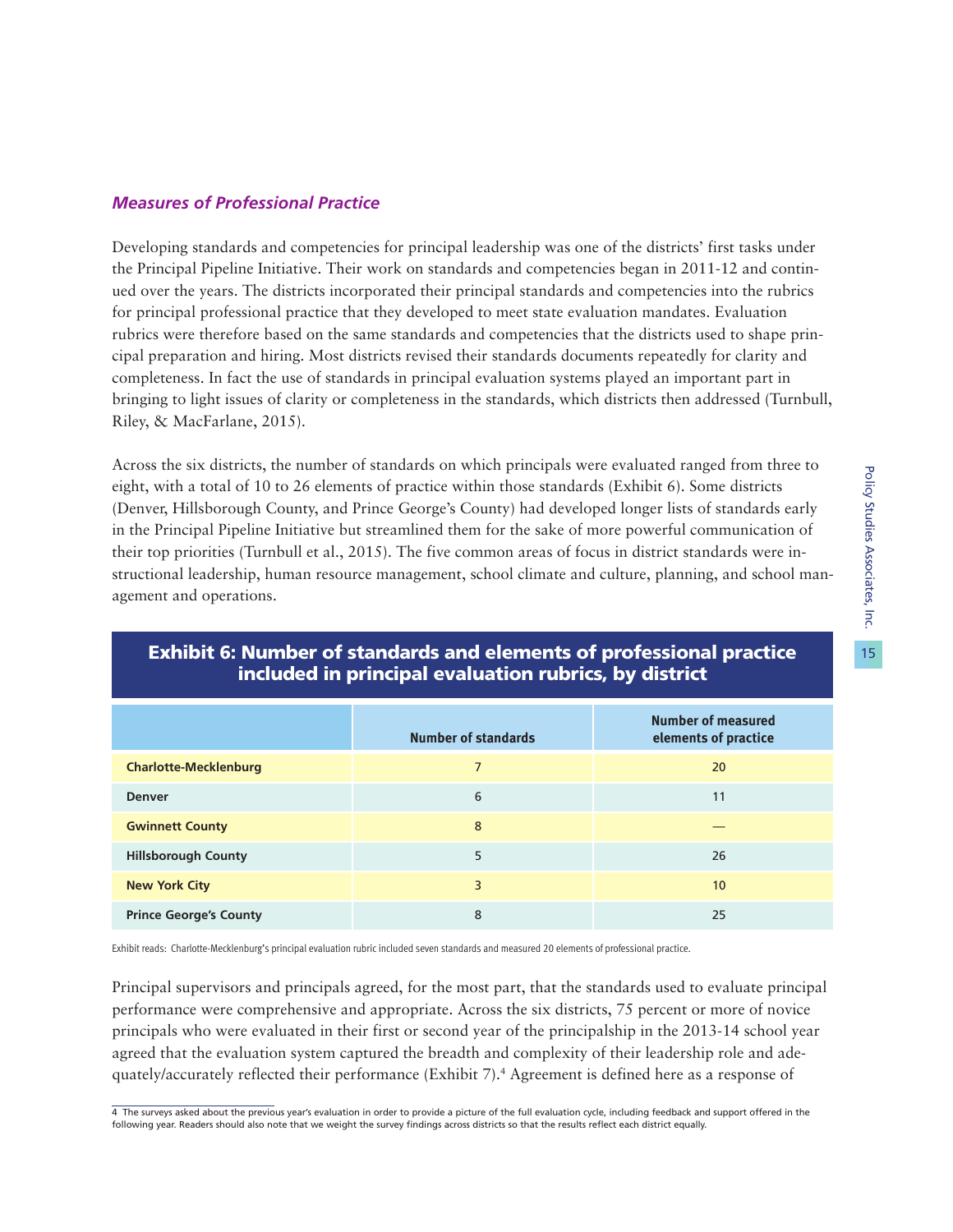"somewhat," "to a considerable extent," or "to a great extent" to the question "to what extent do you agree," where the two other possible responses were "minimally" and "not at all." The percentages of principals reporting they agreed at least somewhat did not differ significantly across districts. They also did not change significantly over the years of this evaluation: principals' positive views held steady, on average, from the evaluation cycle of 2011-12 through the 2013-14 cycle. This positive response stands in notable contrast to prior research suggesting that principal evaluation systems five to ten years earlier often lacked clear performance expectations or standards (Goldring et al., 2008), and failed to focus on the appropriate leadership competencies (Goldring et al., 2008; Seashore Louis et al., 2010).



Exhibit reads: Seventy-five percent of principals in Charlotte-Mecklenburg who were evaluated in their first or second year of the principalship in 2013-14 agreed that the principal evaluation system captured the breadth and complexity of their leadership role and 83 percent agreed that it adequately/accurately reflected their performance. The other responses, not shown in the exhibit, were "not at all" and "minimally."

Central office staff saw the principal evaluation rubrics as sources of needed insight for principals and for principal supervisors. In every district, principal supervisors considered their principal evaluation rubrics to be useful for tracking and measuring leadership skills. A coach in Denver made a typical comment when describing the rubric as exceptionally well organized such that anyone could look at it and know the lead-

Evaluating and Supporting Principals *porting Principals Evaluating and Sup*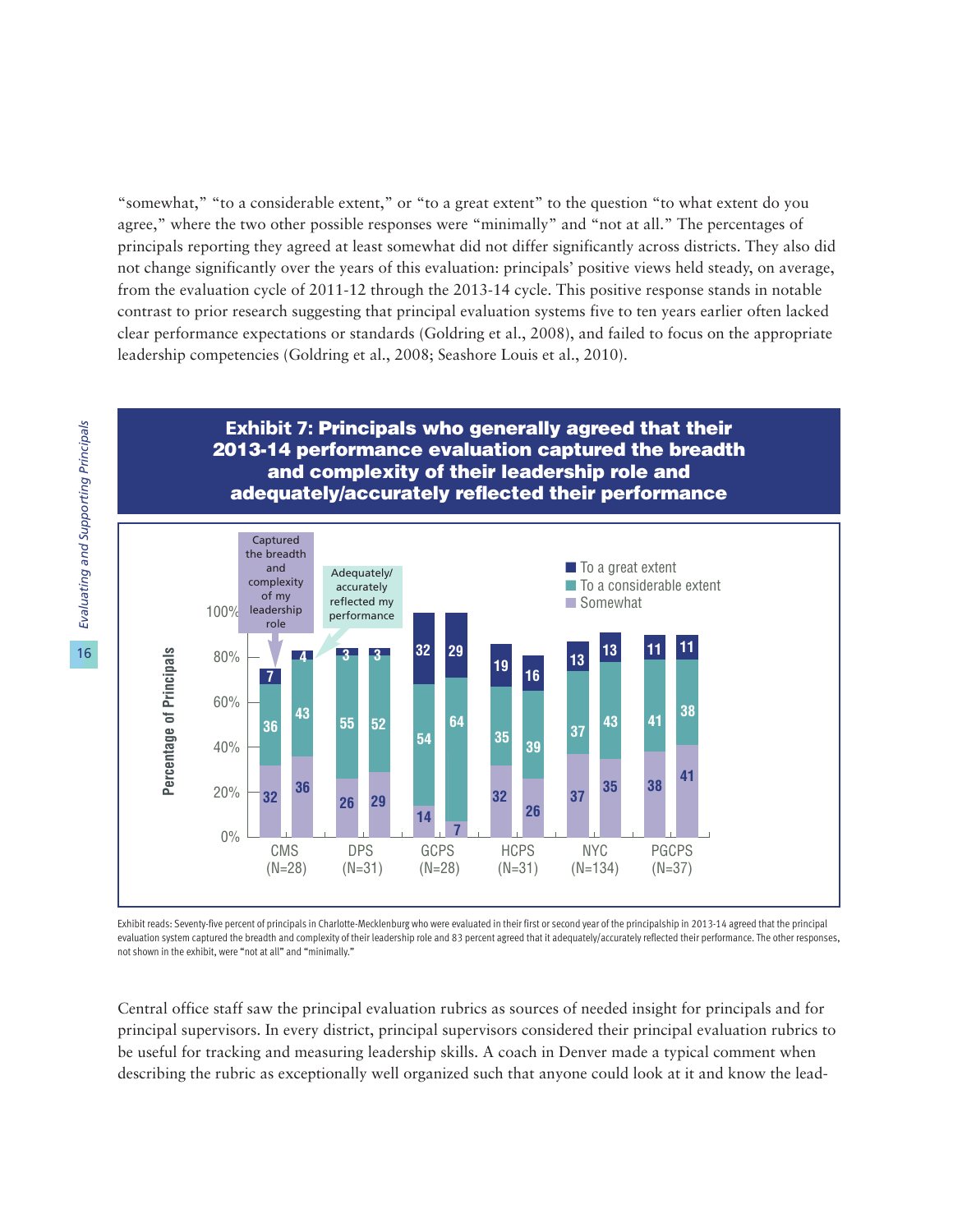ership competencies that the district valued: "So it really paints the picture of what's really a highly effective instructional leader. 'What skills do I have to be exhibiting? What should be happening in my school?'" Principal supervisors, too, could do their work better thanks to a rubric that addressed important aspects of the school's functioning, according to a Hillsborough County administrator:

[The principal evaluation system] allows [supervisors] to truly have a clear understanding about what's happening within their schools. I think that they will be much more educated and have much more clarity when they go to do the evaluations for their principals. The successes that have occurred at those schools, the things that they might be still working on, still struggling with. I think the supervisor will be much more equipped to be an effective evaluator.

Nevertheless, the rubrics were not perfect—and may never be. As principal supervisors began to use a rubric to evaluate principal performance, some identified gaps and ambiguities in their leadership standards and evaluation rubric. Some asked whether the standards captured all the competencies that define an effective leader. A Denver district leader, for example, said that because principals were expected to develop assistant principals' leadership capacity, this should be "explicitly called out in the rubric." District leaders were also trying to provide better wording and descriptors to convey a rubric's meaning. One in Hillsborough County said: "Now, … we're going to do some word changes because as [supervisors] have used [the rubric], they're saying, 'Can we change this word? Because it's a little bit too ambiguous.'"

**THE DILEMMA OF DIFFERENTIATION.** Use of the new evaluation systems was bringing up fundamental questions about fairness. In particular, there were tensions between the value of accommodating differences among principals and schools and the value of holding uniformly high expectations for students' learning conditions. Supervisors in several districts believed that their district's evaluation rubric should differentiate expectations by principal experience or school context, although none of the rubrics in use in 2015 did so. As one supervisor explained, applying a single rubric to all principals seemed unfair to novices:

It is too much. I mean, you almost have to be superhuman to be able to be highly effective, or distinguished, in all of those categories. And how do we make it a little more bite-sized? Even though we know that leaders need all of that, how do we chunk it? Maybe what's a priority for year one; what's a priority year two? I don't know. But just trying to see how we can make it a little more manageable.

Others commented that schools present principals with different levels of challenge based on their needs and contexts:

With principals, how do you keep the same standards and high expectations for everyone recognizing that certain schools are easier to lead than others? For example, a high poverty school [is harder to lead] than an affluent school and a leader who is placed in a high-functioning school does not have to work as hard to have those systems operate well because they already are. Is that the result of what the leader has done or what she or he has inherited?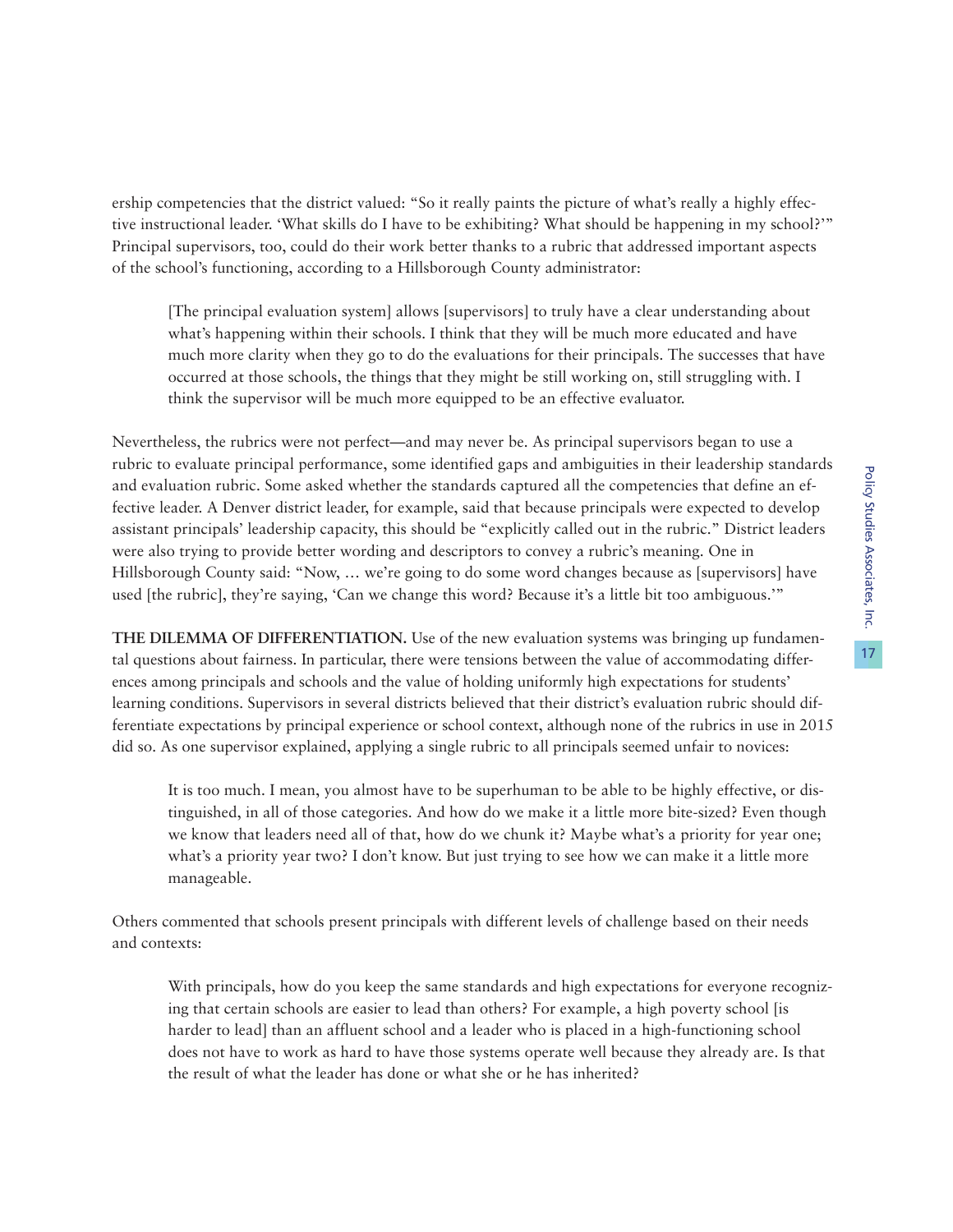District leaders wrestled with the issue of differentiation, acknowledging that these concerns were legitimate and reasonable. Still, they chose to hold constant the goal of effective leadership in every school. "I don't know that we are ever going to fully solve for that. I don't know that it's a solvable thing given that we're not going to … water the system down for a first-year principal," as a Denver leader put it. Similarly, a district leader in Hillsborough County, although aware of the problems, argued that the expectations for all principals had to be the same because "the outcomes for students that we're expecting are the same."

**INCLUDING MEASURES OF SCHOOL PRACTICE.** Another debate was emerging about whether rubrics should include measures of school practice in addition to individual principal practice. With a rubric that had been intentionally developed to emphasize measures of school practice—including measures of school culture, curricula, and instruction—New York City administrators were divided in their opinions about this rubric. Some felt that evaluating principals on the basis of school conditions signaled to principals that they had a role in improving teacher and student performance. One administrator explained that including measures of school practice had become a way to "unearth" problems in the school—such as struggling teachers or a negative school culture—that should be a principal's responsibility to solve. "You do not hear people try to skirt responsibility for the [school] piece [anymore]. They might struggle with it, or they might disagree [with what is or is not quality practice], but [the rubric] has eliminated that layer of, like, 'I'm not responsible for this.'"

On the other hand, a supervisor in the district explained why she thought this was a flawed strategy because it left out measures of some principal skills: "It is a tool to evaluate the performance of a school, it wasn't necessarily created to evaluate the abilities and the performance of a principal. … it doesn't really get to the dispositions, the ability to communicate, the ability to strategize."

Denver's rubric straddled this divide between emphasizing principal behaviors and emphasizing school practices. It defined the principal *and* school behaviors that should be demonstrated for each leadership standard, as illustrated in the evidence guide that the district used in the most recent evaluation cycle (Exhibit 8). For example, principal behaviors related to organizational leadership would include organizing school staffing and scheduling to maximize both instructional time for students and professional learning time for teachers. School-level practices showing organizational leadership would include few interruptions to instructional time and teachers having ample time to collaborate with one another.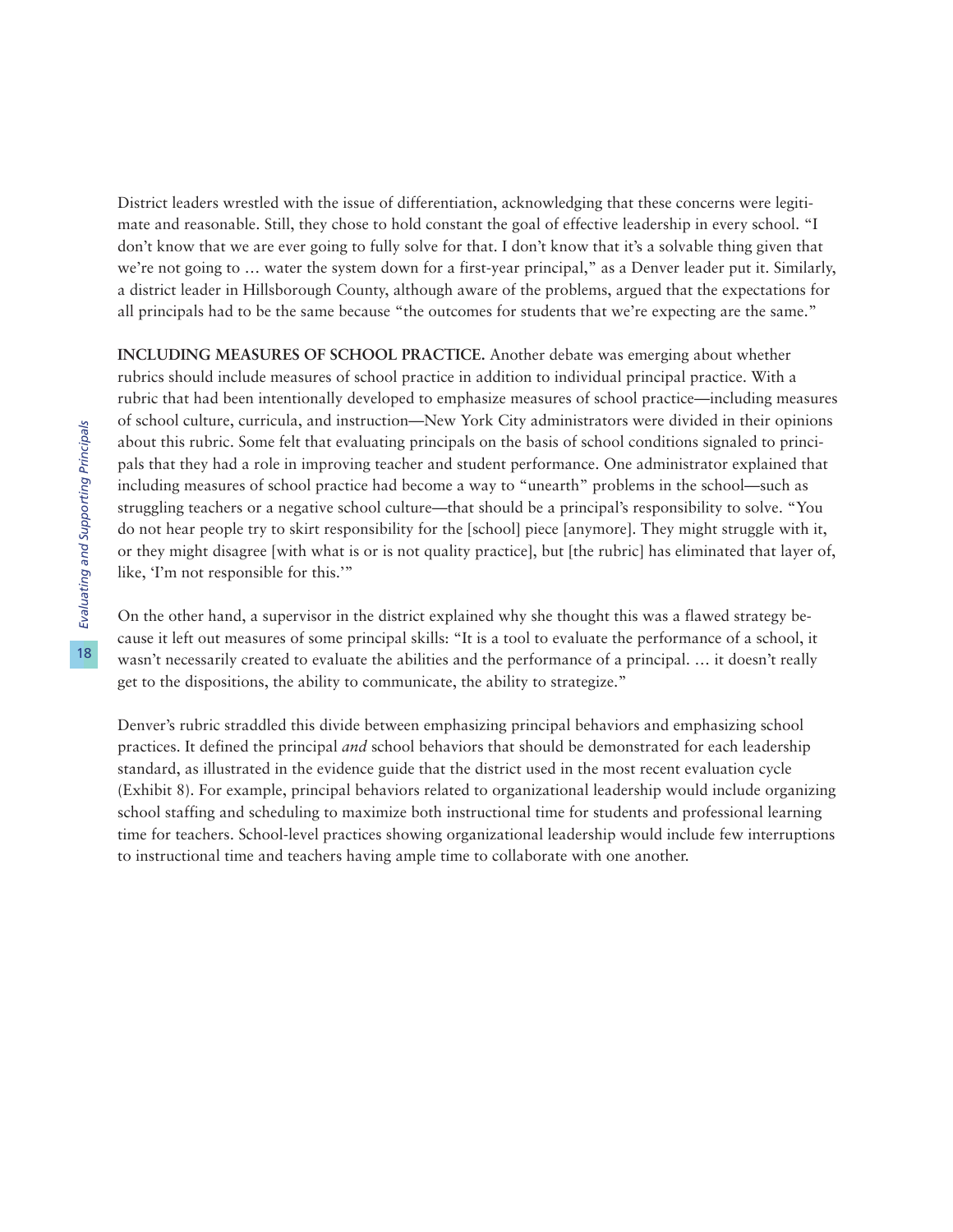## **Exhibit 8: Excerpt on organizational leadership from Denver Public Schools school leadership framework and principal evidence guide**

|                                   | <b>Effective</b>                                                                                                                                                                                                                                                                                                                                                                                                                                                                                                                                                                                                                                                                                                                                                                                                                                                                                                                                                                                                                                                                                                                                                                        | <b>Distinguished</b>                                                                                                                                                                                                                                                                                                                                                                                                                                                                                                                                                                                                                                                |
|-----------------------------------|-----------------------------------------------------------------------------------------------------------------------------------------------------------------------------------------------------------------------------------------------------------------------------------------------------------------------------------------------------------------------------------------------------------------------------------------------------------------------------------------------------------------------------------------------------------------------------------------------------------------------------------------------------------------------------------------------------------------------------------------------------------------------------------------------------------------------------------------------------------------------------------------------------------------------------------------------------------------------------------------------------------------------------------------------------------------------------------------------------------------------------------------------------------------------------------------|---------------------------------------------------------------------------------------------------------------------------------------------------------------------------------------------------------------------------------------------------------------------------------------------------------------------------------------------------------------------------------------------------------------------------------------------------------------------------------------------------------------------------------------------------------------------------------------------------------------------------------------------------------------------|
| Principal<br><b>Behaviors</b>     | Utilizes innovative staffing and scheduling to<br>ensure the school day and school year maximize<br>instructional time to benefit all students.<br>Applies a schedule that maximizes time for<br>teachers to learn, innovate, and plan together.<br>Balances multiple and competing priorities in a<br>manner that aligns with the values, vision and<br>goals of the school.<br>Provides clear rationale for resource decisions<br>based on the school's mission, strategies, and<br>learning goals.<br>Makes strategic and sound, legal, and budgetary<br>decisions.<br>Focuses on both short and long-term fiscal<br>management decisions that are grounded in the<br>strategic goals of the UIP.<br>Ensures that budget planning and<br>implementation represent a focus on equity for<br>all student populations.<br>Develops external resources that align with the<br>school budget in alignment with the school's UIP.<br>Ensures that the school building is a safe, clean,<br>and aesthetically pleasing school environment.<br>Develops and ensures effective implementation<br>of safety and risk-management plans (e.g.,<br>lockdown drills, fire drills, tornado drills). | In addition to "Effective:"<br>Staffing and scheduling are uniquely designed to<br>ensure that the school day and year fully<br>maximize the use of time to improve student<br>achievement and staff collaboration.<br>Supports others throughout the school<br>community to ensure that everyone organizes<br>and manages time to advance student learning<br>priorities.<br>Collaborates with the school community to<br>creatively maximize funds.<br>Proactively communicates difficult budget<br>decisions, and secures additional resources to<br>achieve goals.<br>Maintains the confidence of stakeholders during<br>times of significant financial stress. |
| <b>School</b><br><b>Behaviors</b> | Teachers have ample time to collaborate with one another.<br>There are seldom interruptions to instructional time, and teachers and staff are able to focus their<br>planning time and committee work on driving student achievement.<br>first.<br>the use of resources.<br>The school environment is viewed as safe, clean, aesthetically pleasing, and representative of the<br>school's values, vision, and mission.<br>effectively respond to crises.                                                                                                                                                                                                                                                                                                                                                                                                                                                                                                                                                                                                                                                                                                                               | Students receiving specialized instruction and interventions also receive grade-level, core instruction.<br>Yearly budget decisions are anchored to current needs and student data and put the needs of students<br>Decision-making is transparent and all stakeholders understand the reason behind decisions related to<br>The school community is well prepared for crisis situations and is practiced in the protocols required to                                                                                                                                                                                                                              |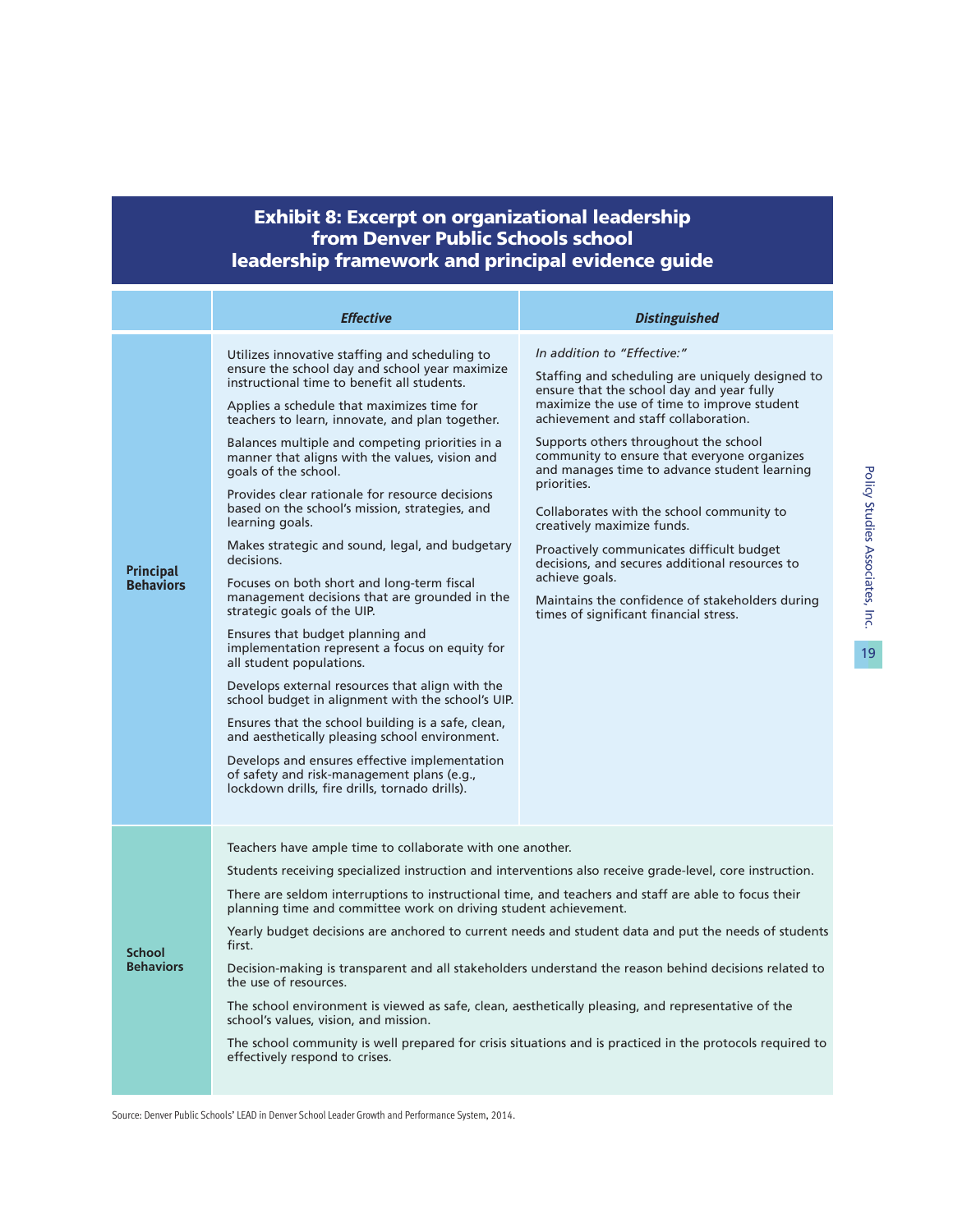#### *Measures of Student Growth*

Every district used the state test as a measure of principal effectiveness with respect to student performance growth, but beyond that commonality there were many differences (Exhibit 9). Student growth on the state test was the only measure used in Denver and Hillsborough County, but Hillsborough County looked at growth among the lowest-performing students in addition to overall student growth. The other four districts used additional measures to evaluate principal effects on student growth. Charlotte-Mecklenburg's measure of student growth included data from end-of-course and end-of-grade assessments, career and technical education post-assessments, K-2 assessment, and measures of student learning objectives. Gwinnett County used local assessments and also compared school performance to similarly situated schools in 25 national "peer" districts selected specifically for benchmarking purposes. In addition to state assessment data, New York City used growth on both local and state assessments. Prince George's County had seven separate measures of student growth, including state assessments, school-level student learning objectives, district assessments, attendance, grade retention, college- and career-ready participation rates, and VAL-ED. 5

Denver expected to add two measures of student growth in the future: (1) a status measure that would show the percent of students achieving proficiency; and (2) individualized school performance goals that principals would set in consultation with their supervisors. A district administrator expressed enthusiasm for these additions "because right now, just having one measure on the student growth side is not really [painting] the whole picture." As he explained: "[We want to] make sure that there's lots of different data points for our principal supervisors to consider when they're making a performance decision about their [principals]."

#### *Other Evaluation Measures*

**TEACHER AND PARENT SURVEYS.** Denver, Gwinnett County, and Hillsborough County each included teacher ratings of principal performance in their principal evaluation systems. Both Denver and Gwinnett County gathered teacher ratings by administering a satisfaction survey. In Denver, survey results could be factored into the ratings of professional practice but did not have a specific weight; in Gwinnett County, a survey of both parents and school staff had a weight of 8 percent of the principal's final evaluation score.

Teacher ratings had almost the same weight in a principal's overall score as supervisors' ratings in Hillsborough County, and four years ago teachers' ratings had the same weight as supervisors' ratings. According to a district administrator, principals had long argued that teachers did not have direct knowledge of specific principal competencies that they were expected to rate, especially at the high school level. Among the solutions that had been proposed, and that the district was considering, was to have teachers rate a sub-set of principal competencies, but not all.

<sup>5</sup> VAL-ED was treated as a measure of achievement on the grounds that it measures principal practices associated with student performance.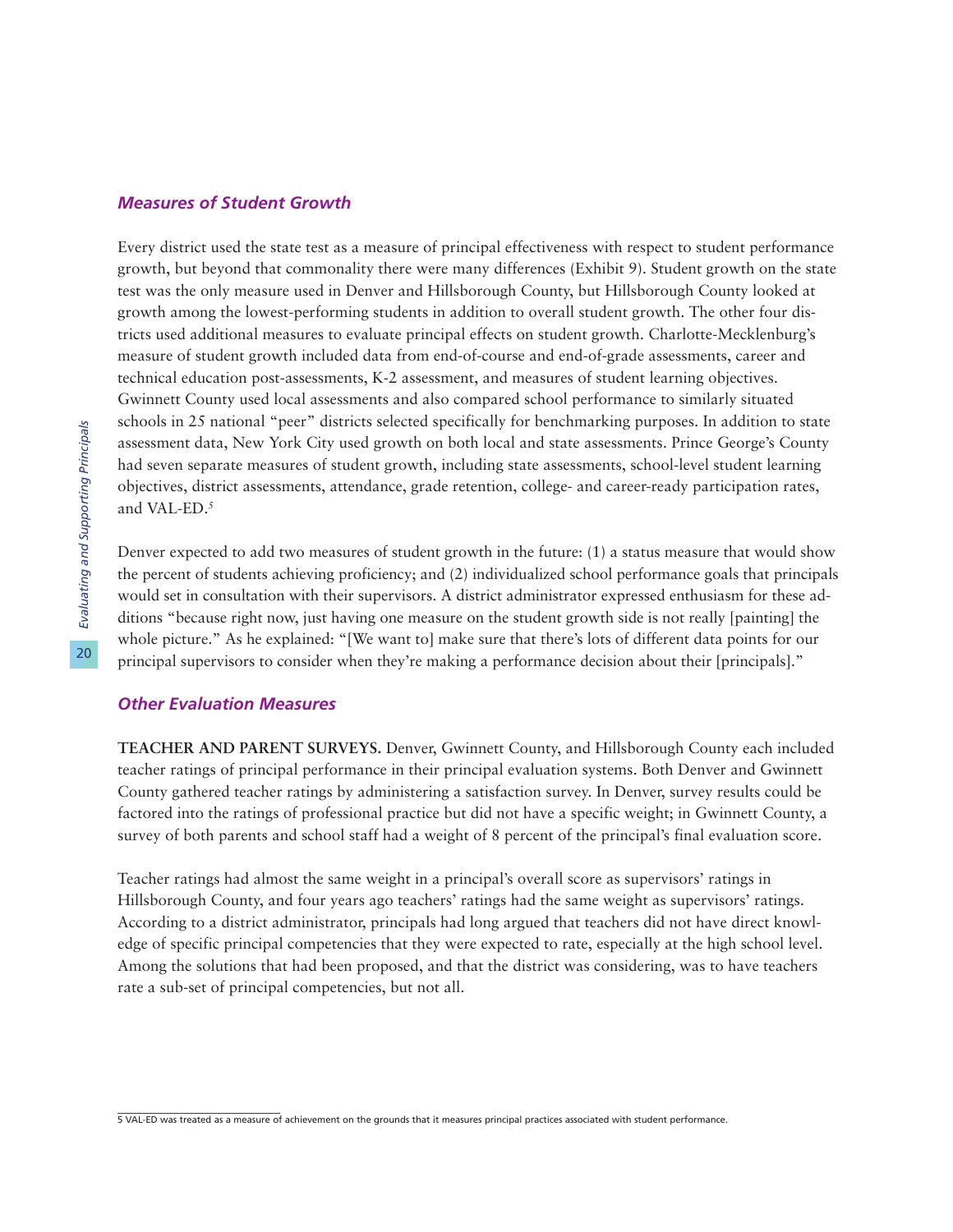## **Exhibit 9: Student growth measures used to evaluate principal performance, by district6, <sup>7</sup>**



Exhibit reads: Hillsborough County used two measures of student growth to evaluate principal performance, including the overall school-level growth of students as measured by the state test and growth of the lowest-performing students based on the state test. The district weighted the measure of student growth on the state test at 30 percent of a principal's final score and the growth of the lowest-performing students at 10 percent of a principal's final score.

Source: Extant data on system specifications.

<sup>6</sup> Note that Charlotte-Mecklenburg is not included in the exhibit because it did not use a percentage system in compiling ratings.

<sup>7</sup> In 2014-15, New York based 20 percent of high school principals' evaluation scores on local measures such as graduation rates and credit accumulation; 40 percent of K-2 school principals' scores on local assessments; and 40 percent of elementary and middle school principals' evaluation scores on student growth as measured by the state test only. Prince George's County included two "Other" measures: one addressing college and career readiness; the other addressing retention in grade. The district did not plan to include state test scores in the first two years (i.e., 2014-15 and 2015-16) of statewide implementation of new assessments. Instead, it placed greater weight for that period on the other measures of student growth. Also, the weights and measures shown are for elementary, K-8, and middle school principals; data for high school principals are weighted slightly differently and include a measure of the year-to-year change in the percent of students retained in 12th grade.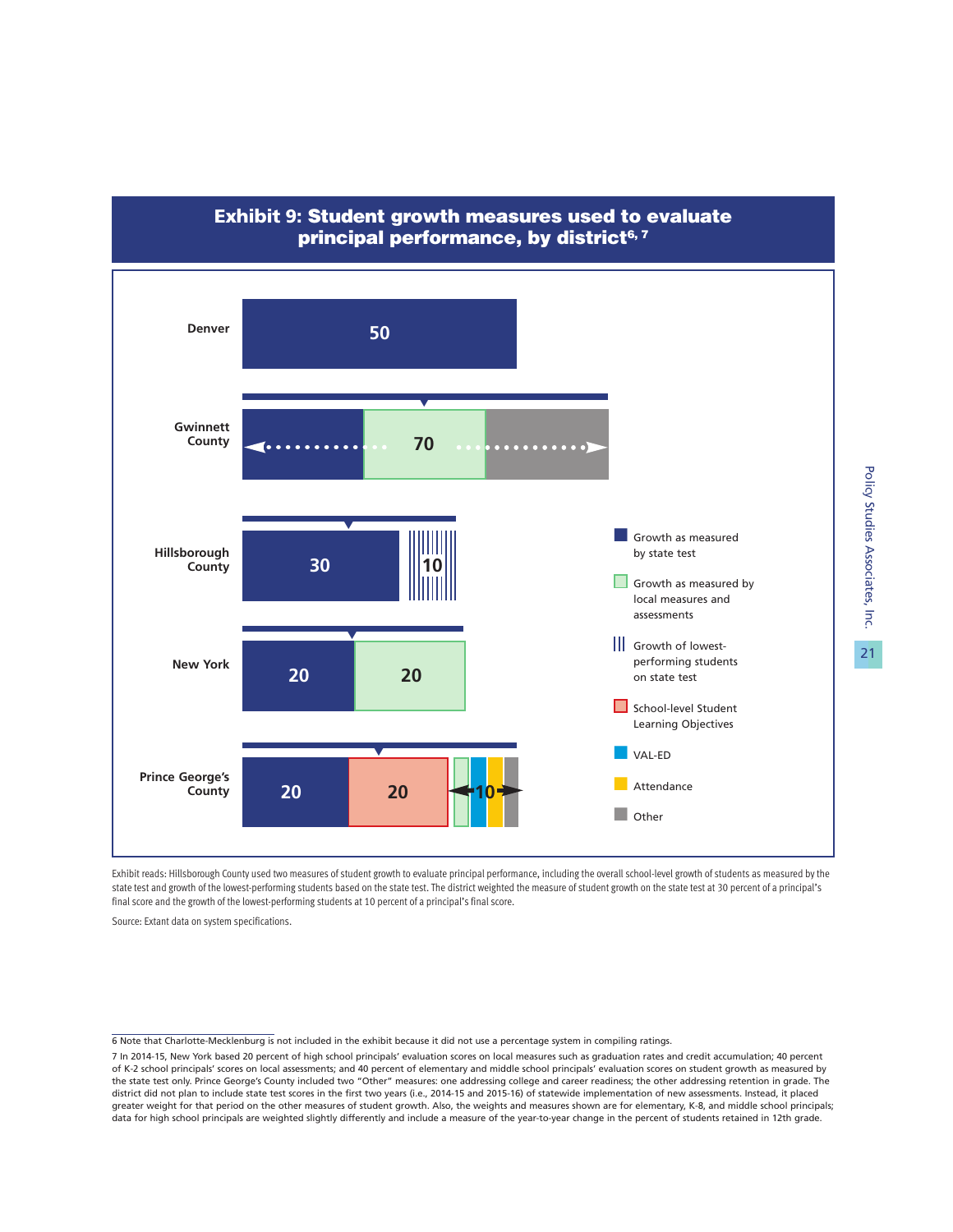**STAFF MANAGEMENT.** Two districts incorporated measures of principals' capacity to manage their staff. In Denver, supervisors were encouraged to consider a variety of staff management skills when evaluating principals' professional practice, including: (1) teacher observation completion rates; and (2) handling of human relations decisions, including capacity to hire, develop, and retain effective teachers and to dismiss ineffective ones. Hillsborough County sought to direct principals' attention to human resource management by giving specific weights to their practices in that area. Two percent of a principal's final evaluation score was awarded for practices in each of five areas, including: managing teacher contracts; meeting or exceeding the teacher observation schedule throughout the year and providing ongoing feedback to enhance practice; and conducting observations that were consistently aligned with those of other observers and that correlated with teacher value-added scores. A district administrator explained that before 2013-14, the points awarded in this area were "just a given" in a principal's evaluation. When the central office began taking points away from some principals, "the principals started focusing on it. I think they're really paying attention to those things now, and they should be, because that has a direct impact on student achievement."

**SCHOOL OPERATIONS MANAGEMENT.** Both Gwinnett and Hillsborough Counties included a measure of school operations in their principal evaluation systems, weighting these skills as distinct parts of a principal's overall evaluation rating. Gwinnett County awarded 10 percent of a principals' final evaluation score for: (1) submitting to the central office high-quality student and staff data in a timely fashion; (2) properly maintaining the instructional materials and physical assets of the school building; and (3) managing the school staff and physical plant. Hillsborough County awarded up to 5 percent of the final score for: (1) maintaining the school resources, such as school equipment; (2) submitting error-free staffing data to the central office; and (3) complying with legal and policy standards.

#### *Final Summary Ratings*

The timing for assigning final summary ratings to principals depended on whether and how the district incorporated late-arriving data on student growth. Charlotte-Mecklenburg and Prince George's County assigned ratings at the end of the school year. Gwinnett County, Hillsborough County, and New York waited until student growth data arrived from the state in the fall, some months after the end of the school year for which the principal was being evaluated. Denver changed the entire evaluation cycle from school year to calendar year to allow for use of the data that did not arrive until fall.

Four of the six districts used a point system to assign principals a final summary rating. As required by all six states, the number of rating categories had evolved beyond a simple "satisfactory/unsatisfactory," with three to five categories used in 2015. Denver, Hillsborough County, New York, and Prince George's County assigned points, usually ranging from zero to 100, to each principal based on that principal's weighted and aggregated scores for professional practice, student growth, and, in Hillsborough County, other leadership measures (Exhibit 10). These districts set benchmarks for each of the rating categories based on a point value.

In Charlotte-Mecklenburg, principals received a rating of "Needs Improvement," "Effective," or "Highly Effective" only after they had been an administrator in the district for three years, at which point the district would have three years of data on student growth under that principal's leadership. Consistent with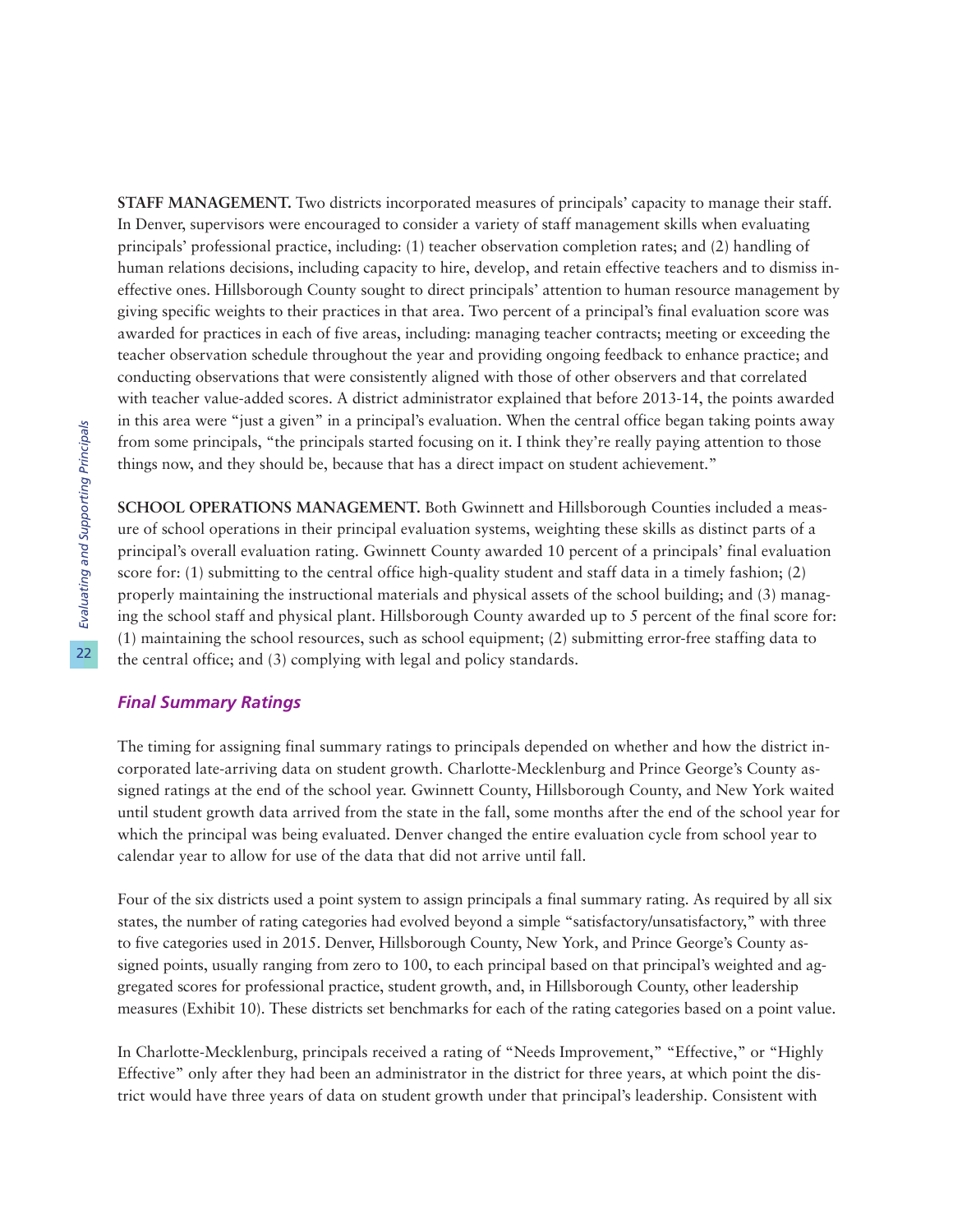state requirements, though, the district set a relatively high bar for achieving an effective rating, requiring that principals achieve the middle rating on a five-point scale on all of the seven professional practice standards as well as meeting expected student growth targets.

Gwinnett County did not compile principals' scores across all four components of its evaluation system (professional practice, school operations, parent and teacher satisfaction surveys, and student growth). Rather, it assigned a rating for professional practice (Exemplary, Proficient, Needs Development, and Ineffective) and a separate score for student growth (on a 100-point scale) based on its Weighted School Assessment.

Student growth measures could trump other measures in the evaluation systems of three districts, Denver, Gwinnett County, and New York. Gwinnett County demonstrated the value it placed on student growth through its weighting system, which allocated 70 percent of a principal's score to the measure of student



\* Points converted to a 100-point scale

^ Reflects 2013-14 benchmarks. Point distribution and ratings benchmarks recalculated everyyear. For purposes of state reporting, Hillsborough Countyconverts its 5-point scale to the state's 4-point scale by combining Levels 4 and 5 into the state's "Highly Effective" rating category.

Exhibit reads: Denver Public Schools assigned principal summary ratings based on a four-part scale that ranges from "Not Meeting" (based on a summary score of 1-2 pts.), to "Approaching" (based on a summary score of 3-4 pts.), to "Effective" (based on a summary score of 5-6 pts.), and "Distinguished" (based on a summary score of 7 pts.).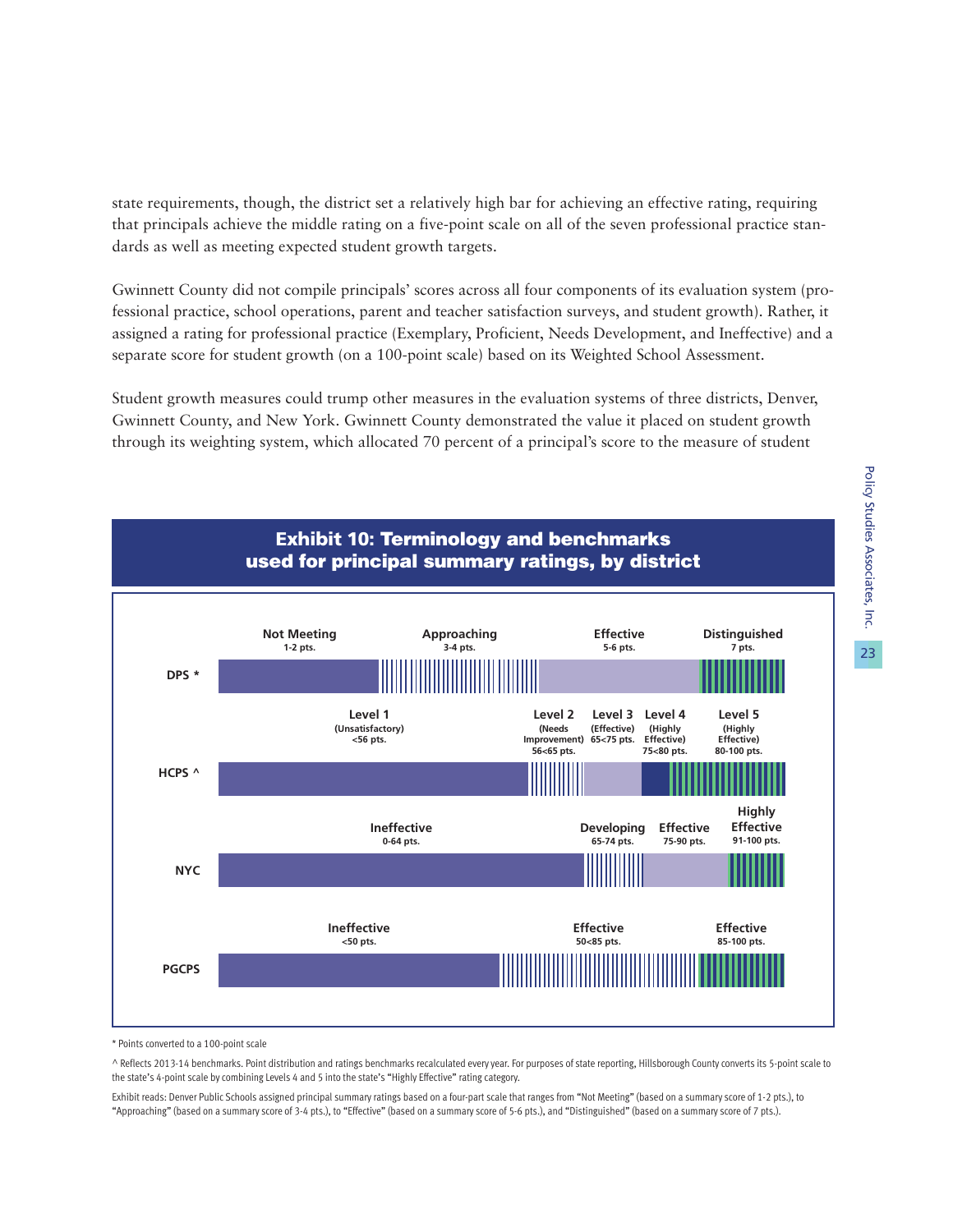growth. As one district administrator explained, continuous improvement in student performance was a major priority for the district: "Understand that the [Weighted School Assessment] is universally understood—or ought to be universally understood—as an incredibly significant measure of the school and principal's performance. It just is, and has been for a long time."

A supervisor's recommended professional practice rating for a principal could be overridden in Denver if the central office determined that the school was not showing sufficient gains in student achievement to justify an "Exemplary" professional practice rating. This did not often happen, though, according to a district administrator:

I think there were somewhere between four and eight recommendations that were overridden…. It's a rarity that we would override that decision or that recommendation. Principal supervisors [are] in schools every week so they know more than what's on a spreadsheet and so they have the discretion and the ability and the empowerment to make the final call. But it's rare that it deviates from what the [student growth] data's saying anyway.

Similarly, New York's principal evaluation system required that if principals were rated as "Ineffective" on both the state and local measures of student learning, then they must receive an overall rating of "Ineffective," potentially overriding whatever rating they had received on their professional practice.

## *Evaluation Procedures*

The Principal Pipeline Initiative design did not spell out evaluation system designs or procedures, but it called on districts to ensure that principals received constructive feedback from evaluation. From the beginning of the initiative, whether a district was designing a new evaluation system or refining an existing one, district leaders spoke of their efforts to keep principals informed and engaged.

The steps that went into evaluating principals' professional practice were designed in each district to unfold something like a conversation between principals and their supervisors. In contrast to systems of teacher evaluation, which have tended to rely on a set number of formal observations to assess practice, these principal evaluation systems had procedures for goal setting and evidence gathering that were designed to ensure ample opportunities for two-way discussion. Feedback for principals was infused into the process of data collection in hopes of supporting principals' professional growth. Final performance ratings then directed principals' attention more formally to areas of needed improvement and, if necessary, the districts placed principals on an action or improvement plan when their performance was rated as ineffective or poor. Every district also acknowledged that dismissal could ensue from a low performance rating, although this rarely happened.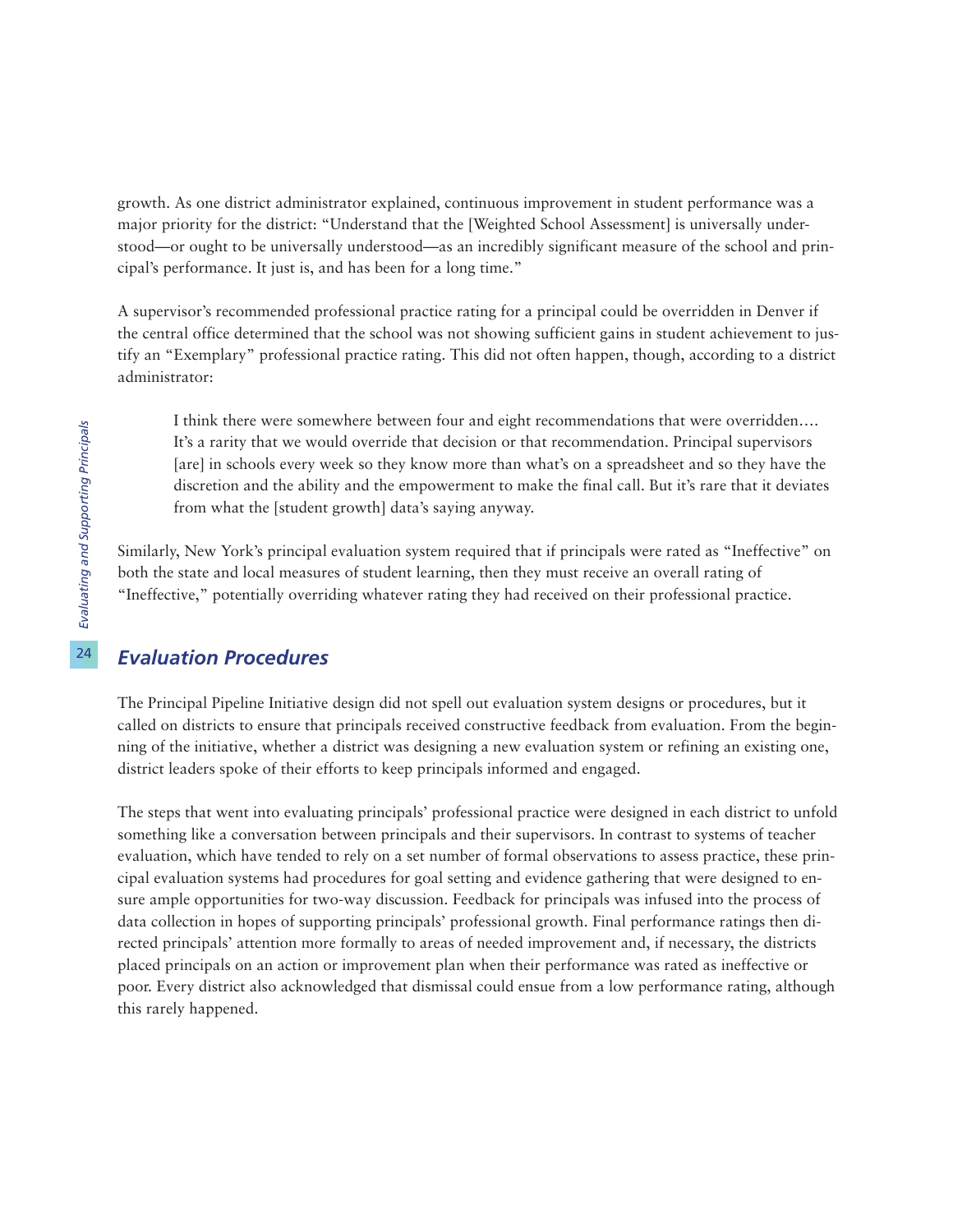#### *Goal Setting*

Principal self-assessment and goal setting was the first step in four districts' evaluation process. This did not mean that principals were able to pick and choose which of the district standards they would have to meet. Rather, it reflected a common practice in employee performance assessment: because research indicates that "participation in the goal-setting process tends to enhance goal commitment" (Lunenburg, 2011, p. 3), organizations often ask employees to reflect on their areas for improvement, to work with their supervisors in specifying improvement goals, and to commit to a plan. It also reflected a recommendation drawn from the literature on principal evaluation (Davis et al., 2011). Most district administrators, supervisors, and principals said that these individual discussions helped supervisors focus their feedback and support. In Charlotte-Mecklenburg, Denver, Hillsborough County, and Prince George's County, principals met with their supervisor (and also, in Charlotte-Mecklenburg, their coach) to review and discuss their self-assessments and to set professional goals for the year. In Hillsborough, for example, the district provided a template, the School Leader Goal Setting and Professional Learning Plan, for the principal and supervisor to complete together. In that template, they would define school improvement goals, principal improvement goals, action steps, and sources of support (e.g., professional development and supervisors' targeted assistance). A district administrator explained that the goal-setting process—along with some targeted supervisor training—had helped supervisors focus on improving principal practice.

…what do [principals] have to do better [related to the] competencies in order to improve teachers in order to improve reading achievement? What do they have to do differently?

Principals in Gwinnett County and New York set goals for the school year, but they focused on school-level goals rather than individual ones for themselves. In Gwinnett County, the principal worked with teachers, parents, and community members to develop a Local School Plan for Improvement, setting targeted goals based on student achievement data and identifying strategies for achieving them. In New York, principals developed a Comprehensive Education Plan in consultation with the school leadership teams, setting instructional goals for the school year and defining how the school budget aligned with those goals.

#### *Evidence Collection*

Supervisors in all districts spent considerable time in schools. They were expected to collect a variety of evidence from a variety of sources to document and rate principals' professional practice. Generally, this meant school visits that involved discussions with principals, teachers, and other school staff; observations of principal performance, including principal interactions with school staff; and reviews of artifacts, including plans for school improvement and teacher professional development.

Unlike teacher evaluation systems that require principals to observe teachers a pre-determined number of times, the evidence-collection process for supervisors had no set number of interactions. And unlike principals, who spend about 10 percent of their time on teacher observations (Horng et al., 2009), supervisors in most districts collected evidence of principal practice all year long. In Denver, supervisors were in schools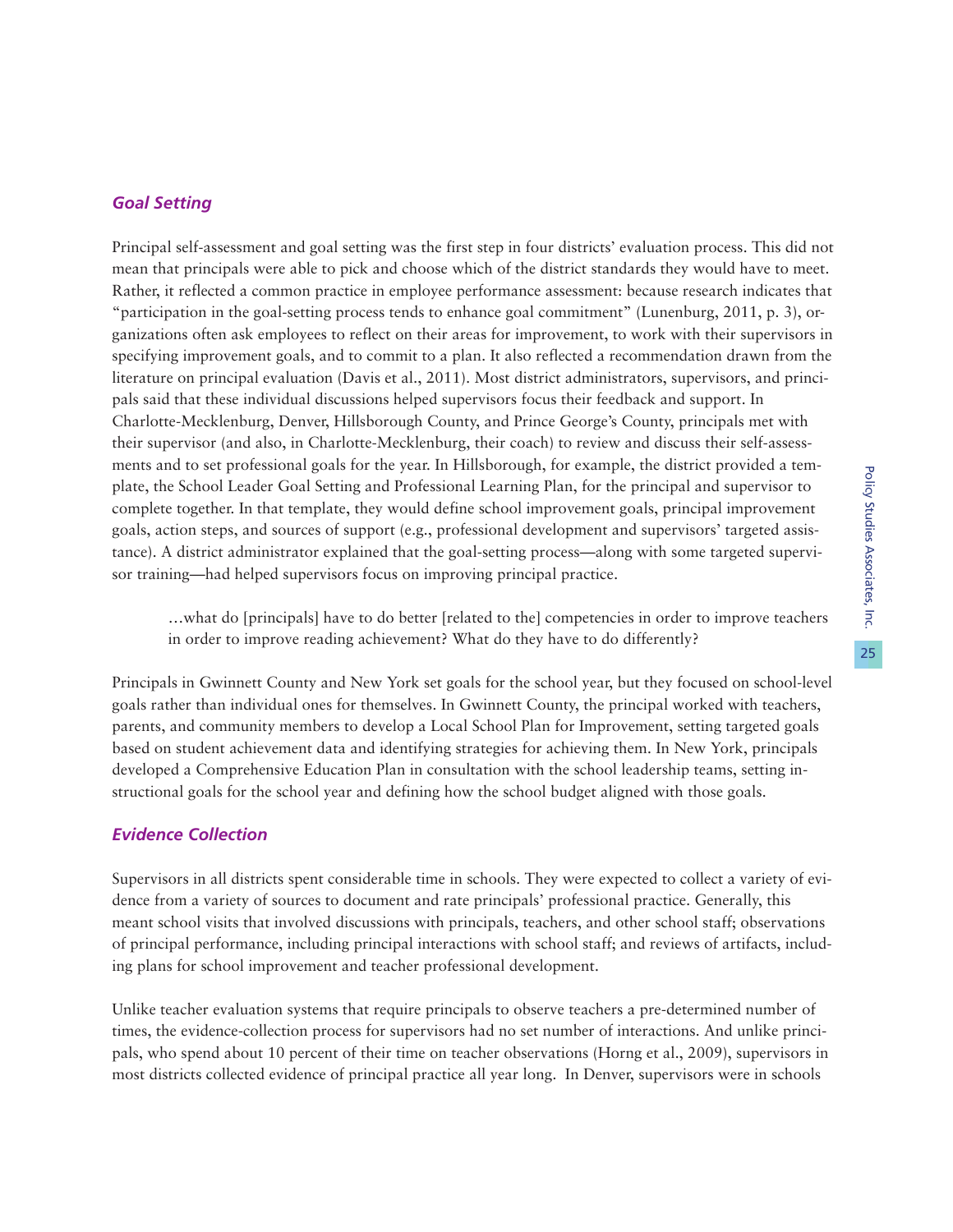as many as 40 times a year, which, a district administrator explained, gave them a very clear view of what was happening in each building. A district leader in Prince George's County described evidence collection as ongoing and unceasing for principal supervisors: "I can't even calculate how many hours [supervisors] spend [collecting evidence] because they're looking at that principal from the beginning of the year through the end of the year and collecting data every time they go into those buildings."

Determining the type and amount of evidence required to substantiate a particular principal rating was still a work in progress in most districts. A district administrator in Prince George's County, for example, said supervisors were just beginning to make changes in the evidence they used to evaluate principals. "I'm more confident next year that there will be more uniformity to what all [supervisors] are collecting. And there'll be a little bit more uniformity to the [feedback] conversations [they have with principals]." A principal supervisor in Denver said that while he recognized that the principal evaluation rubric was creating a common language around definitions of principal leadership, the evidence guide connected to that rubric was still "growing."

Districts' principal evaluation rubrics often included examples of principal practice to illustrate evidence of principal effectiveness, but they did not explicitly define the amount and type of data, by standard, that a supervisor would need to assemble in order to evaluate principals accurately. For example, one district defined an "Accomplished" rating on a particular dimension of instructional leadership as a principal who "Helps teachers and staff set, monitor, and achieve challenging goals based on student outcomes; anticipates, adapts, and persists in the face of obstacles and responds in a positive solutions-oriented manner." The rubric did not, however, describe the type of data a supervisor would use to measure this competency.

Some district interviewees acknowledged that they might need to work on better defining the evidence to support effectiveness ratings. As one district administrator explained:

If our standards are used as checklists, I'm not convinced they actually give us good evidence of effectiveness as a leader. … We have evidence referenced in our framework, but it's like "leads for," "communicates with energy about," or "calls out inequities." As a principal supervisor, can you really be there enough? Like, what would be my evidence of that? So I think the standards are really important because they give us a [common] language. I think the next step is figuring out what is truly evidence of effective leadership.

Hillsborough County appeared to be moving in the direction of an evidence guide. An administrator described the district's recent efforts to develop a "critical attributes" document to help trigger supervisors' thinking about what principals should be doing if they are "exemplary." Still, the administrator worried that a catalog of attributes might lead supervisors to approach the evaluation task as a perfunctory exercise.

Prince George's County and Charlotte-Mecklenburg had gone farther in defining the evidence needed to support a principal rating. Prince George's County's evaluation rubric, for example, listed evidence that a supervisor could use to support a rating for each element of practice on which principals were evaluated.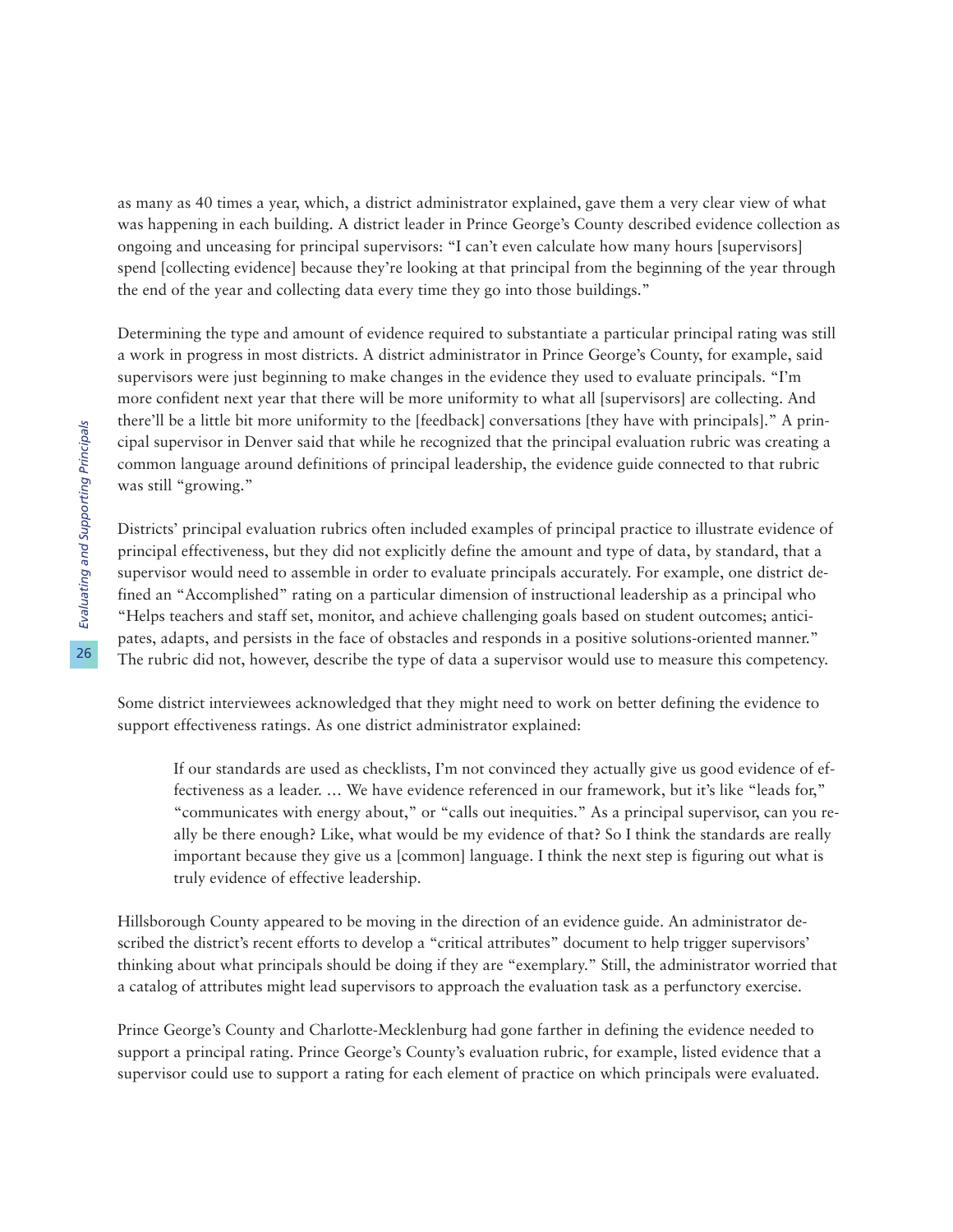While the evidence lists were not comprehensive and did not substitute for supervisor judgment, they did include several concrete examples of objective evidence on which to rate principal performance, such as:

- Guidelines for the use of core, supplemental, and intervention curricula exist and are understood by all staff members.
- Materials-in-use are regularly reviewed, updated, and replenished to ensure classrooms are adequately supplied.
- When targets are set for student achievement, appropriate training is provided for all staff members to meet these targets.
- E-mail, memoranda, and other communication protocols are developed to streamline and reduce information received by staff members.
- Time is provided for staff members of common subjects and grade levels to share and discuss curricular expectations.
- All staff members possess individual professional development goals and are making progress toward them.
- The Principal frequently provides written feedback to staff members based on observations of instructional practice and common planning time.

#### *Assigning Principal Ratings*

There were no clear-cut procedural rules about how supervisors used evaluation evidence to assign principal ratings. In most districts, supervisors were described as having significant control over the decisionmaking process. Denver and Hillsborough County, for example, encouraged supervisors to take into account a variety of data when rating their principals, but gave them full discretion in assigning values to each of these measures. As a district administrator explained:

We don't have a lot of rules or metrics around how to look at the data. We do provide a lot of guidance and we do a lot of training and calibration but it's not like if a certain percentage of families feel a certain way about a school then that translates into a lower score in community leadership.

Another district leader gave an example of how supervisors were expected to exercise discretion in using data to assess principal performance:

…teacher retention is part of our rubric. The supervisor could use data [on the teacher retention rate for a school], but it has to go beyond data because if a principal comes in the school in a turnaround situation and they lose teachers, they shouldn't be penalized. So on paper, it might look like you're not doing a good job of retaining teachers, but in reality, [dismissing teachers] was needed.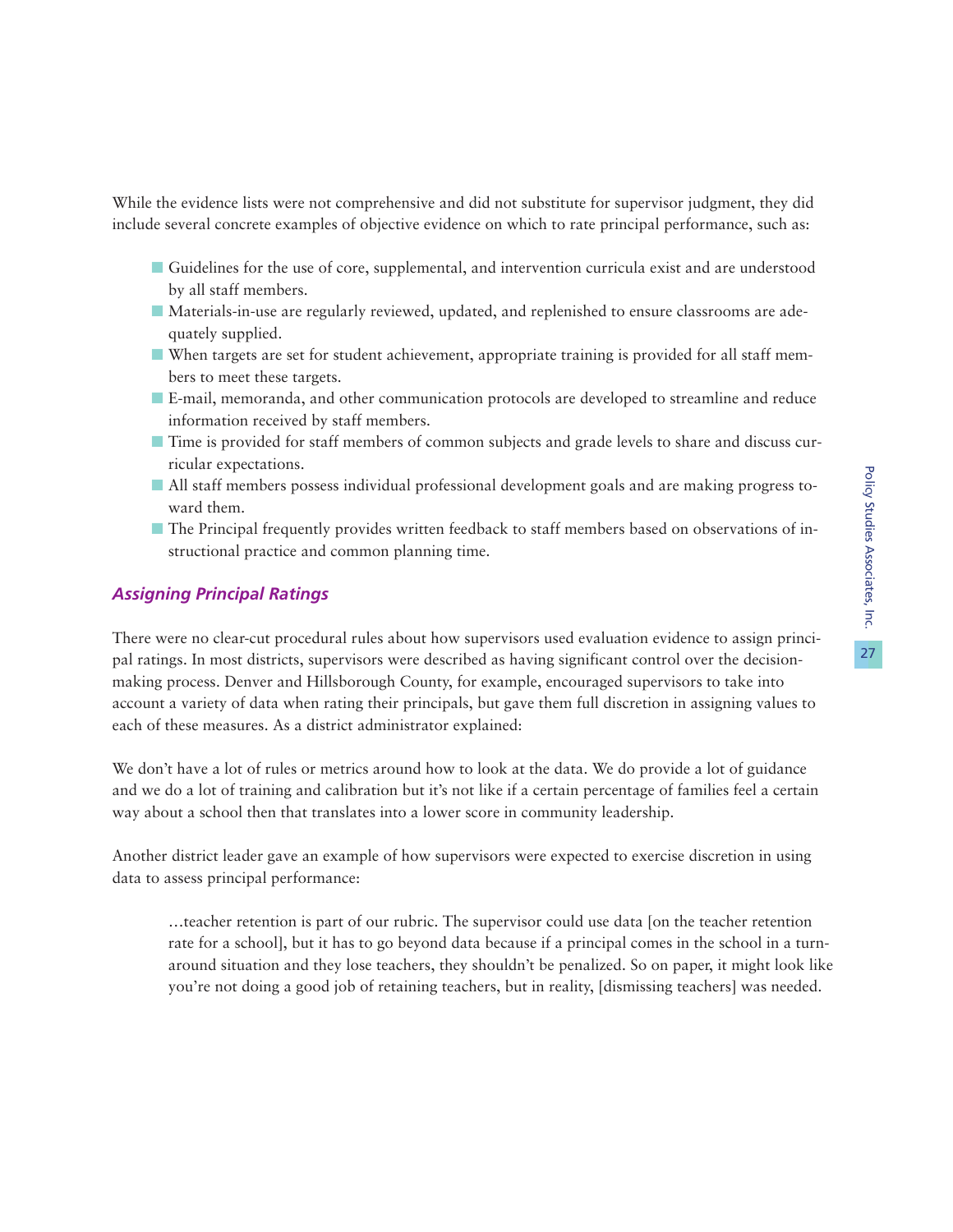#### *Providing Formal Feedback*

No district leader was able to provide the exact number of principals who fell into each rating category in 2013-14. However, all described the majority of principal ratings as falling in the middle—as Developing, Approaching, or Effective—with few principals falling into the very lowest or very highest performance categories. One district leader's explanation was typical: "There's four buckets you can fall into and we don't have a ton of folks at the tails. So it's really deciding whether a principal is an effective or slightly less than effective [leader]."

Survey data suggest that principals were indeed receiving feedback from their supervisors regarding the results of their evaluation (Exhibit 11). Over 90 percent of principals who were evaluated in 2011-12, 2012- 13, and 2013-14 reported having received some form of feedback, either written or verbal, on the results of their evaluation. Three-quarters of principals who were evaluated in 2011-12, 2012-13, or 2013-14 reported receiving written feedback on the results of their evaluation, and approximately two-thirds reported meeting with their supervisor to discuss their evaluation results.



^ Not every principal who was evaluated in 2011-12, 2012-13, and 2013-14 had a mentor orcoach. The weighted numbers who did were 129(w) in 2011-12; 166(w) in 2012-13; and 166(w) in 2013-14.

Exhibit reads: Seventy-seven percent of novice principals who were evaluated in 2011-12 reported receiving a written report summarizing the results of their evaluation compared with 77 percent of novice principals who were evaluated in 2012-13 and 79 percent who were evaluated in 2013-14.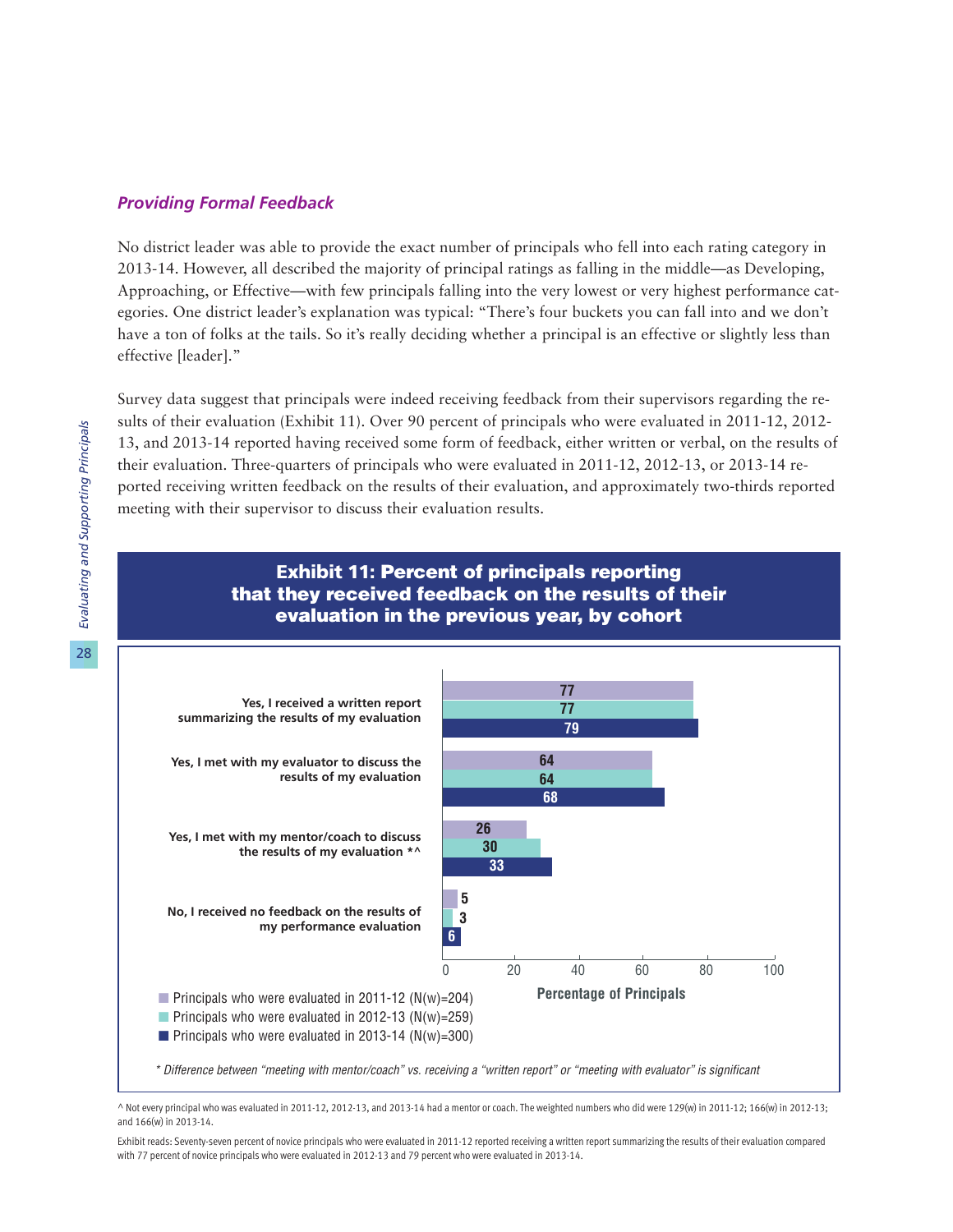Supervisors also described delivering feedback to their principals on an ongoing, informal basis in addition to the required conferencing. This was consistent with the district leaders' desire to establish a continuous cycle of principal observation, support, and feedback. As one Denver administrator explained, principal evaluation and support are "inextricably linked," and supervisors diminish the potential power of evaluation if they only pull out the rubric twice a year to assign a score:

We have a pretty robust framework for our principals and if we're not using that as a planning tool, a coaching tool, a development tool, support, a way to model, etc., etc., a way to create common language in our building. If we're not doing all that then we're missing the broader purpose of why this work is so valuable.

Principal survey data suggest that the quality of the feedback principals received has been consistently good over time. Over three-quarters of the principals who were evaluated in 2011-12, 2012-13, or 2013-14 and who received feedback reported that the quality of the feedback they received was good or excellent (Exhibit 12).



Exhibit reads: Seventy-nine percent of novice principals who were evaluated in 2011-12 reported that the quality of the feedback they received was good or excellent compared with 76 percent of novice principals who were evaluated in 2012-13 and 79 percent who were evaluated in 2013-14.

29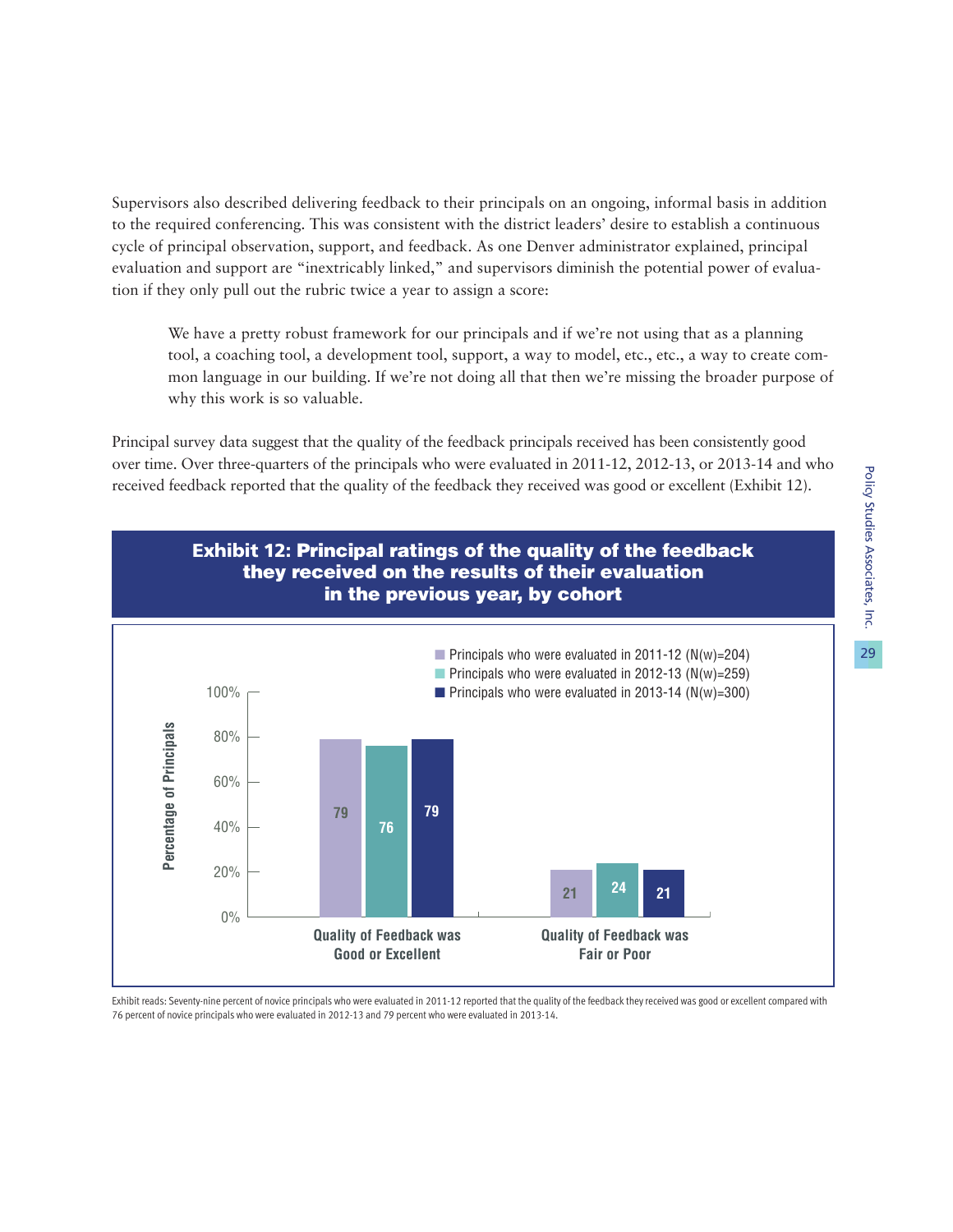The new evaluation systems gave some direction for improvement to most novice principals. More than half of novice principals were told after their 2013-14 evaluations that they needed to improve in at least one area of practice, according to surveys administered in 2015. This was the case for 69 percent of principals who had been evaluated in their first year as principals in 2013-14 and 59 percent of those who had been in their second year. Of these principals, approximately half were told they needed to improve in only one or two areas, but approximately 20 percent were told they needed to improve in five or more areas of professional practice.

There were differences across districts in the percentage of novice principals who were told that they had areas for improvement (Exhibit 13). We have no evidence suggesting that this reflected the quality of the principals' work, however. The districts may have had different expectations for the extent to which supervisors would tell novice principals they needed to improve. Ninety percent of novice principals in New York who were evaluated in 2013-14 reported that they were told they needed to improve in at least one area of practice, a statistically significant difference from the 67 percent of novice principals in Charlotte-Mecklenburg, 45 percent of novice principals in Hillsborough County, and 40 percent of novice principals in Gwinnett County. The difference between Denver (83 percent of principals told they needed to improve) and Hillsborough County (45 percent) and Gwinnett County (40 percent) was also statistically significant. 8



Exhibit reads: Sixty-seven percent of novice principals in Charlotte-Mecklenburg who were evaluated in 2013-14 reported they were told they needed to improve in at least one area of their professional practice based on the results of that evaluation.

8 On reviewing this report for factual accuracy, Hillsborough County pointed out that in another sense 100 percent of principals in that district were told that they needed to improve since all were required to write two goals for improvement in their own performance.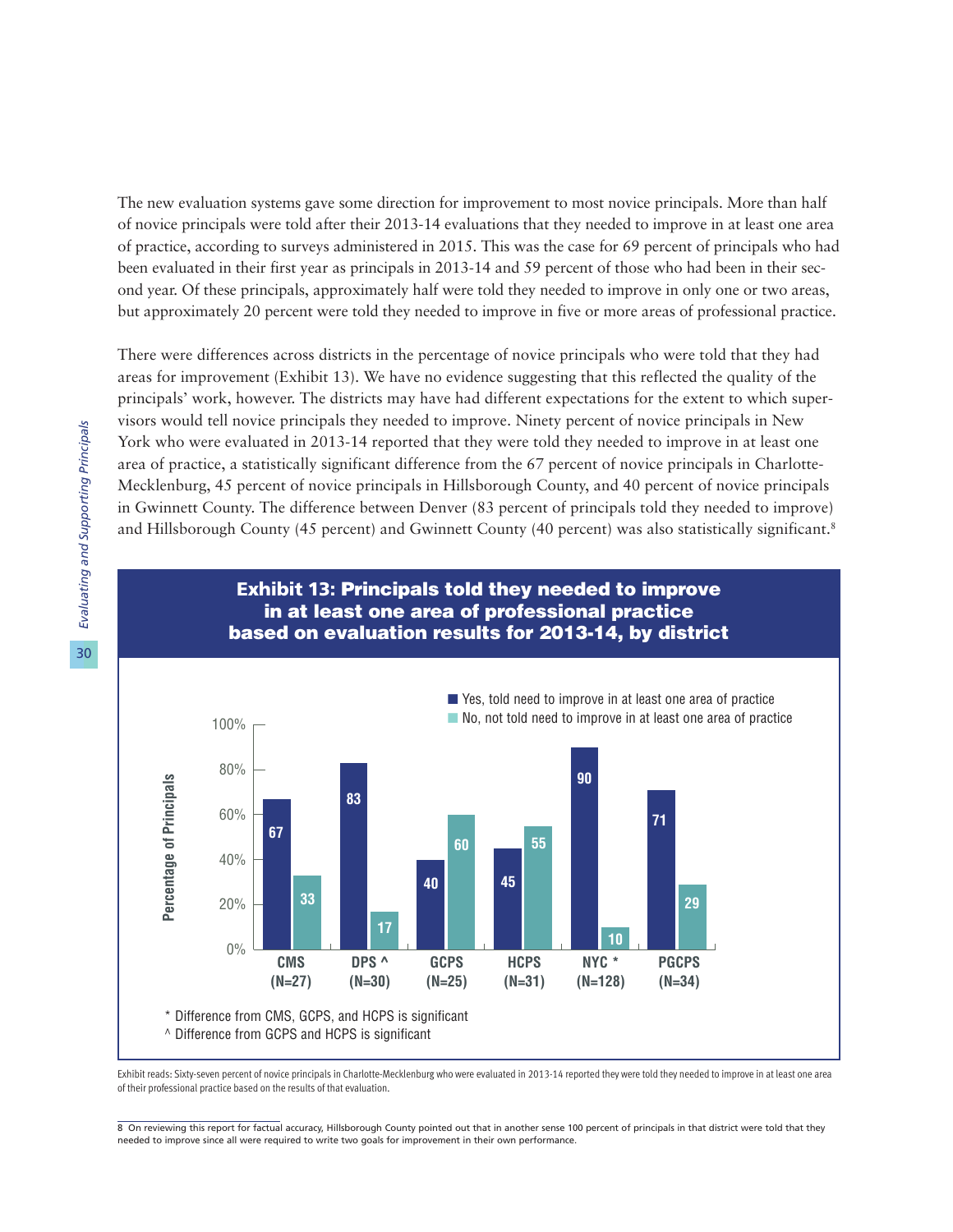Instructional leadership was the area in which the novice principals most commonly reported having been told they needed to improve (Exhibit 14). Among those novice principals who were given any areas of improvement after a 2013-14 evaluation, about half reported on the survey that they had been told they needed to improve in at least one of the following practices, which we classified as instructional leadership:

- Helping teachers improve their professional practice
- Pressing teachers to set high standards for student learning
- Using data to inform instruction
- Tracking student academic progress
- Conducting instructional planning with teams of teachers

#### **Exhibit 14: Areas of professional practice that principals were told they needed to improve based on evaluation results in 2013-14 N(w)=300**



Exhibit reads: Forty-nine percent of novice principals who were told they needed to improve in at least one area of their professional practice based on the results of their evaluation in 2013-14 were told they needed to improve in instructional leadership.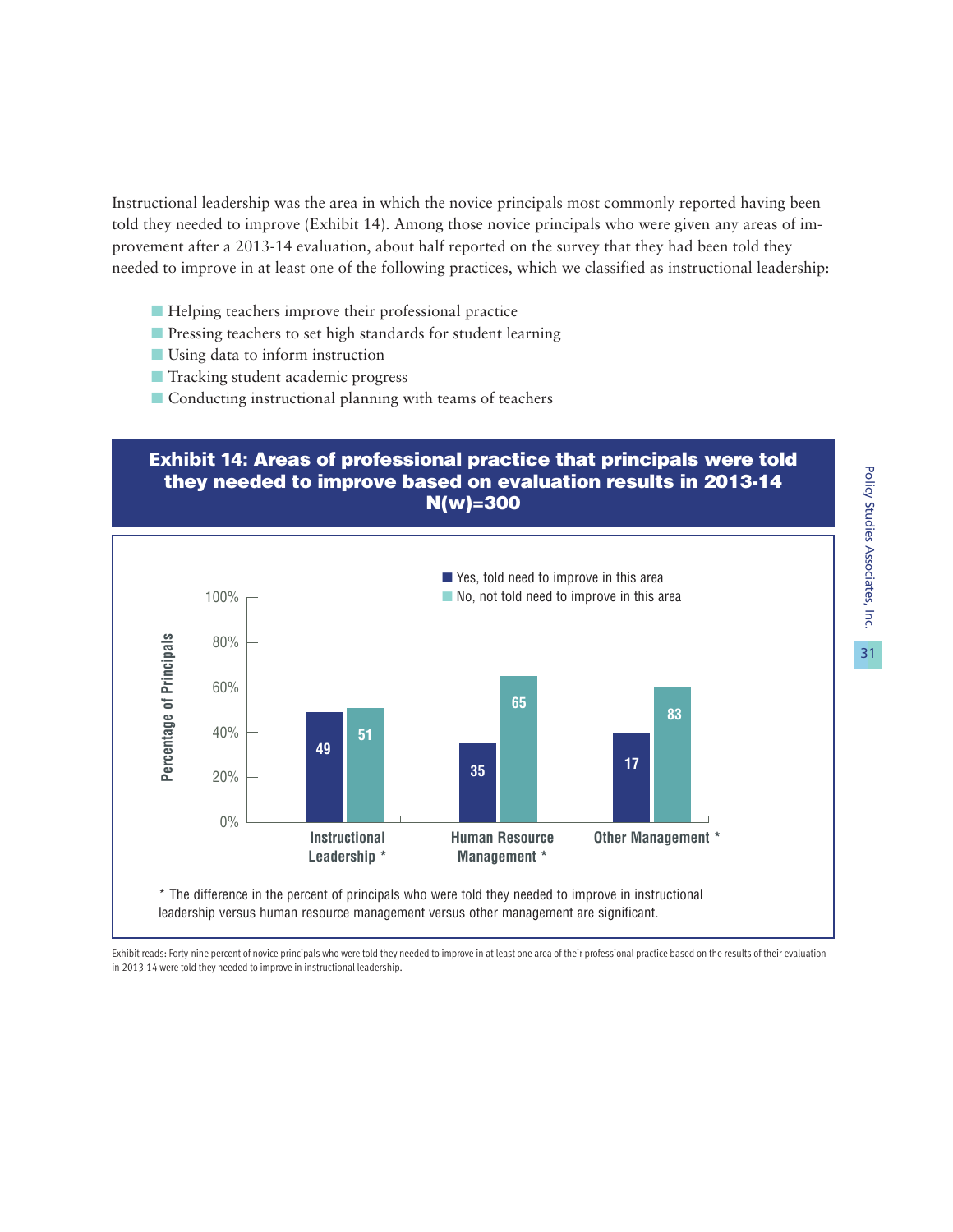On average across districts, approximately one-quarter of novice principals reported being told they needed to improve in at least one of these practices (that is, of the half who reported they were given any direction for improvement, half reported that it was in at least one of these instructional-leadership practices). The largest percentages reported needing to improve in interaction with teachers, including helping teachers improve their professional practice (30 percent of all novice principals) and pressing teachers to set high standards for student learning (29 percent). There were differences across districts, paralleling the overall differences in the extent to which the districts gave critical feedback to their novice principals. Fewer than a quarter of principals in Gwinnett County and Hillsborough County reported having been told they needed to improve in any area of their instructional practice. <sup>9</sup> In Charlotte-Mecklenburg, Denver, New York City, and Prince George's County, by contrast, more than half the novice principals evaluated in 2013-14 reported having been told they needed improvement in at least one area of instructional-leadership practice.

Human resource management was an area of improvement called to the attention of about one-sixth of all novice principals after their 2013-14 evaluation. This area included such competencies as hiring personnel, releasing or counseling teachers to resign their positions, retaining highly effective school staff, addressing staff concerns, and developing staff leadership capacity. Fewer were told they needed to improve their other management skills, such as managing their own time on the job, managing budgets and resources, or maintaining campus facilities.

#### *Consequences of Summary Ratings*

Every district's principal evaluation system required that principals who received a low rating or score must also receive an action or improvement plan. Furthermore, leaders in every district said that principal dismissal could be a consequence of evaluation results. Nevertheless, district leaders were unsure about or legally prohibited from sharing in interviews the number of novice principals to whom these consequences were applied.

**IMPROVEMENT PLANS.** Despite the requirements for action plans or improvement plans to follow low ratings, there were no hard and fast rules about the improvement process and where it might lead. Hillsborough County principals, for example, were invited to select someone, such as a coach or administrator, to provide support in a specific area. In Prince George's County, principals in need of improvement had ongoing conversations with their supervisors and were given time to improve.

**DISMISSALS.** In Charlotte-Mecklenburg, Denver, and Prince George's County where summary evaluation data had been available for at least one full year in spring 2015, it was as yet unclear how many principals were dismissed as a result of their evaluation ratings. Every district stated, though, that dismissals were among the consequences imposed on principals based on their evaluation results. In New York, for example, state legislation said that after a principal receives two ineffective ratings, "termination may be considered" [NY-6, sec, 3012-c (6)]. Novice principals in their first probationary year, however, could be dismissed by their supervisor based on performance evidence. In Denver, where principals

<sup>9</sup> However, a Hillsborough County district leader notes that most principals in the district set at least one goal for improvement in the area of instructional leadership.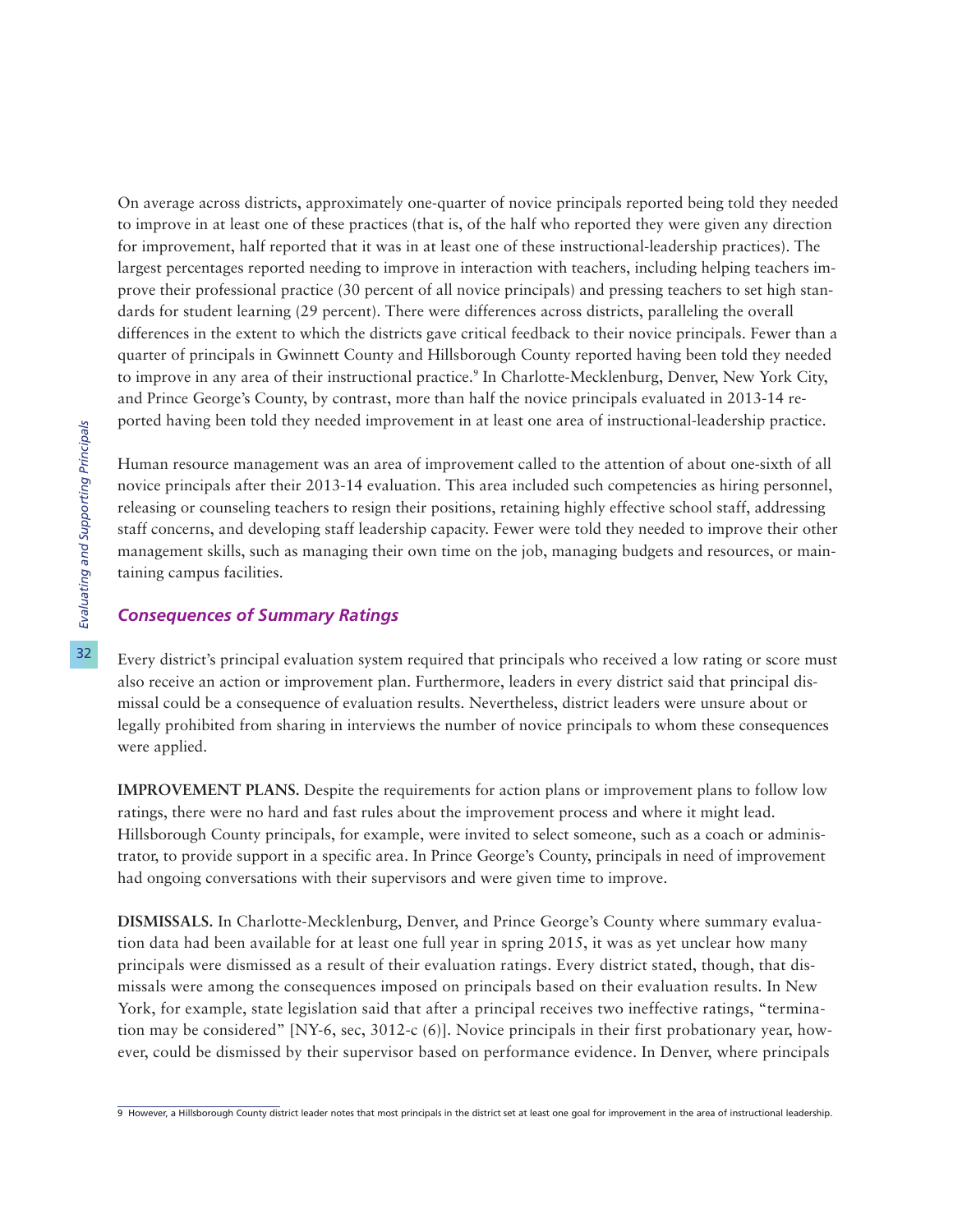33

had neither tenure nor collective bargaining rights, a district leader explained that "the vast majority" of principals who received an ineffective rating were "usually reassigned or not invited back to be in that role the following year."

Leaders in one district said that they knew of no new principal who had been dismissed at the end of their first two-year contract and few who had been dismissed at the end of their next four-year contract. An administrator said that there were not "hard and fast" rules about improvement: "We don't have a matrix where if you have two 'developings,' you're not renewed or something like that." Still, another district leader explained that although there were few dismissals as a direct consequence of a final evaluation score, the district did have attrition through the contract cycle that was the result of performance management: "We have very frank conversations with principals and tell them that they are not progressing and that if it continues [they will be dismissed]." As one district leader explained: "A lot of them make the choice [to leave], so our [dismissal] numbers wouldn't always show that."

#### *Supervisor Training for the Evaluation Role*

All districts were working with their principal supervisors on calibration, that is, an effort to increase consistency and fairness in the principal evaluation system. Hillsborough's principal supervisors had participated in weekly calibration exercises for a few months as of spring 2015. The exercises focused on one element of one competency area at a time, discussing the type of evidence supervisors should amass to rate the element. A district administrator explained that the purpose was to ensure consistency across supervisors in the amount and type of evidence supervisors collected to support their decisions about ratings. A related purpose, she said, was to help supervisors understand that an "artifact" is not "evidence"—that the existence of a professional development plan, for example, is not sufficient evidence to judge a principal's efforts to develop staff, without evidence of the plan in action and its results. She also said she hoped that the calibration exercises and discussions would lead to better differentiation between the rating levels, and described another district administrator questioning supervisors' ratings, asking, "Wait a minute. Why is that 'accomplished'? I have that in 'progressing.' Look at the words."

To determine whether supervisors were consistent in their assessment of principal practice, New York City set up evaluation simulations. Supervisors reviewed videos and artifacts and assembled evidence to rate each indicator of leadership practice. They shared with each other their most compelling evidence and rationale for assigning a particular rating, and members of the group discussed whether they agreed. The purpose of the exercise was to determine whether the group was consistent in its assessment of principal practice, raising questions such as: "Are we on the same page? Are we developing a consistent lens for looking at evidence through the rubric? Are we providing a coherent and consistent experience for the field when we go out there?" A district administrator had seen in the ongoing, cumulative training that supervisors were developing deeper insights into the rubric and how to distinguish "effective" from "highly effective" principal practice. "Because of the nuances of the rubric, every time we come across the same indicator, we might come up with something a little more specific," the administrator said.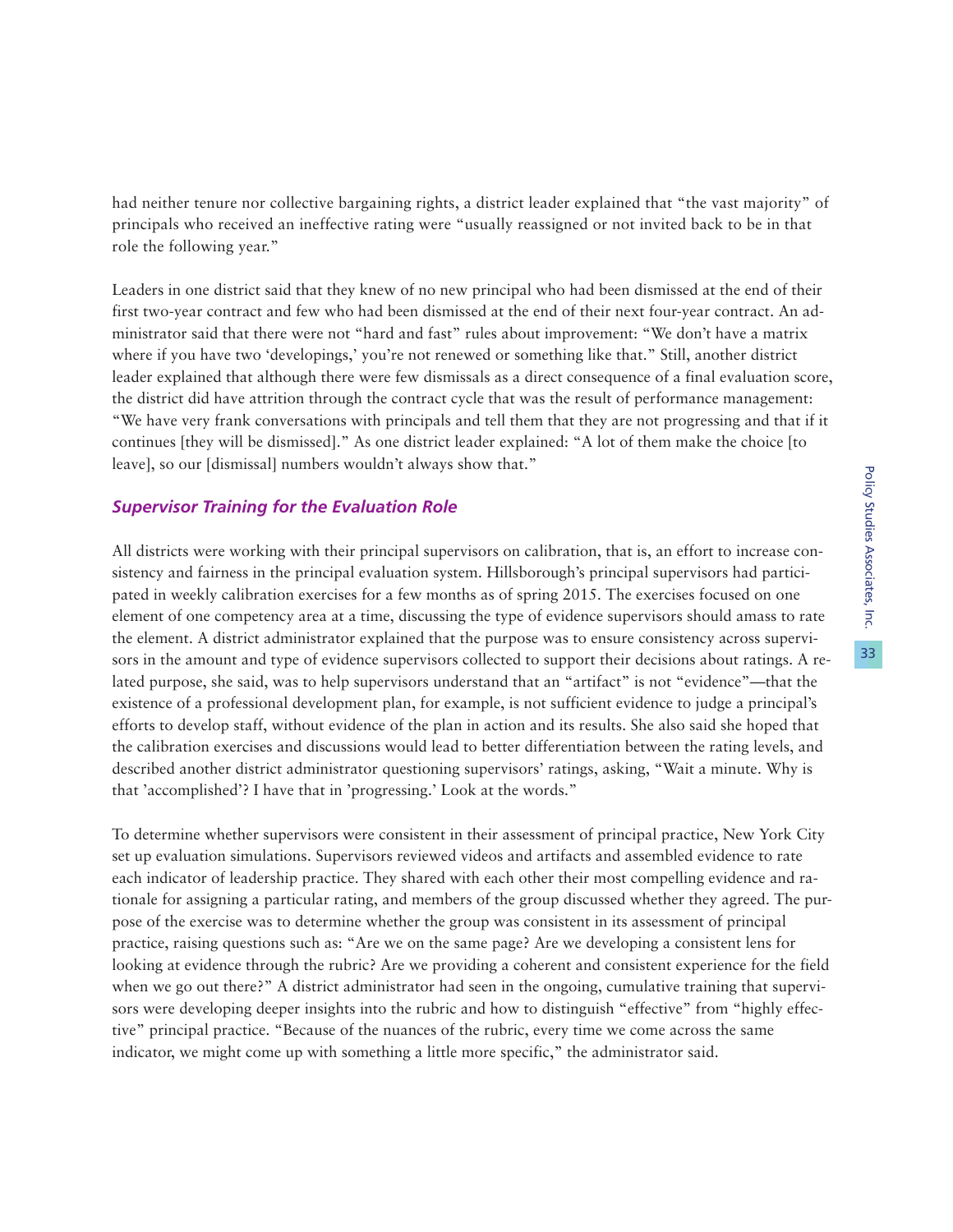Prince George's County and Denver also had supervisors work in small groups. Supervisors reviewed sample evidence, assigned principal ratings based on the standards, and discussed their ratings as a group, each explaining their rationale for the rating they assigned. A district administrator in Prince George's County said that most supervisors calibrated very closely and were developing a common understanding of the behaviors they expected to see in principals and in schools. A district administrator in Denver, however, acknowledged that four calibration sessions a year was not enough, saying that supervisors needed more training to ensure adequate alignment with each other in evidence collection and interpretation.

Calibration training for supervisors was less intense and structured in Charlotte-Mecklenburg and Gwinnett County. There, informal team meetings focused on a review of the evidence and a discussion of whether a particular principal demonstrated effective practices, and why. A Gwinnett County administrator said supervisors would visit schools together, talk to principals, and observe classrooms. "We'll talk about how we're seeing classroom instruction, about the instructional leadership of the principal. … We'll bring a couple of case studies to supervisor team meetings and discuss the ratings." District administrators in Charlotte-Mecklenburg commented that because of high turnover among the principal supervisors, the district needed to continue to work on educating principal supervisors on the evaluation tool.

## *Principal Perspectives on System Design*

Among the districts in the Principal Pipeline Initiative, principals gave consistently positive reviews of the quality of their evaluation systems, suggesting a high rate of principal buy-in. On survey questions that were repeated across two or three years of this study, the reviews did not change significantly over time. Most principals who had been evaluated in 2013-14, in every district, agreed that the evaluation system was accurate and fair, provided a common language for professional practice, set clear and consistent expectations for their performance, and was generally useful for purposes of informing their professional practice and identifying areas in which they needed to improve, according to our survey (Exhibit 15). Principals' responses were gathered with a five-point scale, and the top three responses are shown in the exhibit. Perhaps the most striking finding is that 85 percent of the principals generally agreed that the evaluation "provided results that were worth the effort." This finding is significant in light of the fact that the districts' evaluation systems varied significantly in scope and complexity. It is also striking when compared with earlier research which found that, on the whole, principals saw limited usefulness of performance evaluation with respect to feedback and professional learning (Portin, Feldman, & Knapp, 2006).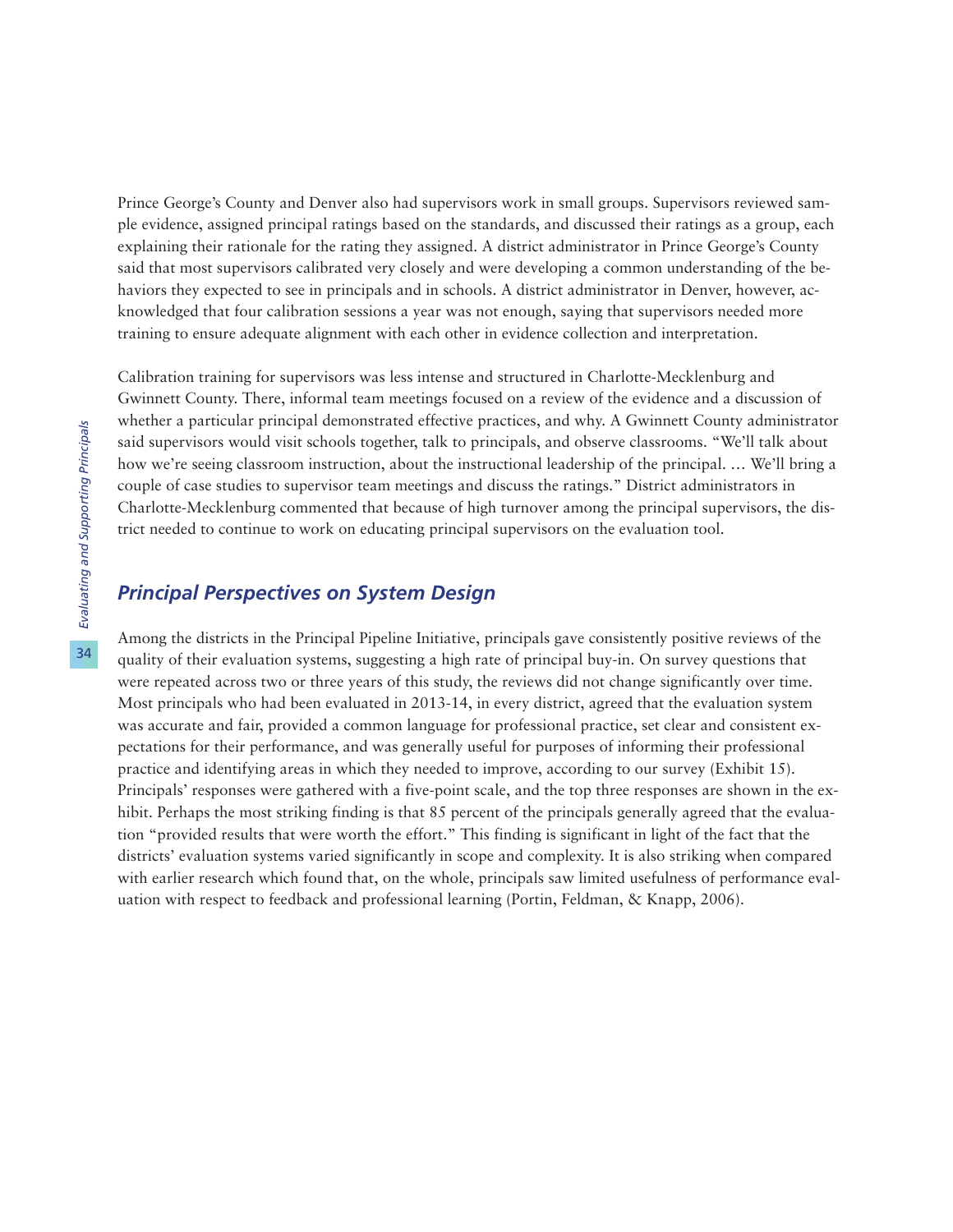## **Exhibit 15: Principals evaluated in 2013-14 who agreed that their district's evaluation system was accurate and fair, provided clear expectations for performance, and was useful and worthwhile N(w)=300**



Exhibit reads: Eighty-eight percent of novice principals who were evaluated in 2013-14 agreed that their district's evaluation system was fair, saying they agreed at least "somewhat" with the statement. The other responses, not shown in the exhibit, were "not at all" and "minimally."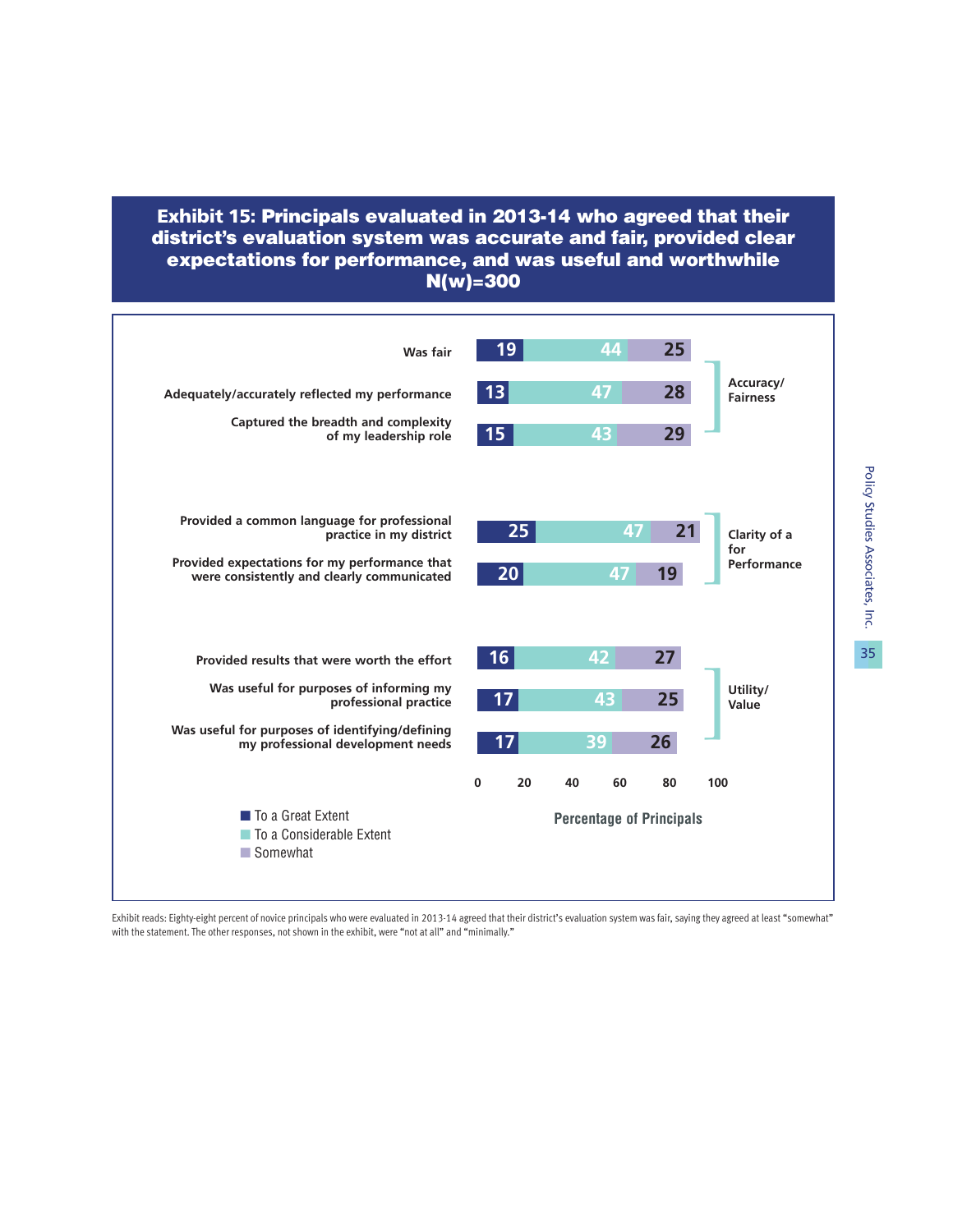Consistent with the survey results, novice principals participating in focus group interviews expressed general approval of their districts' evaluation systems. Some described particular strengths of these systems, including the regular visits from their supervisors and the feedback conferences that were built into the evaluation procedures. In Hillsborough County, a principal described the benefits of the regular feedback: "… it allows us to progress monitor—it's a pulse check." A principal in Gwinnett County, echoing the intentions expressed by many district leaders across the six districts, explained that he did not think of "this big evaluation" but "an ongoing conversation all the time about what are your goals, how are you working toward those goals, and are you making progress or not. So it's not sit down and have one meeting and be evaluated with feedback for next year because it's an all-the-time conversation."

While generally satisfied with the evaluation system, some principals participating in focus group interviews in every district offered suggestions for making more explicit the evaluation rubrics used to measure their professional practice. One principal, for example, said that the rubric helped him know the standards that he needed to meet, but was too generic and unrelated to specific activities to generate useful, authentic feedback: "I feel like [the evaluation is] just a hoop we jump through. Feedback for me is much more authentic when it's on something that's truly authentic to what I'm doing, whether it's a new initiative, or just guiding my thinking around something I'm doing." In another district, a principal explained that the district needed a rubric that better defined what highly effective professional practice looked like. He wanted examples that would be clearer than his supervisor's definition of highly effective as someone who goes "over and beyond" the job requirements. "I'm not sure if [supervisors] are even clear about what 'over and beyond' actually means," the principal said. And a principal in a third district criticized the evaluation rubric that held his work in a turnaround school to the same standards of performance as other principals who were in higher performing schools and had been in their schools longer:

… so coming in as a new principal this year with no [grace period], the walls are really high [but] you're getting this "Go slow to go fast; build relationships" message and you're like, "Great, that doesn't perfectly align to the framework of how I'm evaluated."

Principals in Hillsborough County and Denver expressed frustration about the inclusion of teacher ratings in their evaluations. One principal argued that unlike teachers, his supervisor had been a principal and knew what the job entailed. Principals in both districts explained that they might work under circumstances that necessarily upset teachers, such as a turnaround school, yet the evaluation system did not account for those circumstances. As one principal explained:

…if on my teacher perception survey lots of people are [upset], well, last time I checked, [the district] wanted me to [upset] lots of people. And I don't have another way to get rid of some of them, so that would not be surprising if half my staff leaves at the end of the first year, which is typical in a turnaround [school]. But then that looks bad because half the teachers were unhappy…. To me, I don't understand how all those pieces play together to give you a picture of the work.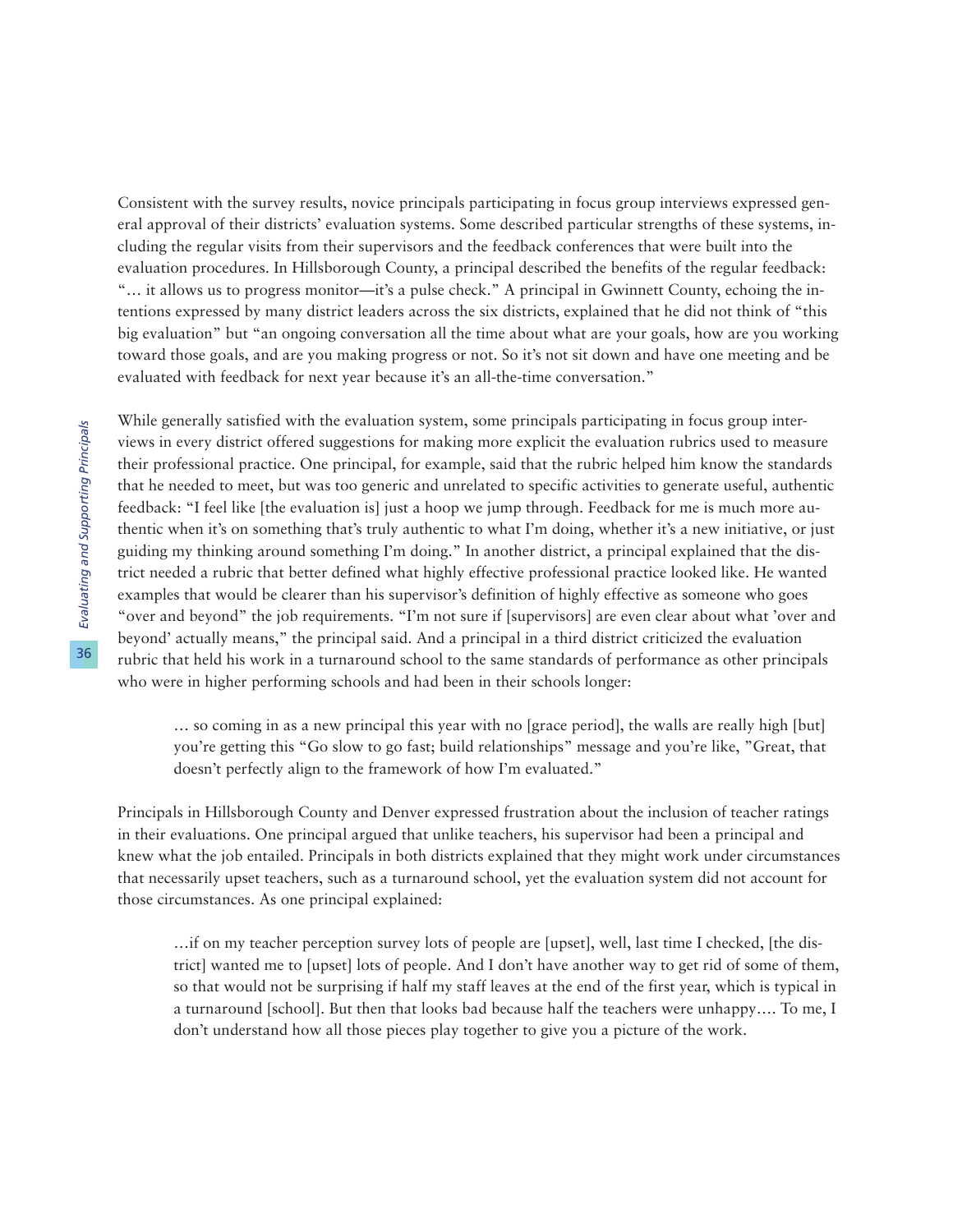37

#### *Summary*

Leaders in all six districts hoped that principal evaluation could be a tool to guide principals' attention and learning, with positive effects on principal effectiveness and school functioning. These hopes were consistent with the aims of the Principal Pipeline Initiative. At the same time as they were implementing that initiative, districts followed their states' specific requirements for evaluation-system design by including measures of student growth and professional practice. Within these broad categories of measures, each district made distinctive choices about what would be measured and how it would be weighted. Most of them continued to revisit these choices from year to year.

The districts grounded their measures and rubrics for professional practice in principal standards and competencies that they had developed under the Principal Pipeline Initiative to guide not only evaluation but also principal preparation and hiring. The districts were in the process of translating the standards and competencies into clear and complete rubrics for use in evaluation, and also continuing to work on guidance for the principal supervisors to use in gathering evaluation evidence.

Among novice principals in each district, at least 75 percent agreed that their evaluation system captured the breadth and complexity of their leadership role and adequately/ accurately reflected their performance. More than half reported that they had received feedback indicating that they needed to improve in at least one area of practice.

Instructional leadership was the area in which the largest number of novice principals were told that they needed to improve. In particular, relatively high proportions received critical feedback on their performance in helping teachers improve their professional practice (30 percent of all novice principals) and pressing teachers to set high standards for student learning (29 percent). This is likely to mean both that novice principals had more to learn about instructional leadership and also that principal supervisors were paying particular attention to this area of leadership practice.

The districts generally treated their evaluation data as a resource for the individual learning and management of principals rather than for districtwide analysis to support policy choices. Some interviewees mentioned the possibility of analyzing the overall evaluation data in order to identify the common weaknesses and give them greater attention in principal preparation, especially in the programs that districts ran themselves. In general, though, this was something they said they hoped to do in the future.

Districts continued to refine procedures and build capacity for evaluation. Principal supervisors were meeting—more often in some districts than others—to work on consistency in their ratings. Districts also saw a need to improve the feedback and support that principals received from supervisors, as we discuss in the next chapter.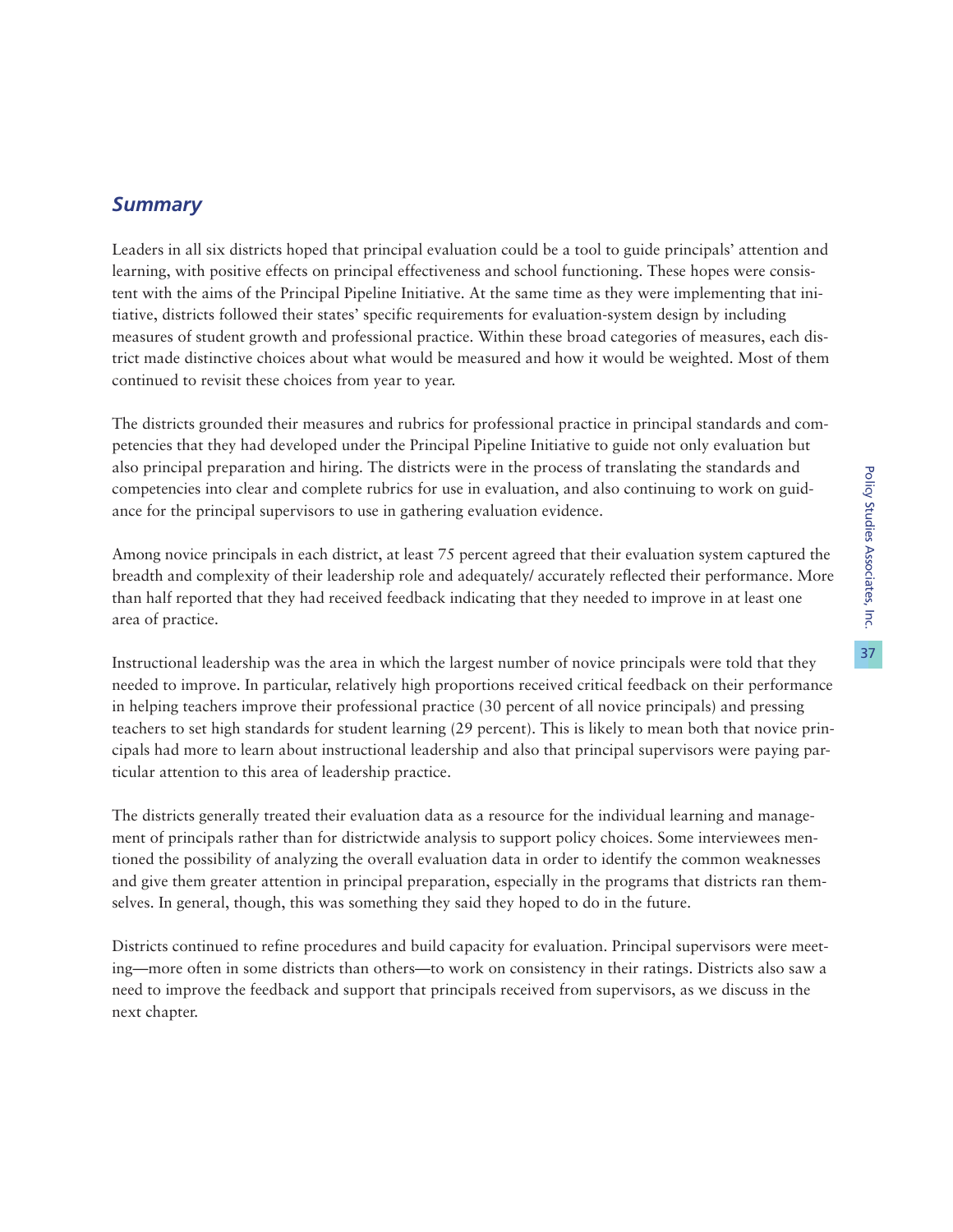*Evaluating and Sup porting Principals* sualuating and Supporting Principals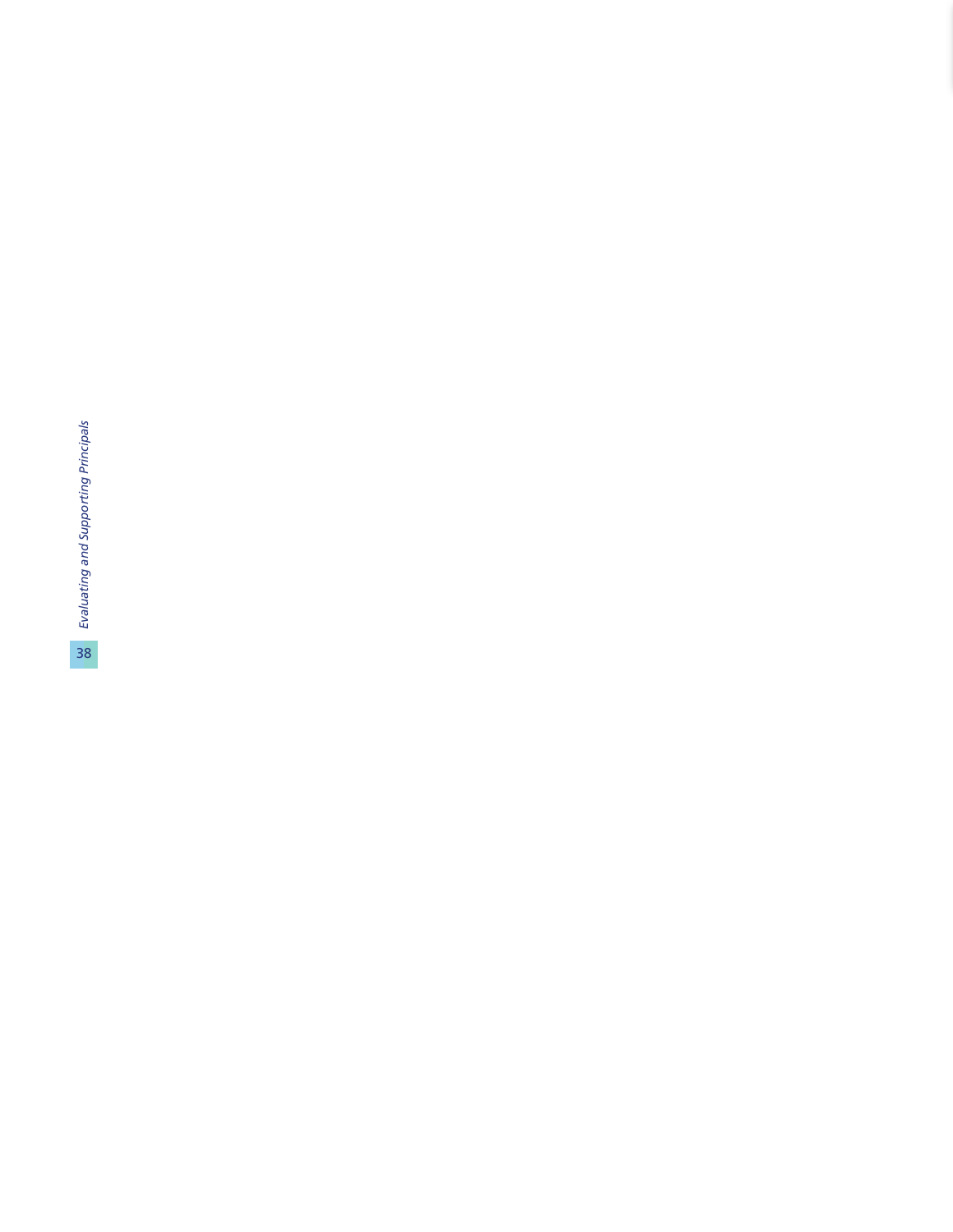# **3. Principal Support**

Interior systems that<br>
could help principals learn from their evalua<br>
tion results. Just as they worked to prepare<br>
principal supervisors to use new evaluation instruments could help principals learn from their evaluation results. Just as they worked to prepare principal supervisors to use new evaluation instruments, they were also striving to prepare supervisors to assist principals directly and, often, to help principals find other assistance from mentors, coaches, or district professional development.

## *Novice Principals' Experience with Support*

Among principals who were told they needed to improve in at least one area of professional practice, most reported on the survey that they had received support in that area. Eighty-six percent of those who were told they needed to improve their instructional leadership

#### *Takeaways*

1. Most novice principals reported receiving support in those areas for improvement that evaluation had flagged.

2. Districts were redefining the principal supervisor job around giving feedback and supporting improvement.

3. Most novice principals reported that their supervisors were knowledgeable and addressed their specific needs.

4. Professional development offerings were less helpful than support from supervisors, mentors, or coaches, according to principals. 5. Novice principals highly valued their help from mentors or coaches, and those who had mentors or coaches rated all sources of support more highly than those who did not.

skills reported having received support, and the percentages were similar for human resource management (82 percent) and for other management skills (86 percent). There were no statistically significant differences in the reported rates of support between principals who were first-year principals in 2013-14 and those who were second-year principals in that year.

# *Redefining the Supervisor Position to Focus on Supporting Principals*

Districts were changing the role of principal supervisor, focusing it on helping principals develop and improve. This was an aim of the Principal Pipeline Initiative from the beginning, and it gained added momentum when a multi-district study by the Council of the Great City Schools, commissioned by The Wallace Foundation, concluded that principal supervisors in large urban districts often lacked the time and training to provide substantial support to principals (Corcoran et al., 2013). The foundation gave each Principal Pipeline Initiative district additional funding ranging from \$430,000 to \$1 million in 2014, as seed money to redefine and strengthen the principal supervisor position. As of spring 2015, the districts were still addressing fundamental questions about supervisors' capacity to carry out this changed role, particularly in working with novice principals who might not know how to ask questions and get what they need from their supervisors.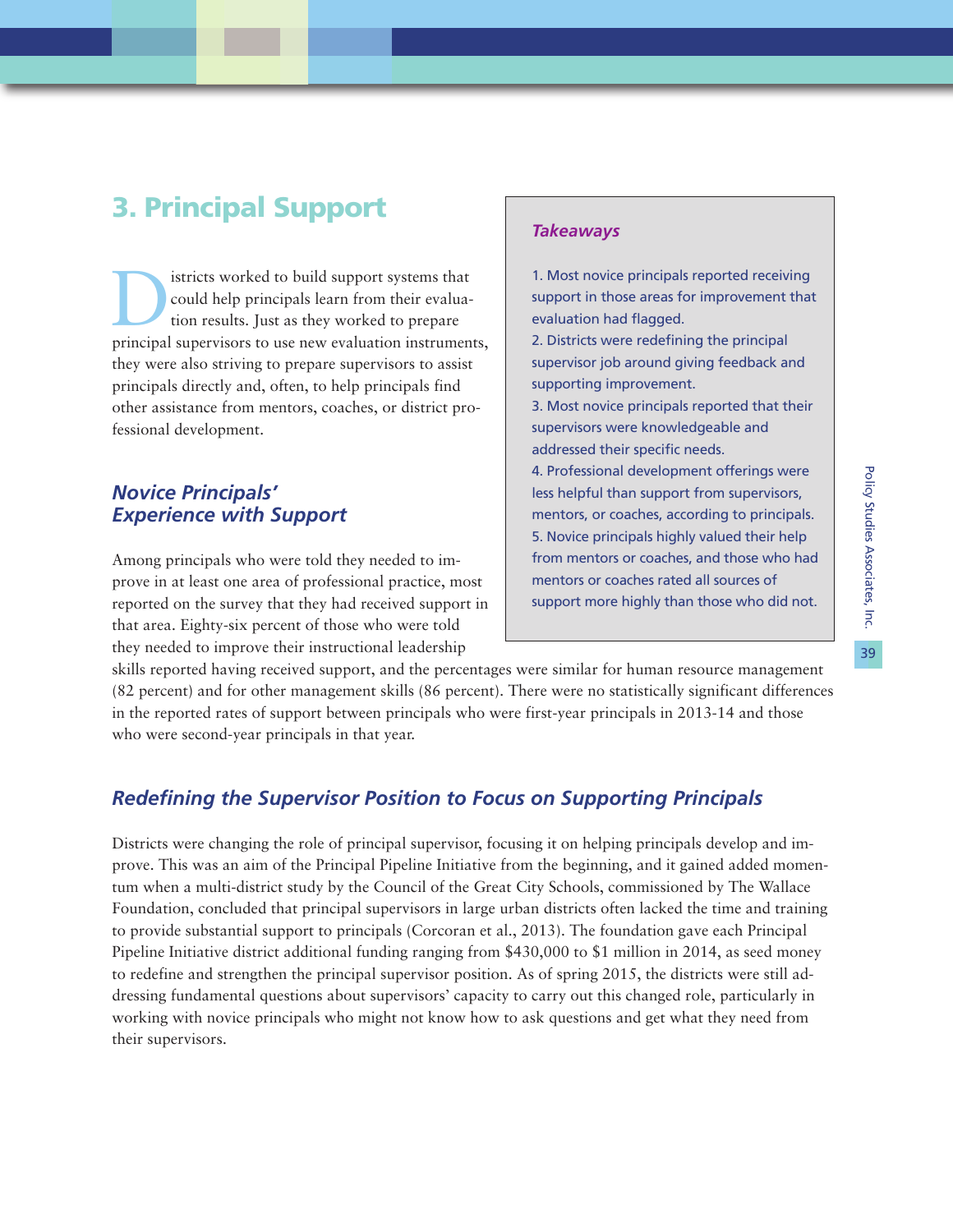Reducing supervisors' span of control so that they could effectively support principals' continuous improvement was one of the district priorities everywhere except in New York City, where the large number of principals made a major reduction in supervisors' caseload impractical. Denver, Gwinnett County, and Prince George's County had added supervisors before 2014 in order to reduce each supervisor's caseload. For 2014-15, seed money from The Wallace Foundation supported the addition of more supervisors in Charlotte-Mecklenburg and Gwinnett County and more assistant supervisors, in an enlarged role, in Hillsborough County. Reflecting on a small caseload, a principal supervisor in one district described what she was able to accomplish with a manageable number of principals:

With my nine schools, I probably talk with every one of my nine principals several times a week and I'm in every one of my schools weekly if not every 10 days. When I sit down to do the summary evaluations, I can go through every one of those standards and I can tell you what every one of my principals is doing and where they're strong and where their growth areas are. I think that's pivotal. … Everybody needs feedback. Everybody wants to continue to grow and get better as a leader and so I think that we're beginning to better understand that.

District leaders knew they needed to define the principal supervisor role differently than in the past, with a focus on principal success. This was not a new idea in 2015. "We've been shifting the role of principal supervisor for three years now and we're in our fourth year of it," as one administrator put it. Some district leaders, but not all, said they felt they were clear about the new role definition. A focus on improving instruction was the key, according to a New York district leader, but that leader also acknowledged that many sitting supervisors had been hired years ago to focus on compliance-oriented tasks and community engagement: "…and so their original orientation to the work wasn't to be the instructional supervisor of a bunch of people. … So it's like shifting the mindset." Gwinnett County leaders also appeared confident that they were communicating the right expectations by emphasizing that supervisors should work with principals in three big areas: instructional, operational, and civic engagement. They said that, as a result, the supervisors' work was starting to change: "… the visits that are made to our schools are more structured, they are more focused. They are much deeper than they were three years ago."

A district leader in Denver expressed doubt that the work of redefining the role was easily completed, however. This leader said that unless the district also defined what it meant to be an effective principal supervisor, supervisors' performance would be uneven:

So defining the effectiveness of a principal supervisor and having a framework to say "This is what an effective supervisor does and this is what it looks like" [is essential]. So role definition and then how do you know if you're effective? I mean, imagine doing such hard work and not knowing those two things? Those are huge.

Districts provided supervisors with training to develop their coaching and feedback skills, with Wallace support. District leaders worried that without this training, supervisors would struggle to have the difficult conversations about performance that might help principals improve. Universities helped two districts. In Charlotte-Mecklenburg, Queens University provided some training in coaching to principal supervisors. A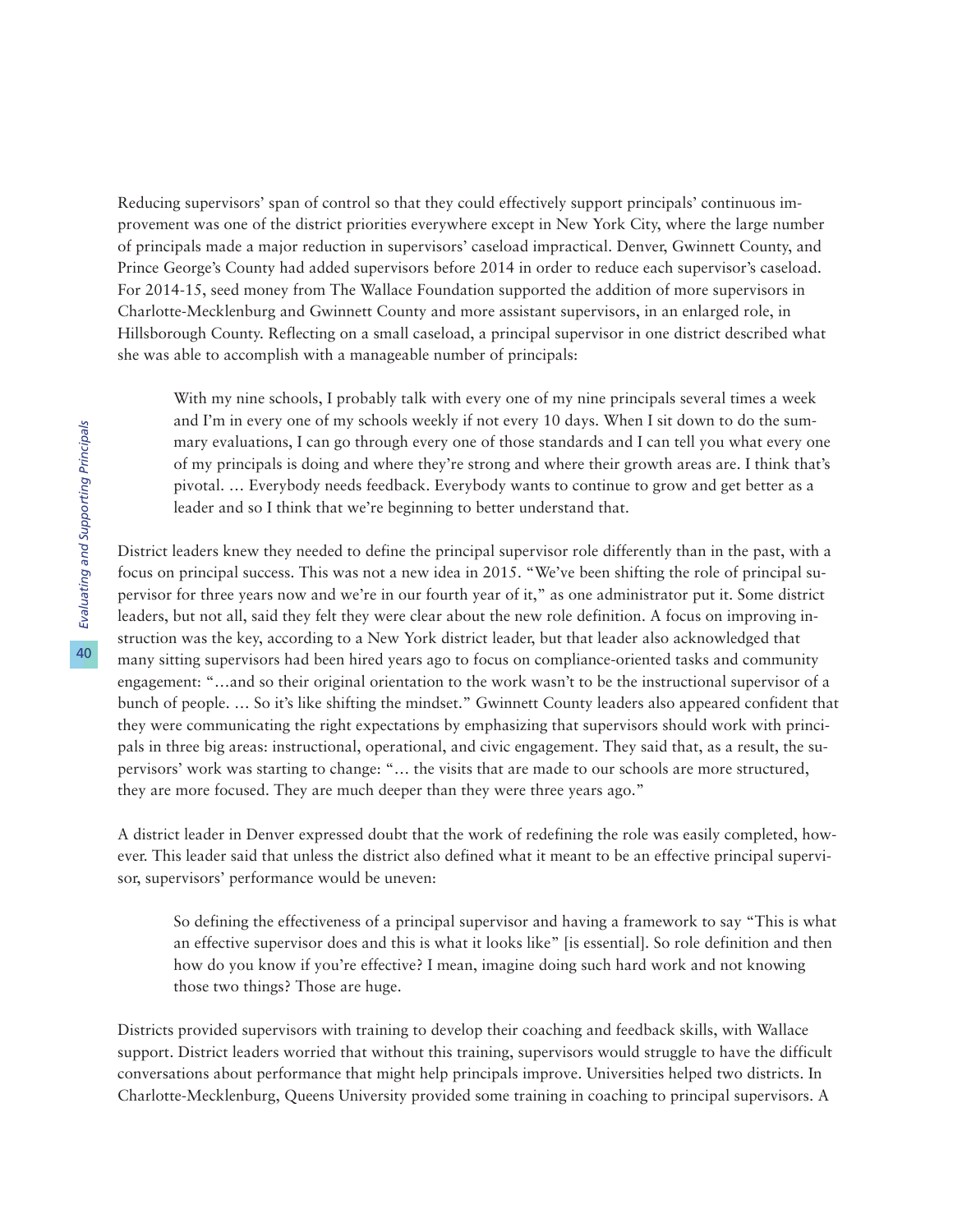supervisor observed that this was extremely helpful because most supervisors did not have coaching experience and coaching is "a huge skill set" to develop. He also described informally training with other supervisors in coaching, visiting schools with other supervisors and discussing what they saw and what they would have coached around. "That's been a tough process, but a good one," he said. Hillsborough County provided feedback training to supervisors with assistance from the University of Washington Center for Educational Leadership. In the training, supervisors did school walkthroughs and then practiced the feedback they would give to a principal based on what they saw. The district also provided in-house training on how to provide ongoing feedback.

Executive coaches working in Denver were training some of their clients who were principal supervisors on delivering feedback to principals. Coaches described role playing and practicing delivering feedback to a principal, getting supervisors to think about what the feedback sounds and feels like and what are the main points they want to deliver. They also described helping supervisors develop their questioning skills rather than their directing skills, focusing the supervisors on asking open-ended, probing questions intended to unlock their principals' thought processes and shed light on why they were doing what they were doing.

For some supervisors, shifting into the role of principal supporter and coach was a challenge. Leaders in every district described the varied pathways their supervisors were taking toward becoming instructional leaders, and said that the shift away from focusing on operations management made the journey difficult for some supervisors. A leader in one district said that supervisors who had "a great skill set for operations" were working to improve their instructional leadership, too, but so far only some had mastered "the whole overall leadership skill set." Another district administrator described supervisors' previous job as "firefighters" in the district: "All you would ask them about was 'How is the facility? Is the school safe?' You would not have asked them about instruction or about teacher performance, and now that's shifted." A supervisor echoed these observations, explaining that despite the high-quality training he was receiving, the climb to becoming an instructional leader was steep:

I don't think there's any way unless the roles change further that I would be able to go in to highperforming principals' schools and know more about what good instruction looks like than they do, but I think I'm getting to the level where I know what it looks like and would be able to make suggestions.

In another district, administrators were of two minds about the capacity of their supervisors to support principals. Some expressed full confidence, describing the supervisors as "very successful [former] principals" who were strong building managers and instructional leaders and had the capacity to lead principals. Monthly supervisor meetings were cited as an example of the district's efforts to ensure supervisors were well-prepared to support principals by giving them an opportunity to share ideas: "We have a think tank. We talk about what the common issues are and devise plans of support." Another administrator, however, wondered whether supervisors were fully aware of how to coach and provide feedback to principals:

Our [supervisors] are still young in their leadership in this capacity, and again, it's about teaching adults. They are not the principal anymore. They are the supporter of principals and that's a different lens and we are still learning what that looks like.

Inc.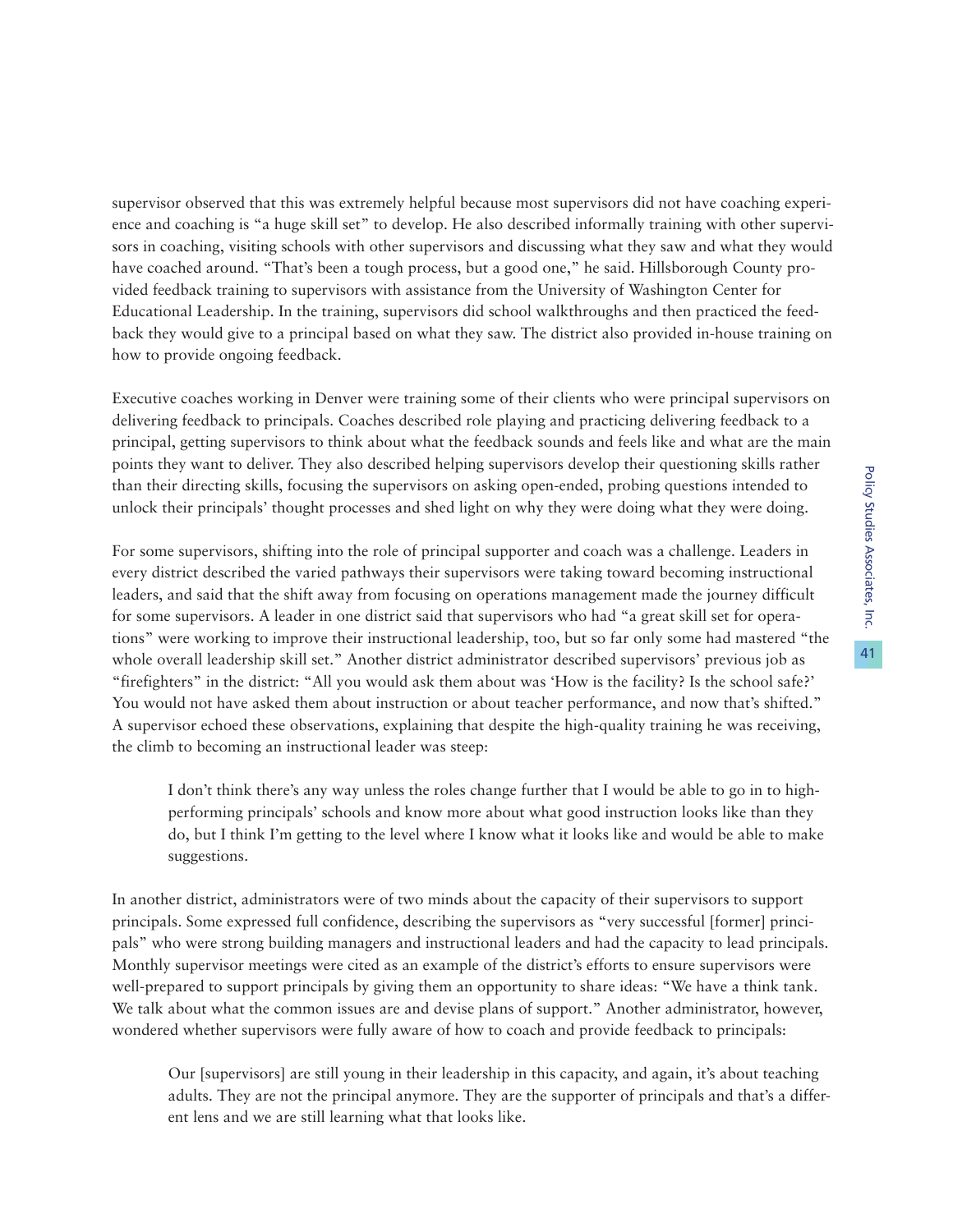Principals in several districts described a sea change in the frequency and quality of supervisor visits to their schools. Having their supervisors in their schools more regularly was a welcome and, in their view, effective policy change. Simply making visits more frequent was one important change. "When I had a supervisor that had 47 schools, I did not see him once in my school building, never, the entire year," a principal said in a focus group. In another district, a principal said her supervisor in 2014-15 was in her school "a lot." For this principal, having someone "pop in to see what's going on" was a source of comfort: "I mean, it's just good to know that somebody knows you're still out there, because for years we were on islands by ourselves." A principal in still another district described the supervisor visits in 2014-15 as having an entirely different shape, rhythm, and intensity than in past years:

…this year, my [supervisor] is seeing me in the midst of the work where he's attending our leadership team meetings, he's at our faculty meetings, he's in our grade-level planning meetings and sharing ways that I might [do things differently], and just really helped focus on what's the data, what's our story, what are we doing well and what are we not doing so well and how can we refine those practices.

Principal survey data for 2015 suggest that, while coaches were still the preferred source of support as they had been in the previous year, supervisors were starting to close the gap (Exhibit 16). In 2013-14, there was a statistically significant difference between principal perceptions of the support they received from their mentor/ coach and perceptions of the support they received from their supervisor/ evaluator. By 2014-15, the differences had narrowed so much that they were no longer statistically significant. For example, in 2013- 14, 73 percent of novice principals reported that their mentor/coach had helped them select professional development that met their needs compared with 58 percent who reported that their supervisors supported them in this way; a difference of 15 percentage points. By 2014-15, the difference had dropped to six percentage points. Similarly, in 2013-14, 16 percentage points separated principals' perceptions of their mentor/coach versus their supervisor/evaluator with respect to each provider's capacity to adapt their support based on a principal's feedback; by 2014-15, the difference had decreased by half to eight percentage points.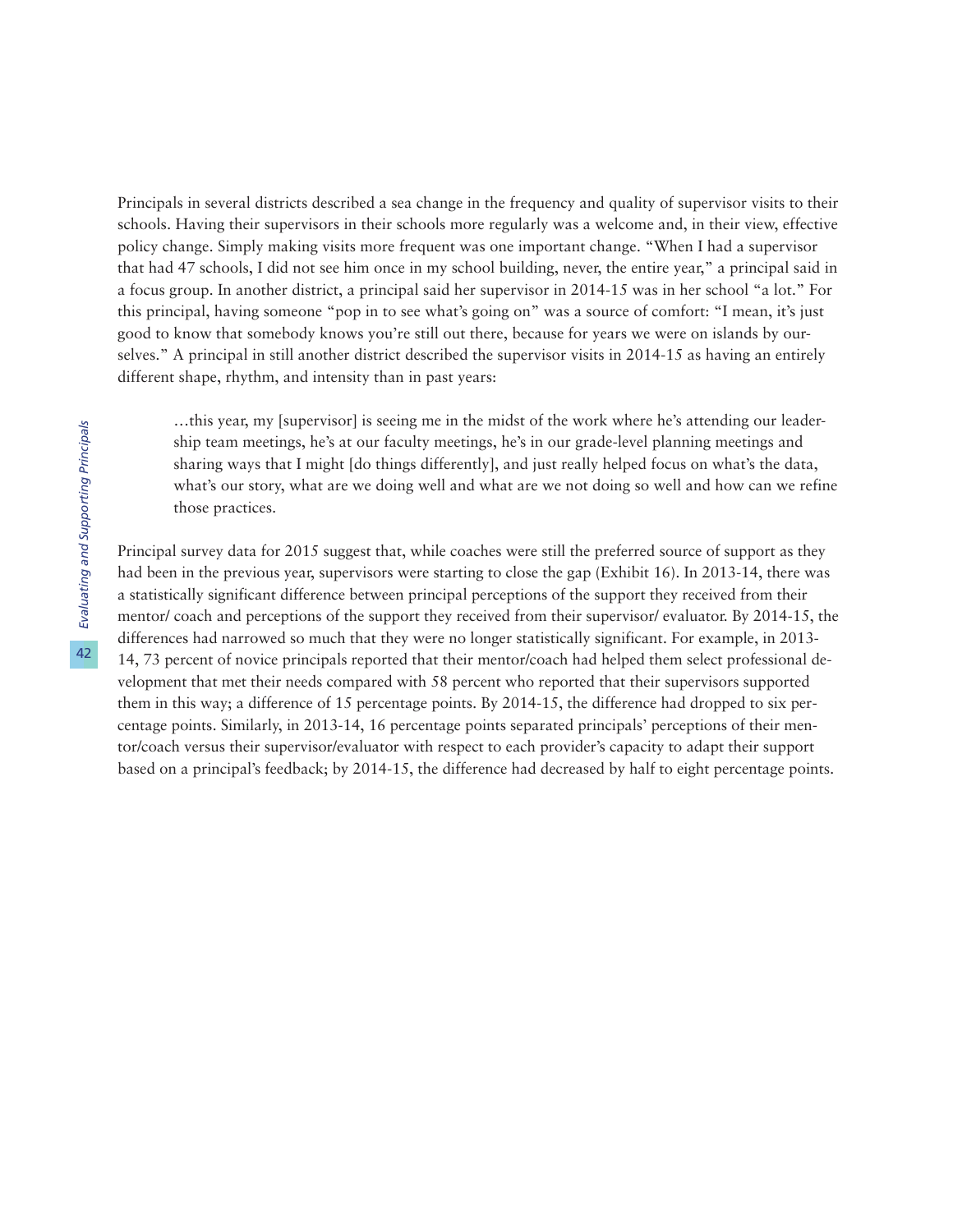## **Exhibit 16: Difference in principal perceptions of the support they received from their supervisor/evaluator and mentor/coach in 2013-14 versus 2014-15**

## **2013-14 Principal Perceptions**

**Size of difference in principal perceptions of supervisor/evaluator versus mentor/coach support**



*and mentor/coach is statistically significant*

Exhibit reads: In 2013-14, 73 percent of novice principals who agreed that their mentor/coach had helped them select professional development that meets their needs compared with 58 percent who agreed that their supervisors supported them in this way, which was a difference of 15 percentage points. In 2014-15, the difference between principals who agreed that their mentor/coach versus their supervisor/evaluator helped them select professional development that met their needs had dropped to six percentage points.

Been adapted or improved based on my feedback

Helped me set effective goals and develop an action plan to reach those goals

Addressed my specific needs

Been provided by someone who is knowledgeable about school leadership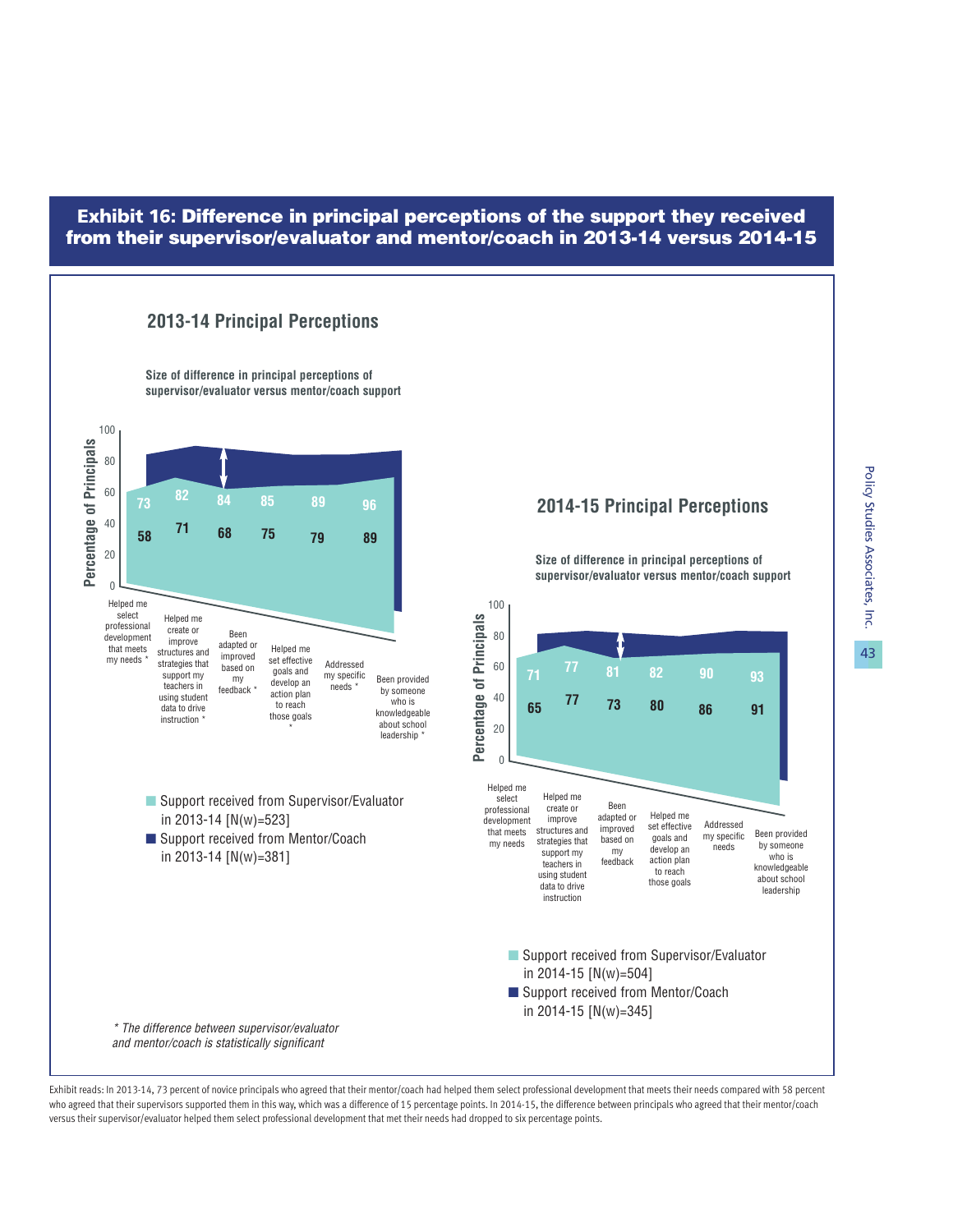Still, principals perceived some issues with their supervisors' support. Some principals described experiences that would suggest that supervisor support was inconsistent, including supervisors who were difficult to work with, were unwilling or lacked the capacity to help a principal address a need, or simply did not show up in the school often enough to help the principal develop professionally. In one focus group, for example, while one principal described seeing her supervisor regularly, another principal said his supervisor "checked out two months ago. I've got nothing." Principals commented that their supervisors were stretched too thin, whether because of a heavy caseload or their central-office obligations. The latter concern came up in each district. As one principal put it: "…if their job is to be instructional coaches to us as school leaders and 35 percent of their time is taken up by meetings in this [district headquarters] building, how are they coaching us and how are they helping us?" And some principals raised concerns about supervisors' capacity as instructional leaders, saying, for example:

…if someone comes to me and they don't know more than me, it's really hard for me to buy into [them]… You want someone to come to the table that's going to stretch you and help you fill in those gaps and give you logical things to think about. But if that person who's brought in to support you doesn't have that capability, then that's really useless.

Combining the role of supervisor with the role of providing support appeared to be working out successfully, according to most principals' reports in the survey. However, issues of trust did come up in focus groups. Some principals were unsure about the extent to which they could trust their supervisors with information about their needs. Principals in two districts described keeping their supervisors at arm's length, feeling unsure of how candid they could be without suffering negative consequences. As one said:

Well, you don't ask certain questions of your boss. You know, it depends on your rapport and the relationship, of course and the interpersonal dynamics there. … [But] you've got to be very careful. So I don't know that [my supervisor is] the first person I'm going to when I have to ask a sensitive question.

A district leader acknowledged that the supervisor/principal relationship was not yet what it needed to be for all novice principals: "In some cases, [the principals] don't know where to push, where to not, where to ask questions, and how to be an advocate for their school."

#### *Mentor and Coach Support*

In each of the six districts, mentors or coaches offered support to novice principals.<sup>10</sup> In 2014-15 across the six districts, 90 percent of first-year principals, 74 percent of second-year principals, and 38 percent of third-year principals had a mentor or coach. The figures had not changed significantly since 2012-13. The overall rate of mentoring or coaching reported by novice principals in these districts, 69 percent in 2014-15,

<sup>10</sup> "Mentoring" and "coaching" did not have consistent definitions across districts. In this report we use "mentors or coaches" and "mentoring or coaching" when presenting cross-district findings but use the local term when analyzing the supports in a particular district.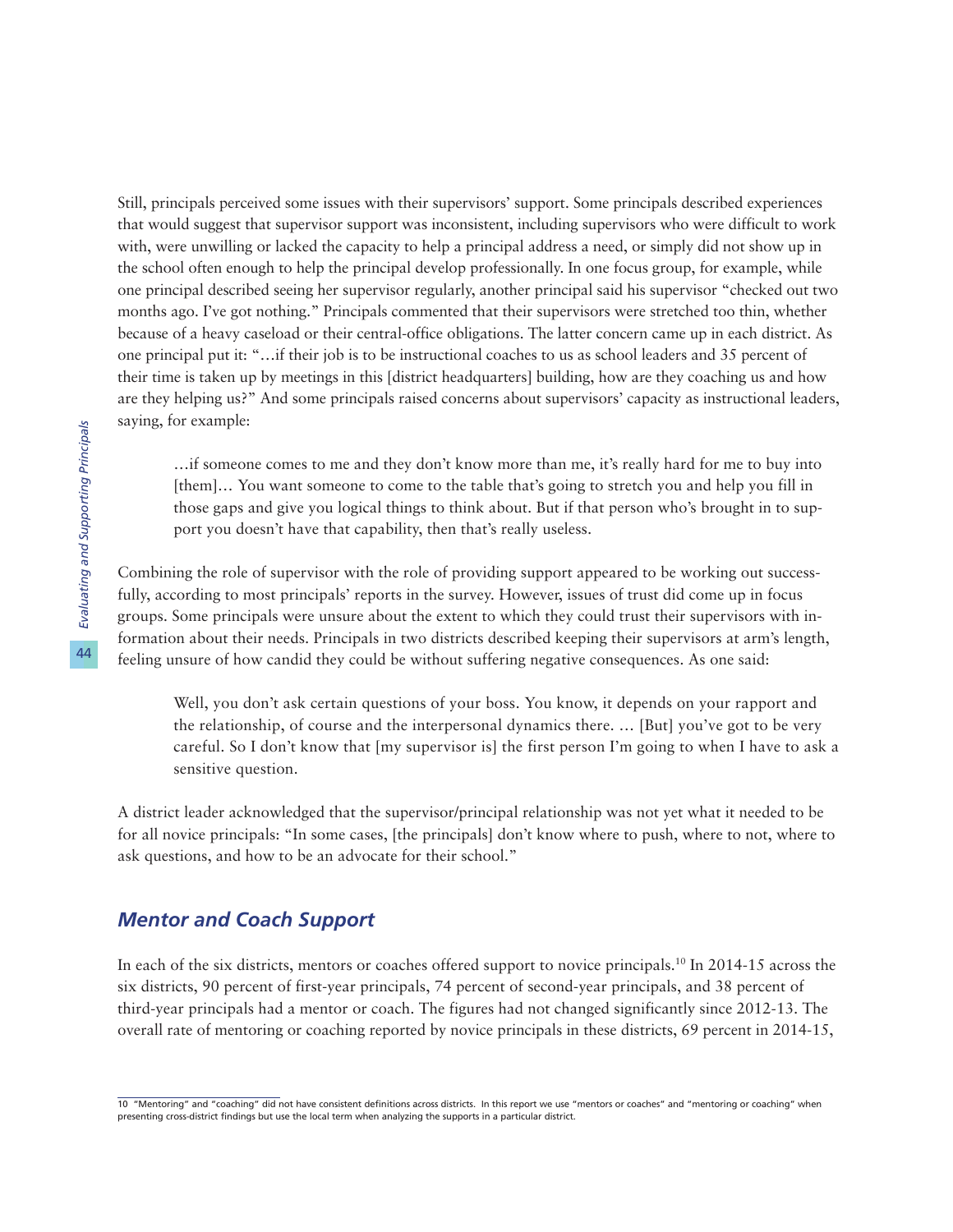was somewhat higher than the rate of mentoring or coaching reported by all principals in urban districts in 2011-12 on the federal Schools and Staffing Survey, which was 62 percent (Manna, 2015). Districts varied in the type of support offered, along a continuum from helping principals learn to think for themselves to assisting them in the day-to-day management of their schools.

Mentors and coaches saw themselves as trouble-shooters, helping principals address the day-to-day problems that arose. A coach in a pilot initiative in New York City explained that they were trying to identify the needs—which were extremely varied—and then respond, rather than bring a set agenda. Consequently, they worked through repeated cycles of learning and adaptation:

So it's been—for me the whole experience has been like learning how to navigate the differences and then trying to respond to them in an appropriate way. That's been the challenge, a good challenge that I think we're still working well with.

A mentor in another district described helping principals in whatever way made sense: "they call or email, and if needed, I go over to their buildings and we role play. And if I don't have the resource or the support to give them, I'm like, okay, this is who we need to get." In Denver, which used a model of executive coaching, a coach explained:

…the whole idea of executive coaching is really what your client needs; and they articulate those needs. We're not here, as coaches, to tell [principals] what they need. They have [principal supervisors] to tell them what they need.

Coaches said they were often the bridge between principal and supervisor, helping principals understand their supervisors' expectations and helping the supervisors understand their principals' needs. Districts had set up procedures for these interactions. In Gwinnett County, for example, mentors took responsibility for ensuring that a supervisor knew about a principal's needs. A supervisor described how the process worked:

I would meet mostly with the mentor and talk about concerns and the principal knew it. When I would visit, [the mentor] would say she knew about it. Our conversations [with the principal] centered around the same topic/ concern if there was a concern. For every new principal, I'd know who the [mentor] was. The [mentor] would schedule an appointment with me and ask if I had any concerns. We'd kind of work like a tag team. It could be informal, but there is at least monthly communication.

And a Gwinnett County mentor explained:

To me at least, it typically has been, if [the supervisor is] seeing something, they'll let me know they're seeing something. That gives me a heads up to have something I can go in and work on. However, if I see a red flag, and I start getting very concerned, I will camp on the [supervisor's] doorstep.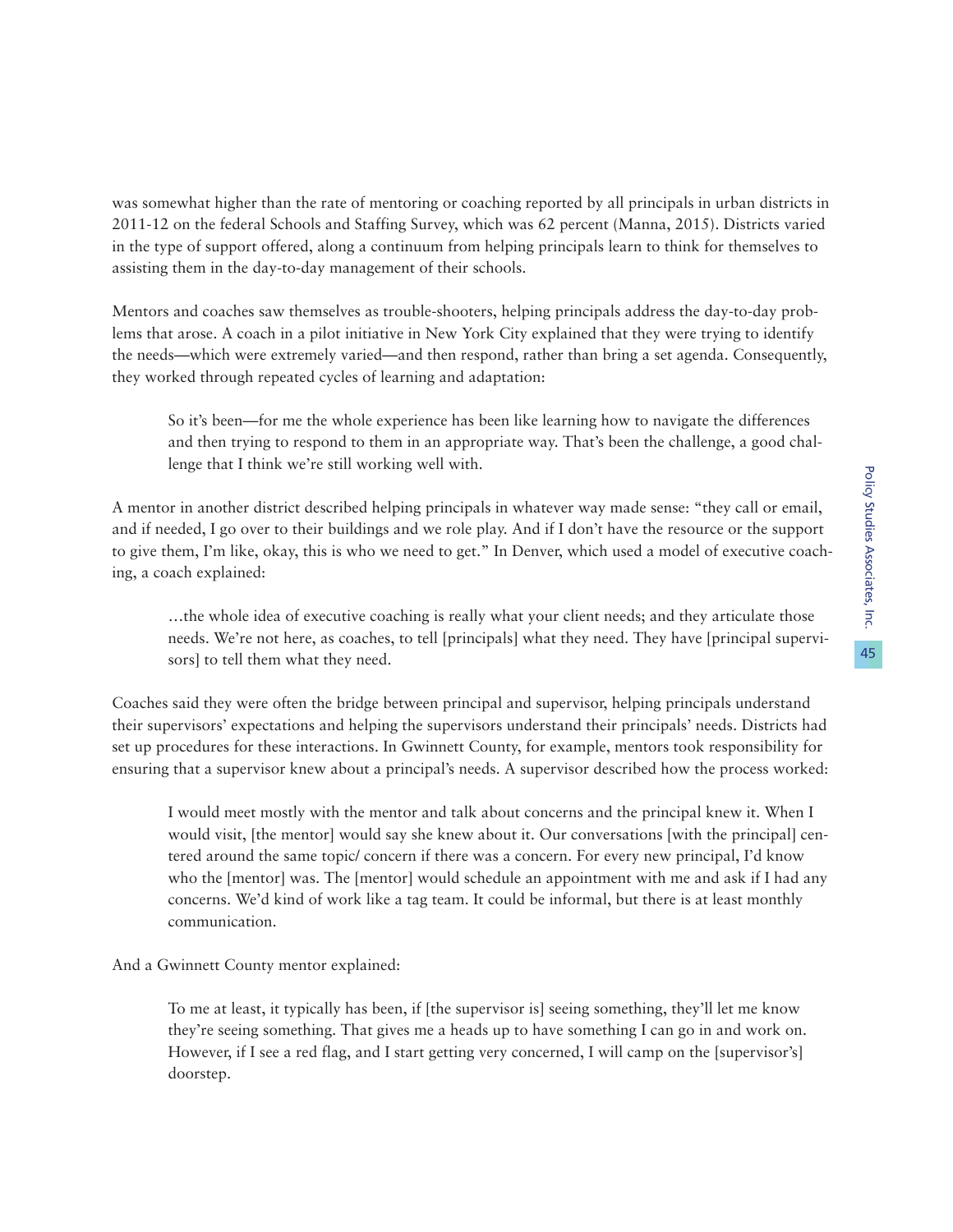A joint effort by district staff in different roles was also the expectation in Prince George's County. A coach, mentor, and principal supervisor would meet at the beginning of the year to discuss the roles they would play in providing principal support. A district administrator explained that through continuous dialogue with the principal's supervisor and mentor, the coach—having had recent experience in the principalship and "understand[ing] the pressures and nuances of the first year"—could accurately diagnose and effectively communicate a principal's needs to their supervisor and mentor. "So it's just been a nice relationship and communication among the 'triad.'"

There were limits to the information sharing, however, at least in some circumstances. Mentors and coaches described limits on the amount of information they would share with supervisors. A mentor said:

We want to continue to cultivate the relationships [with the supervisors] so that we can both come to a good understanding of what are the priorities … and focus areas of the school. … But we are definitely not spies, and we are definitely not running back [to the supervisors] with information.

Principals' comments in focus groups painted a picture of the coach or mentor as their lifeline, providing day-to-day, hands-on support that principals said was vital to their immediate survival but that their supervisors usually did not have the bandwidth to provide. Principals described their mentors as "cheerleaders," "someone to bounce ideas off of," "available at all times," "an amazing resource," "the most effective source of support," and a "lifesaver." One principal's description reflected the perspectives expressed by many principals across the six districts:

Having a [mentor] has probably been the most effective [support]. And I know for my mentor, it's a 24-hour-a-day job. I mean, I've had to have those middle of the night conversations with my mentor about things that keep me up at night, and she's just been very open and very wise and given great advice. So that has probably been the number one [thing] for me as a new principal is having that [mentor].

Aware of the sheer volume of their needs, however, novice principals were making distinctions between the support they could ask of their mentor or coach—a ready resource—versus that which they could ask of their supervisor: "because you don't want to call your [supervisor] for every little thing, especially as a firstor second-year principal," as one said.

Having the support of a mentor or coach appeared to raise principals' opinions of the effectiveness of all the support they received from their district. Principals who had a mentor or coach were more likely to rate the support they received from their supervisor and from professional development higher than principals who did not have a mentor or coach in 2015. While the differences in the average ratings of support were not large—means of 4.2 versus 3.8 for supervisor support and 4.0 versus 3.8 for professional development—they were statistically significant. Indeed, the differences suggest that districts' investments in mentors or coaches extended the benefits of all the support principals received.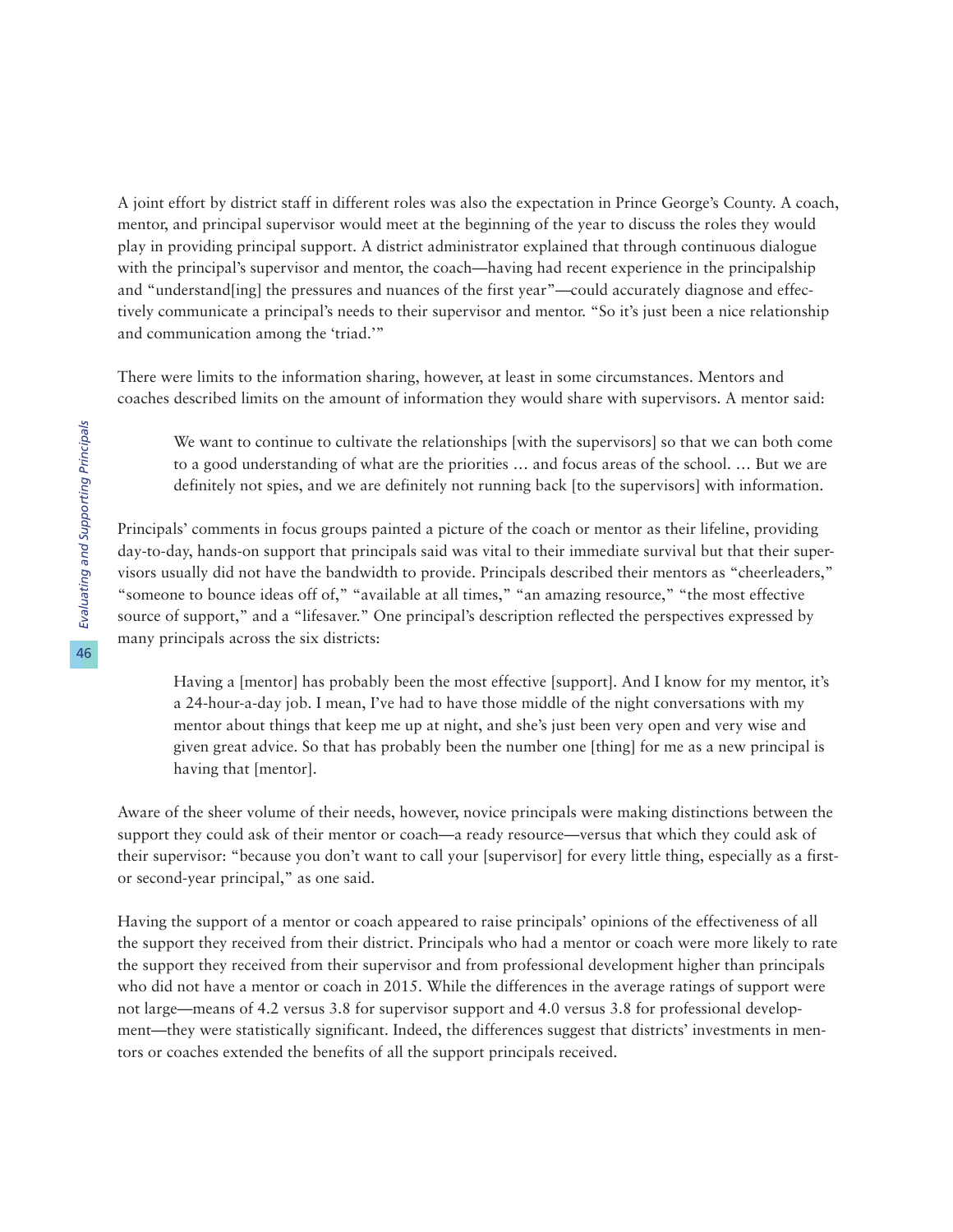Most principals did not report discussing the results of their evaluation with their mentors or coaches, however. Only about a third of the principals who had mentors or coaches reported on the survey that they had met with them to discuss the results of their evaluation. It is possible that principals made distinctions between their day-to-day needs—served largely by their mentors or coaches—and the needs documented through a formal evaluation system.

# *Professional Development*

The Principal Pipeline Initiative called on districts to support novice principals through high-quality professional development, but it appears that districts were focusing more attention on strengthening individual support from supervisors, mentors, or coaches than on strengthening group-based professional development. Districts offered professional development for principals, but the connection between identified principal needs and available professional development was a work in progress.

District-wide data on principal needs played a part in planning district programs of professional development. In Charlotte-Mecklenburg, for example, district leaders identified managerial leadership as a common gap in principal practice and therefore offered professional development sessions around helping principals "manage all the different responsibilities and their nuances." Similarly, leaders in Prince George's County reported designing professional development offerings based on principal evaluation results: "… that's how we make our big buckets for what we'll do throughout the year. We kind of take this collective look with what our principals are struggling with across the board, and think about what maybe new processes that we're going to put in place."

Principals did not rate professional development as a significant source of support, however. It lagged behind supervisor and mentor or coach support, according to principals surveyed in spring 2015 (Exhibit 17). The percent of principals who strongly agreed that professional development addressed the pressing issues in their school, addressed their specific needs, or deepened their understanding of school leadership was consistently lower—by as many as 20 percentage points—than the percent strongly agreeing that their supervisor, mentor, or coach supported them on these issues.

In focus groups, principals described professional development as "compliance-oriented" and organized for large groups. They often described the professional development in their district as overloaded with information. No principal referred to district-sponsored professional development as helpful or focused on addressing individual needs.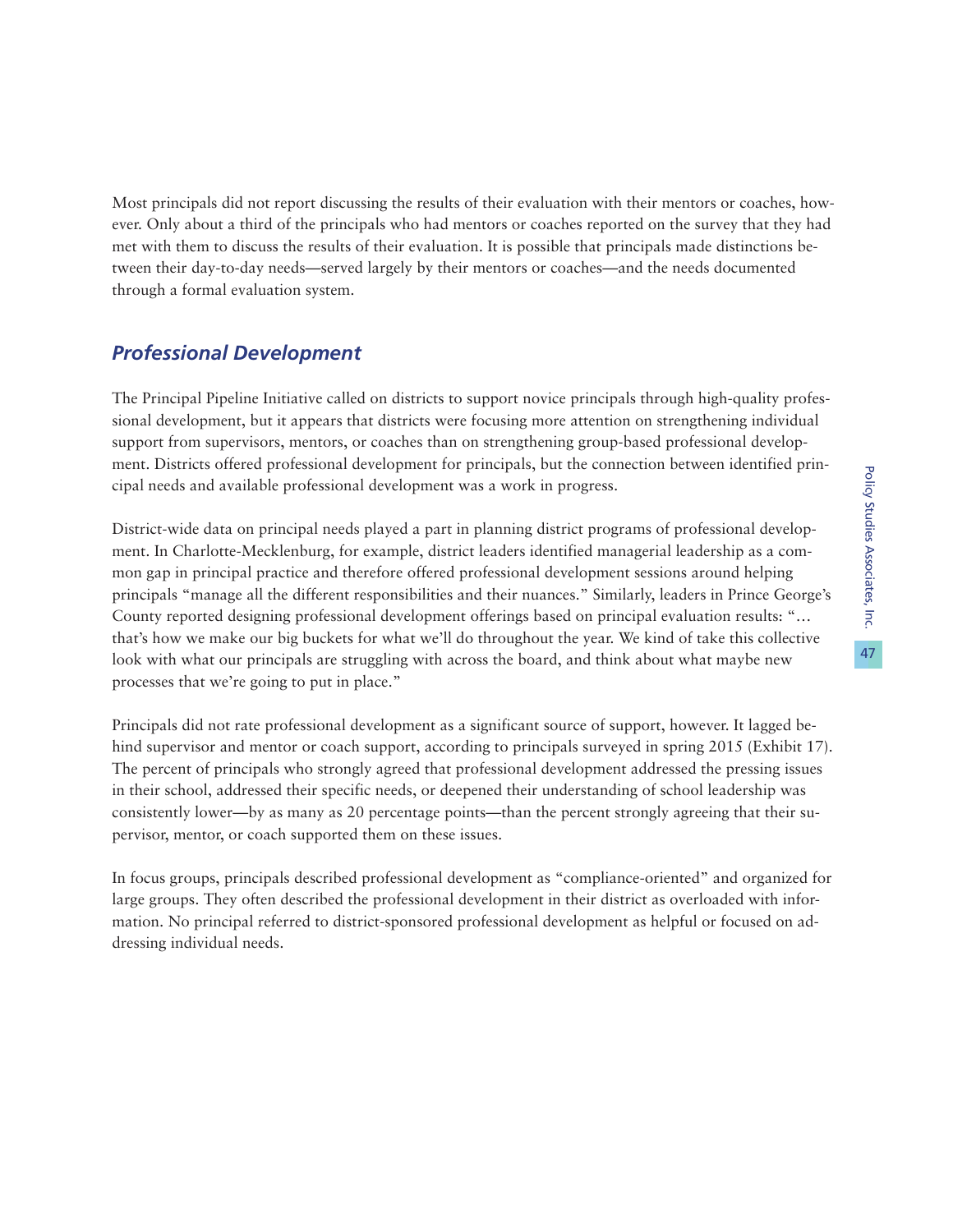In addition to traditional course offerings, district leaders in Charlotte-Mecklenburg, Denver, Gwinnett County, and Prince George's County described novice principals' professional learning communities (PLCs) as another source of professional development and support. These PLCs met regularly to discuss problems of practice and receive support from district staff—such as instructional facilitators, assessment specialists, or finance specialists—to develop or strengthen a skill. District leaders said that these groups provided real and meaningful support for principals; a Denver official said of principals: "… they'll actually pick up the phone and call … somebody that they know is really good at something that they're struggling with. They'll do covisits to schools. I know a couple principals that talk to three or four other principals five or six times a week." Group walkthroughs were also a feature of novice principal PLCs in Charlotte-Mecklenburg, where a principal said that six principals from the PLC would visit one school and help the principal identify their "blind spots" so that they could think about how they would improve their leadership.





Exhibit reads: Forty-two percent of principals agreed that the support they received from their supervisor/evaluator helped them address the pressing issues in their school to a great extent.

48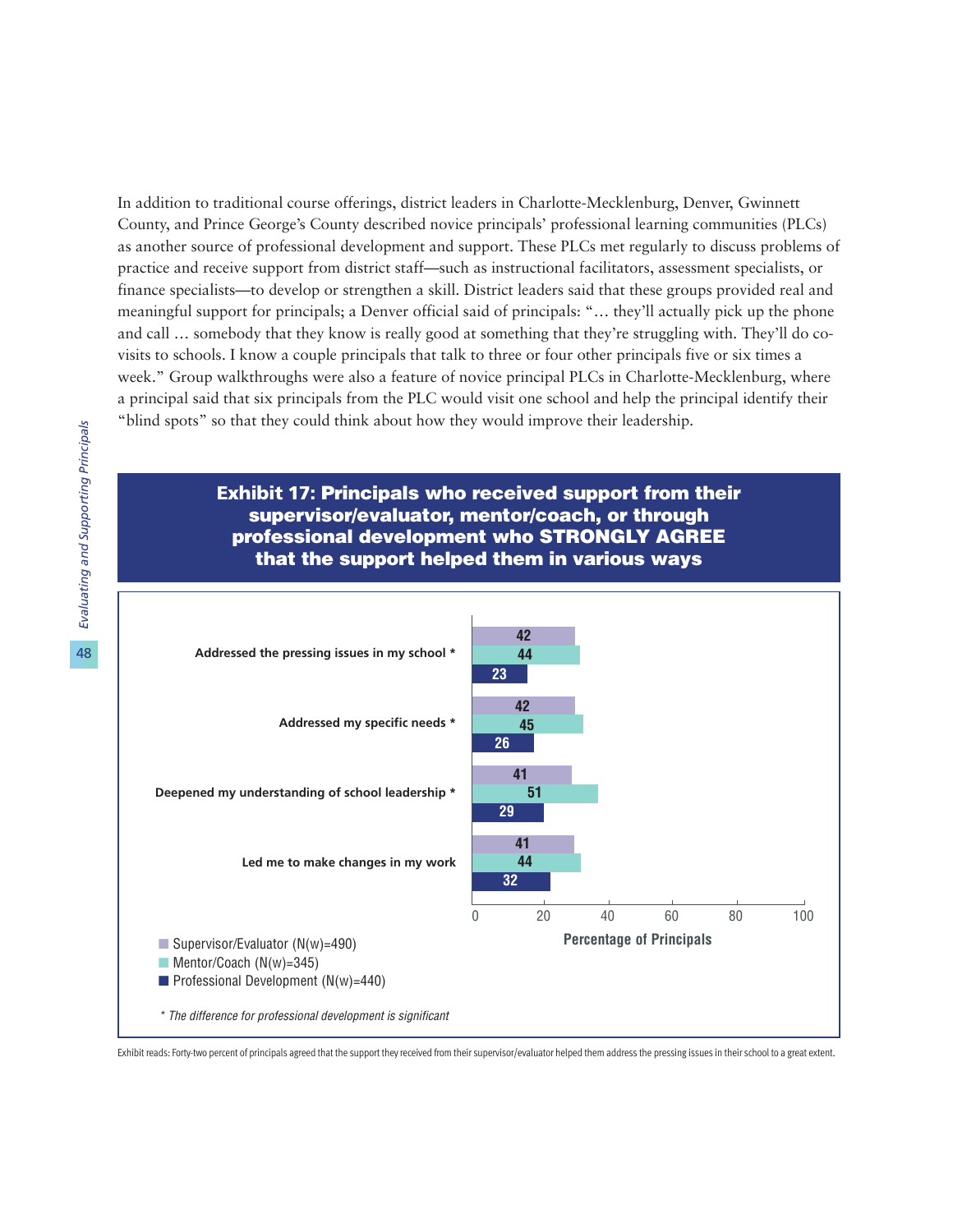Denver administrators said they recognized that their new principals who had come through strong preservice preparation had already outgrown the "nuts and bolts" induction training that the district had typically provided. The district quickly developed a PLC structure intended to give novice principals the opportunity to discuss their successes and challenges with a network of peers. District administrators said the resulting New Principal Breakfast had become a focus group for principals to exchange ideas and strategies and for central office staff to identify—and serve—the very different real-time needs of their novice staff:

Our intent was to just pull them together and give them the support, the networking support that they gave us feedback that they wanted. And I would say over the course of the year, that has definitely turned into—for me, it's been a focus group where I get their feedback of how their year has gone, and so I've really spent a year with them and I have some really good notes on what they do need moving forward.

Monthly PLC meetings in Prince George's County, similarly, provided professional development to principals in such areas as curriculum, instruction, teacher evaluation, and data-based decision making.

Districts were still working to strengthen the connection between individual principal needs and available professional development. After several unsuccessful attempts in recent years, for example, a district leader in Denver described the complexities of building a professional development system that would directly respond to principal needs: "That's just challenging, to take a principal out of their building, when so much is going on, to offer PD that is just-in-time, that's differentiated, that is really meaningful, and actually moves the growth of that leader." One problem that administrators identified was that professional development was usually not available on the right timeline. A mid-year evaluation in January might call for support that was only offered in December. The district leader explained that the district was working to develop professional development opportunities aligned with the evaluation rubric and to offer them at multiple times during the year. The district was also trying to make supervisors more aware of professional development opportunities through an online, digital professional development course catalog. However, the district held no illusions about the extent to which principals saw these courses as go-to sources of support:

…we did a lot of work, published this document, and then the second it's published, it's no longer accurate. So we lose the confidence of [our principals] who say "I need help and that's not an option for me because I'm not going to waste my time even trying to do that." And so I think that we'll have to do an intentional push to say "We stand by this; this is going to be helpful to you." But we'll definitely have to build confidence in our users … that we can meet their needs.

Traditional notions of professional development through course offerings were not enough to help principals improve, according to some district leaders. A Hillsborough leader explained that course offerings did not provide the job-embedded experiences or practice that principals needed. For example, principals needed to develop their capacity to have hard conversations with teachers based on classroom observations, and this leader then thought: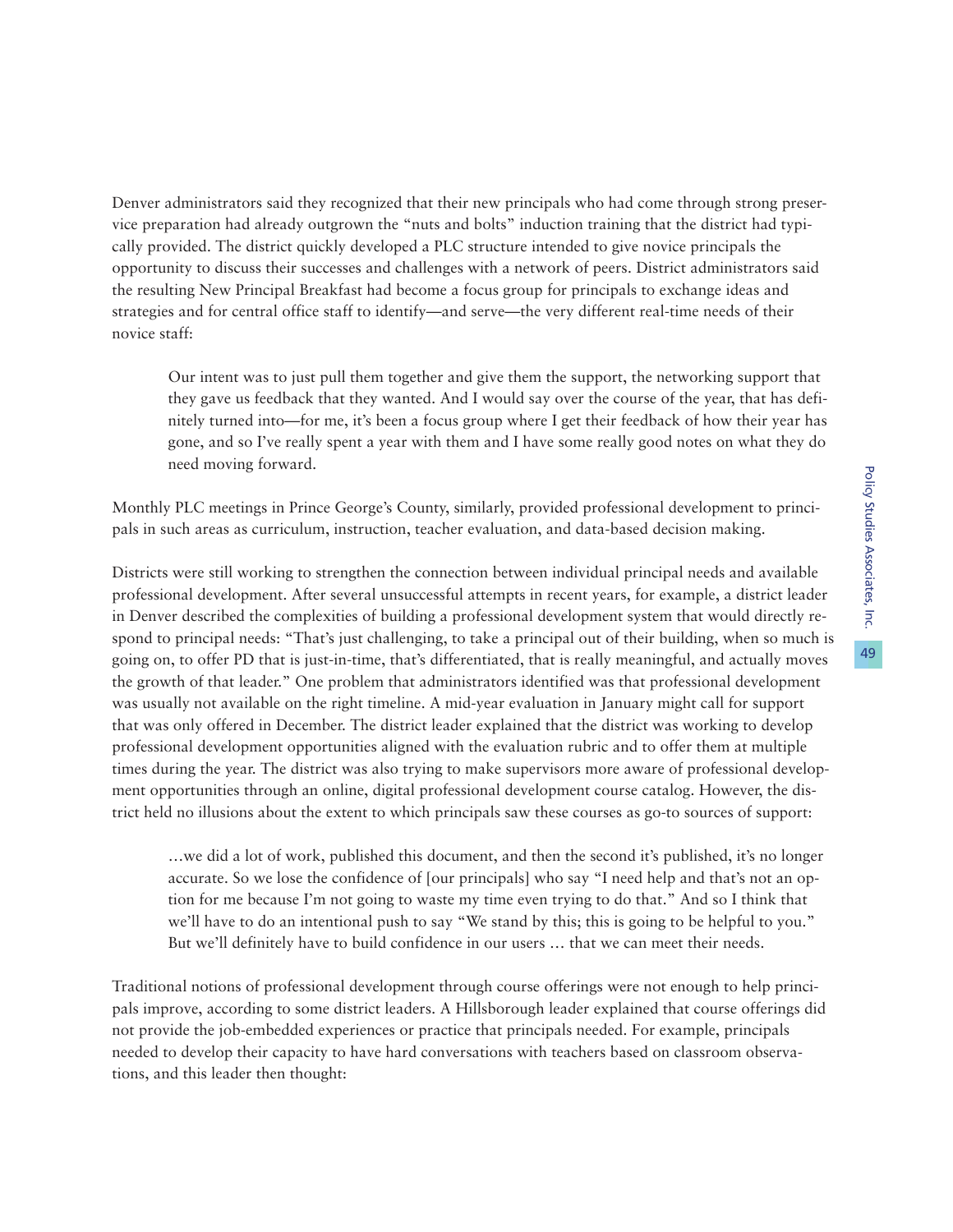What I want to give them is, what would that look like? So what could be good examples of jobembedded experiences that this person would get to improve in that area? We haven't done that yet. So all [supervisors] think about is "What PD can I give them?" They're not at the point yet, about what can I do to support them in the field. So I think that's a tool that, that needs to be provided to them, this summer, as we go further.

#### *Summary*

The Principal Pipeline Initiative emphasized on-the-job support for novice principals, and the six districts made this a priority. A high proportion of principals reported receiving support in the areas in which they needed to improve, and district leaders were working hard to build capacity for better support. Principal supervisors, some newly hired and others doing a job that had been redefined, were striving to support their principals as instructional leaders. By 2015, principals were generally rating their supervisors as a source of knowledgeable, tailored help almost comparable to their mentors or coaches. This reflected growth in the supervisors' ratings since the previous year. Focus groups with principals revealed, however, that some principal-supervisor relationships were not living up to district expectations, whether because of a lack of supervisor capacity or because of the principal's concerns about candidly discussing his or her weaknesses. The on-call, nonjudgmental role of a mentor or coach continued to offer benefits that principals said they appreciated.

District professional development did not, as yet, offer effectively tailored help to address individual principals' identified needs. Districts were trying to improve their professional development by aligning it to overall data on all principals' learning needs and by instituting professional learning communities. However, principals expressed limited satisfaction with what they received. Thus the individual capabilities of a principal's supervisor and mentor or coach (if one was available) were the chief resources offered by districts for principals' professional learning.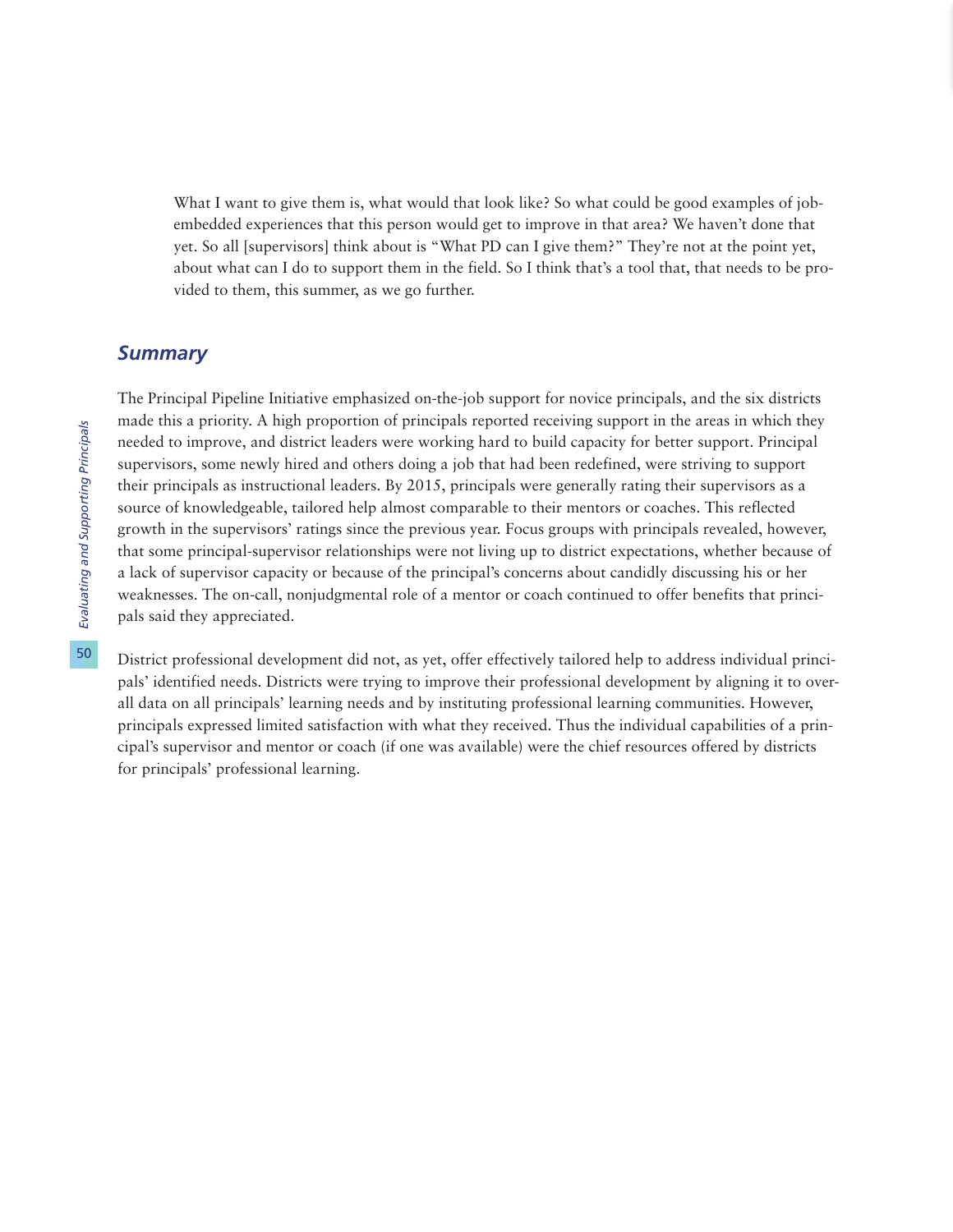# **4. Summary and Conclusions**

s of 2015, every district had developed rigorous systems to evaluate principal performance, designing complex, multi-measure systems that included measures of professional practice and student growth to evaluate principal ing complex, multi-measure systems that included measures of professional practice and student growth to evaluate principal performance. These systems reflected state policies (under the federal Race to the Top and waivers of the Elementary and Secondary Education Act accountability provisions). Districts began piloting and rolling out their evaluation systems early in the Principal Pipeline Initiative, if not before, and they continually tinkered with the measures, the procedures, and the training for evaluators.

Across districts, the principal evaluation measures varied in number and type and were weighted differently, but stakeholders, including district leaders, principal supervisors, and novice principals, generally agreed that the evaluation system was appropriate and captured information that would ultimately help principals improve. Unlike most teacher evaluation systems that mandate a predetermined number of observations, these principal evaluation systems fostered an ongoing conversation between principal and supervisor intended to produce steady and continuous improvement in principal practice. Principal evaluation was not a scheduled, discrete activity but a year-long conversation between principal and supervisor.

While districts had made a great deal of progress in developing rigorous principal evaluation systems, they were still working to strengthen them. They knew they needed to continue to spell out the evidence that would support accurate ratings of professional practice and, especially, to train principal supervisors for greater consistency in ratings.

Top leaders in these districts were committed to the Principal Pipeline Initiative idea of providing support to each novice principal that took evaluation results into account. They were redefining the role of the principal supervisor to become the principal's primary source of support and professional development. The districts provided additional staffing and training to build principal supervisors' capacity to support principal growth. In spring 2015, districts had made many strides toward preparing supervisors for their new roles. This was still a work in progress, but most novice principals saw their supervisors as knowledgeable and helpful, according to early evidence.

Although the districts also reported efforts to reorganize their professional development offerings to address principals' individual learning needs, they had been less successful in this regard, based on survey and interview data from novice principals. Group-based professional development was rated lower than principal supervisors, coaches, or mentors as a resource for addressing individual needs or deepening understanding of principal leadership. Mentors and coaches were given high ratings for their help and support by the novice principals with whom they worked.

Districts did not yet have clear plans for using evaluation data to inform improvement of other pipeline components. The results of principal evaluations were not yet informing principal hiring and placement practices or preservice program content and quality. This may be because the evaluation systems were so new. While some district leaders recognized that the evaluation data could and should be factored into dis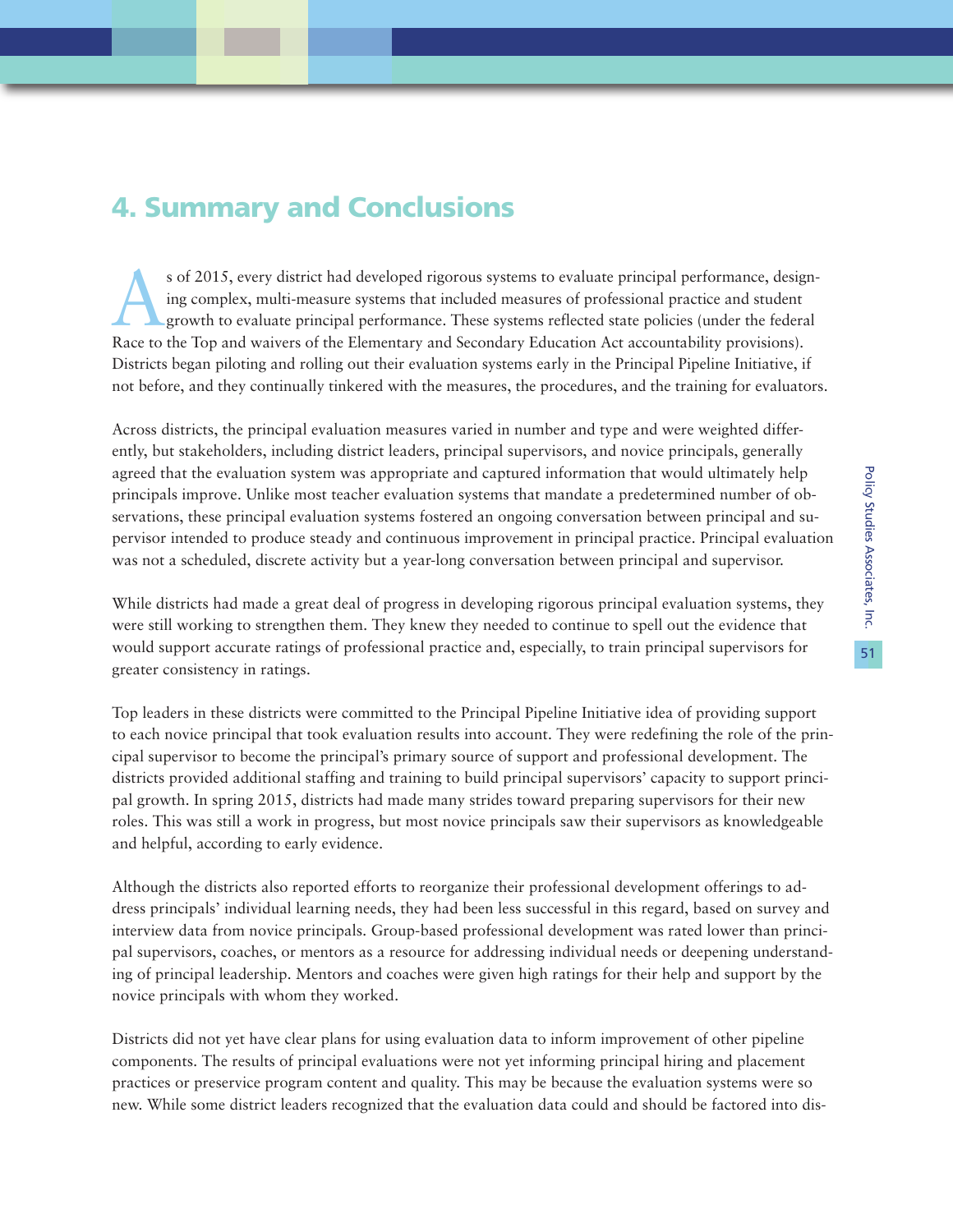trict decision making with regard to principal training, hiring, and placement, none had used the evaluation data in this way nor had district leaders universally expressed this as an objective. They did, however, hope that systems of evaluation and support could help them reduce the number of principal dismissals by identifying principal needs early and providing them with support that would help them improve.

Overall, these districts saw their principal evaluation system as a way to direct attention to the competencies that they valued in school leaders and to direct individual principals' attention to the specific competencies that they needed to develop further. Still, it takes time to refine evaluation system design, define evidence, ensure consistency in ratings, and build comprehensive support for principal learning, and districts were still working to achieve these goals.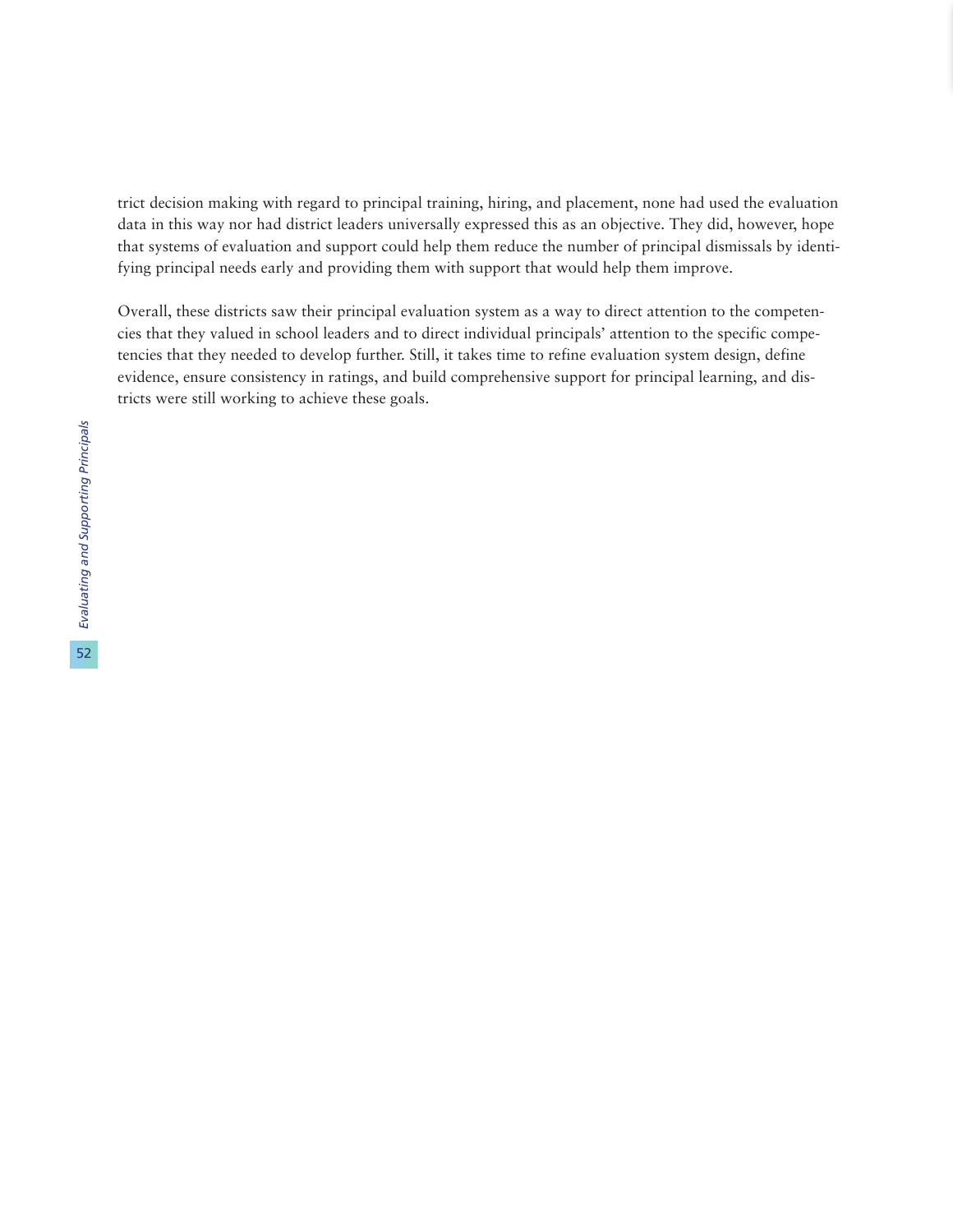# **References**

Clifford, M., & Ross, S. (2012). *Rethinking principal evaluation: A new paradigm informed by research and practice.* Alexandria: National Association of Elementary School Principals and National Association of Secondary School Principals.

Corcoran, A., Casserly, M., Price-Baugh, R., Walston, D., Hall, R., & Simon, C. (2013, October). Rethinking leadership: The changing role of principal supervisors. Washington DC: Council of the Great City Schools.

Davis, S., Kearney, K., Sanders, N., Thomas, C., & Leon, R. (2011). *The policies and practices of principal evaluation: A review of the literature.* San Francisco, CA: WestEd.

Goldring, E., Cravens, X.C., Murphy, J., Elliott, S.N., Carson, B., & Porter, A.C. *The evaluation of principals: What and how do states and districts assess leadership?* Paper presented at the American Educational Research Association Conference, New York, NY, March 2008.

Harris, D.N., & Herrington, C.D. (2015, March). Editors' introduction: The use of teacher value-added measures in schools: New evidence, unanswered questions, and future prospects. *Educational Researcher,* 44, 2, 71-76.

Horng, E., Kalogrides, D., & Loeb, S. (2009). *Principal preferences and the unequal distribution of principals across schools* (CALDER Working Paper No. 36). Washington, DC: Urban Institute.

Kane, T.J., McCaffrey, D.F., Miller, T., & Staiger, D.O. (2013). *Have we identified effective teachers? Validating measures of effective teaching using random assignment.* Seattle: Bill & Melinda Gates Foundation.

Louis, K.S., Leithwood, K., Wahlstrom, K.L. & Anderson, S.E. (2010). *Learning from leadership: Investigating the links to improved student learning.* St. Paul, MN: University of Minnesota, Center for Applied Research and Educational Improvement.

Lunenburg, F.C. (2011). Goal-setting theory of motivation. *International Journal of Management, Business, and Administration, 15,* 1-6.

Manna, P. (2015). *Developing excellent school principals to advance teaching and learning: Considerations for state policy.* New York: The Wallace Foundation

Mitgang, L., Cummins, H. J., & Gill, J. (2013). *Districts matter: Cultivating the principals urban schools need.* New York, NY: The Wallace Foundation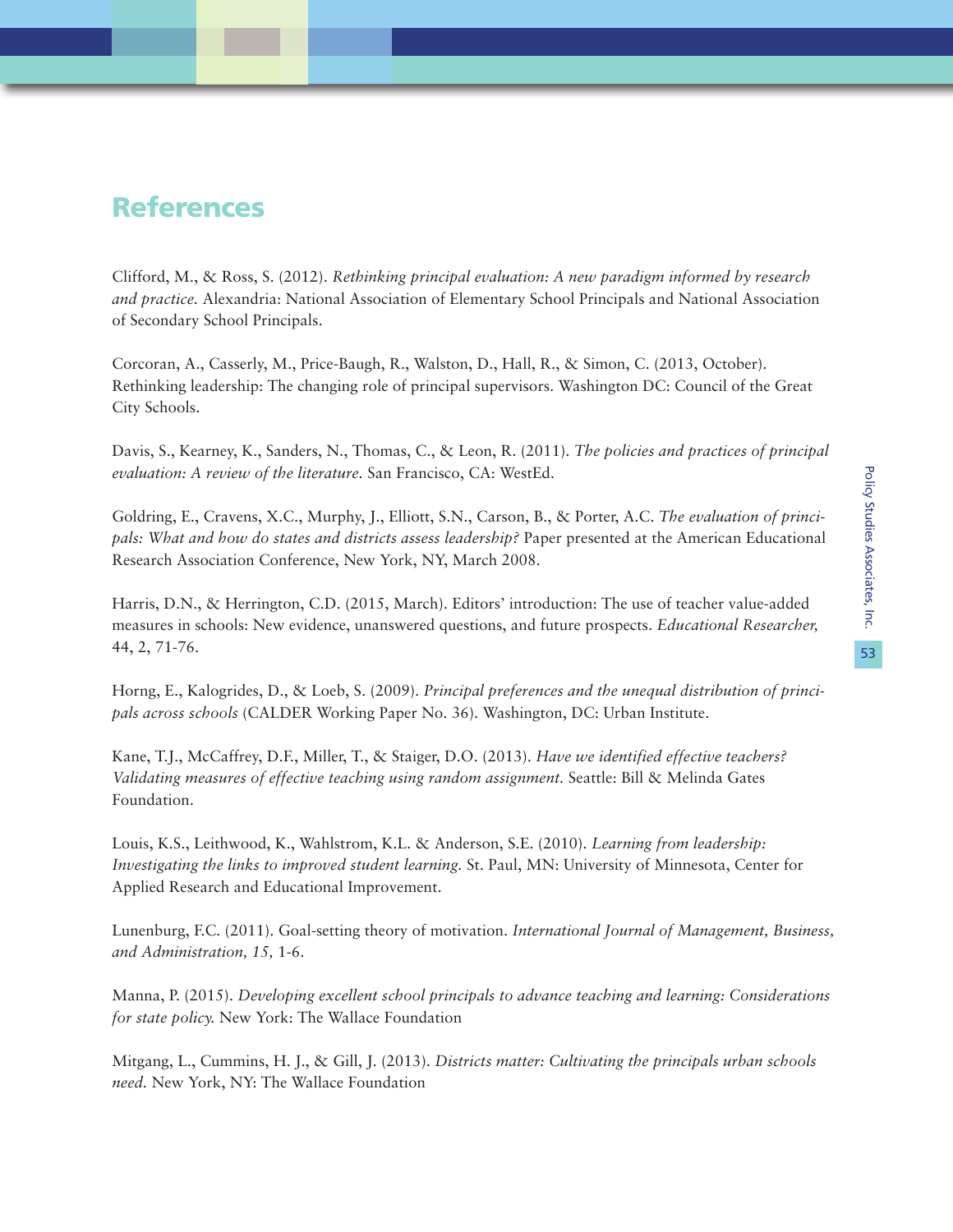National Research Council. (2009, October 5). *Letter report to the U.S. Department of Education on the Race to the Top Fund.* Washington DC: Author.

Portin, B.S., Feldman, S., & Knapp, M. S. (2006). *Purposes, Uses, and Practices of Leadership Assessment in Education.* Seattle, WA: Center for the Study of Teaching and Policy, University of Washington.

Sartain, L., Stoelinga, S.R., & Brown, E.R. (2011). *Rethinking teacher evaluation in Chicago: Lessons learned from classroom observations, principal-teacher conferences, and district implementation.* Chicago: Consortium on Chicago School Research.

Turnbull, B.J., Riley, D.L., Arcaira, E.R., Anderson, L.M., & MacFarlane, J.R. (2013). *Building a stronger principalship, Vol. 1: Six districts begin the Principal Pipeline Initiative.* Washington DC: Policy Studies Associates.

Turnbull, B.J., Riley, D.L., & MacFarlane, J.R. (2013). *Building a stronger principalship, Vol. 2: Cultivating talent through a principal pipeline.* Washington DC: Policy Studies Associates.

Turnbull, B.J., Riley, D.L., & MacFarlane, J.R. (2015). *Building a stronger principalship, Vol. 3: Districts taking charge of the principal pipeline.* Washington DC: Policy Studies Associates.

U.S. Government Accountability Office (2013, September). *Race to the Top: States implementing teacher and principal evaluation systems despite challenges.* Washington DC: Author.

Weisberg, D., Sexton, S., Mulhern, J., & Keeling, D. (2009). *The widget effect: Our national failure to acknowledge and act on differences in teacher effectiveness.* New York: The New Teacher Project.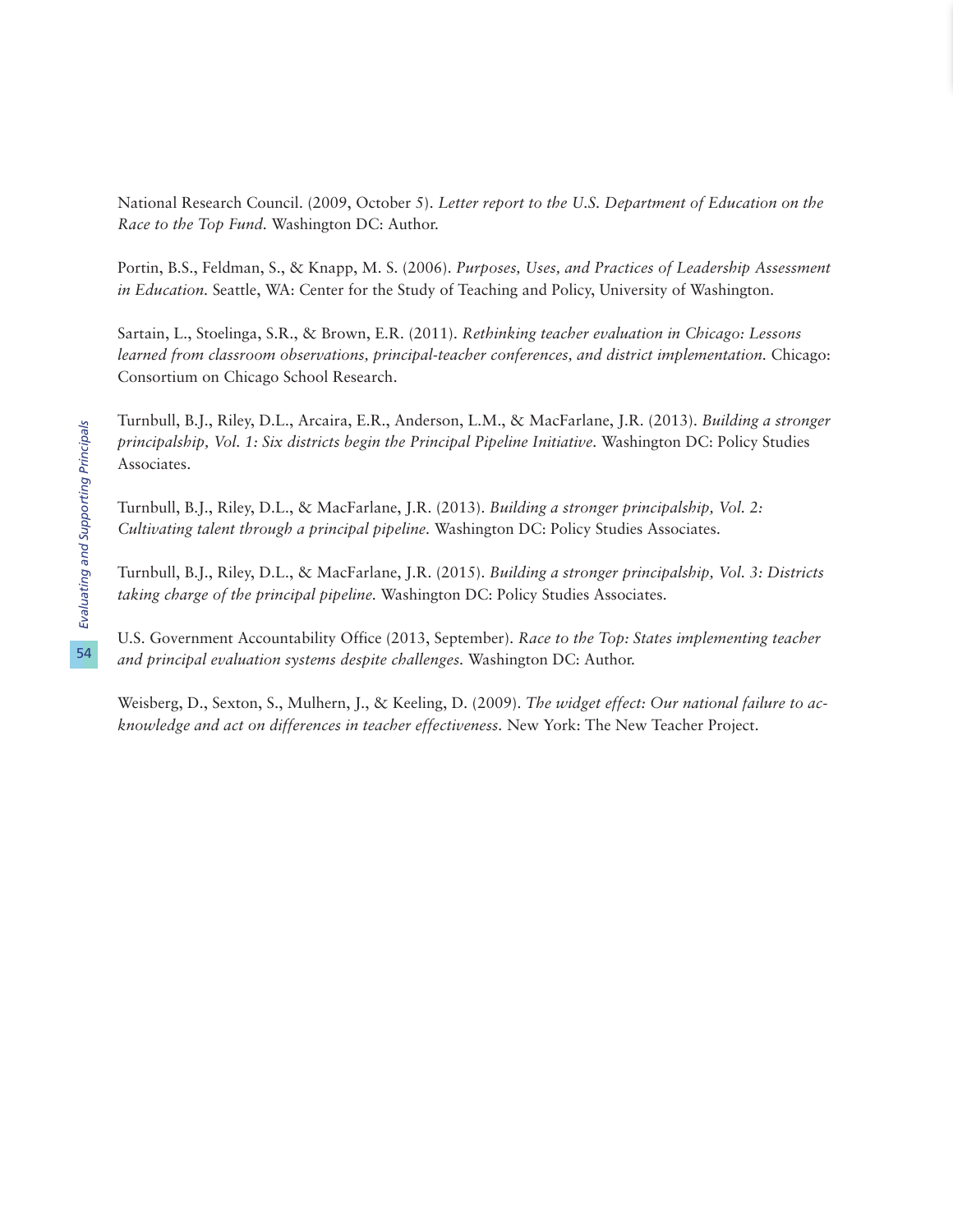# **Appendix A: Survey Administration, Weighting, and Analyses**

## *Survey Administration*

In the winter of 2013, 2014, and 2015, PSA contacted the PPI project directors in each of the six districts to explain the purpose of the survey and to request the names and email addresses of all first-, see ond-, and thi n the winter of 2013, 2014, and 2015, PSA contacted the PPI project directors in each of the six districts to explain the purpose of the survey and to request the names and email addresses of all first-, second-, and third-year principals. Once PSA received the principal rosters, we reviewed the lists for second-, and third-year principals in the six districts. We sent multiple reminder emails to non-responding principals. In the 2013 wave of surveys, 353 principals responded out of the total of 617 novice principals surveyed across the six districts, for an overall response rate of 57 percent. A total of 541 of the 821 novice principals responded in 2014, for an overall response rate of 66 percent, and a total of 514 of the 791 novice principals responded in 2015, for an overall response rate of 65 percent.

## *Survey Weighting and Analyses*

To determine post-stratification survey weights for each district, the inverse of the number of respondents from the district out of the total number of respondents to the survey was divided by six, the total number of districts (Exhibit A-1). For example, in 2015, there were 56 principal respondents in Charlotte-Mecklenburg and 514 total principal respondents from all six districts, resulting in a survey weight of 1.53 (i.e., (514/56)/6). The 2013 and 2014 data from principals were weighted in a similar fashion.

| <b>Exhibit A-1: Principal survey weights by district and year</b> |      |      |      |  |
|-------------------------------------------------------------------|------|------|------|--|
| <b>District</b>                                                   | 2013 | 2014 | 2015 |  |
| <b>Charlotte-Mecklenburg</b>                                      | 1.37 | 1.73 | 1.53 |  |
| <b>Denver</b>                                                     | 1.05 | 1.33 | 1.56 |  |
| <b>Gwinnett County</b>                                            | 1.51 | 1.92 | 2.09 |  |
| <b>Hillsborough County</b>                                        | 1.07 | 2.15 | 1.86 |  |
| <b>New York City</b>                                              | 0.58 | 0.34 | 0.35 |  |
| <b>Prince George's County</b>                                     | 1.01 | 1.43 | 1.26 |  |

Exhibit reads: The survey weight for Charlotte-Mecklenburg principals in 2013 was 1.37; the survey weight for Charlotte-Mecklenburg principals in 2014 was 1.73; the survey weight for Charlotte-Mecklenburg principals in 2015 was 1.53.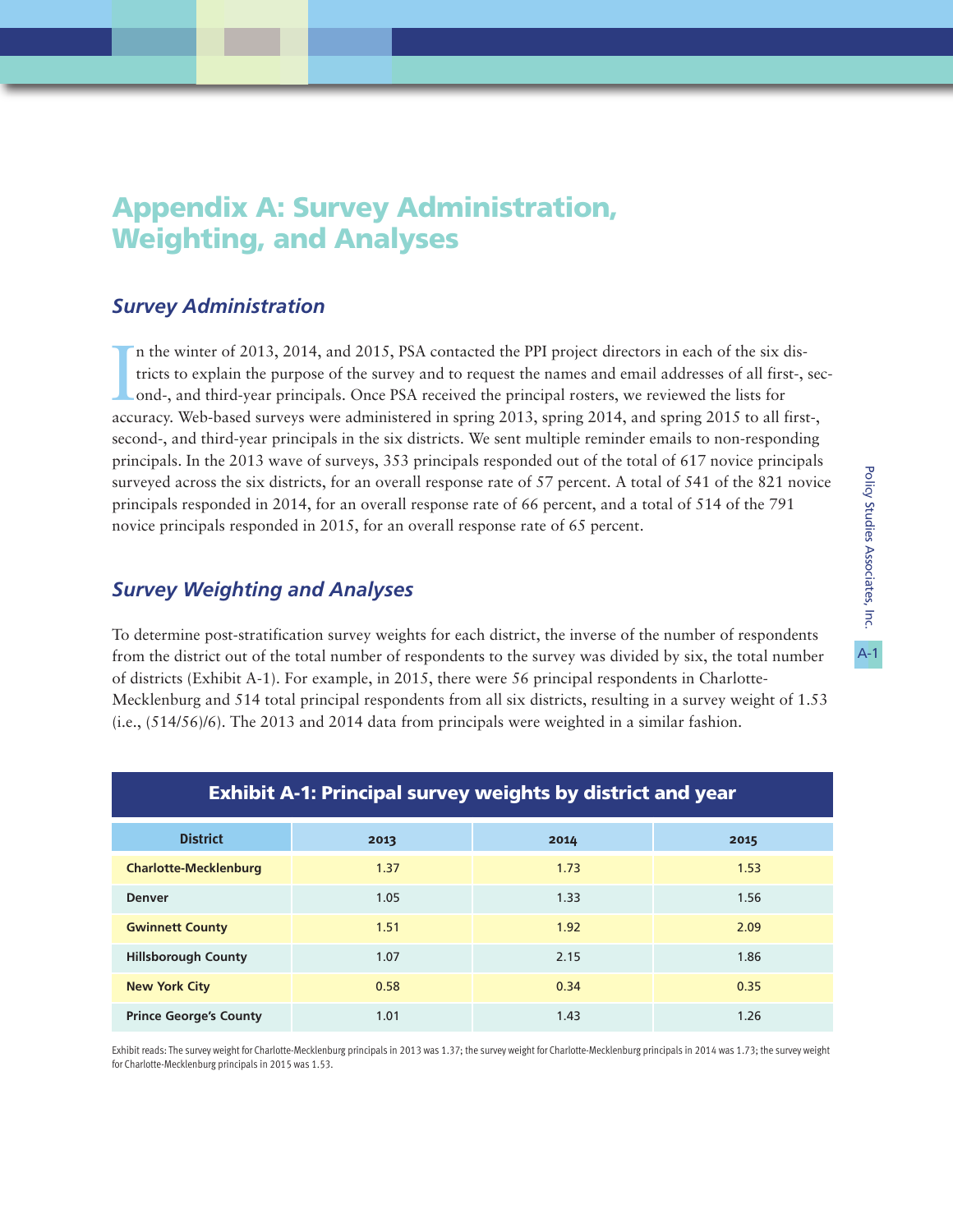The main method of analysis for this report was to analyze cross-sectional data from 2013 through 2015. The 2013 data included principals who started in their position from 2010 to 2013, the 2014 data included principals who started in their position from 2011 to 2014, and the 2015 data included principals who started in their position from 2012 to 2015.

Many comparisons in the report are presented along with information about whether the difference between estimated percentages is statistically significant. One method of determining the statistical significance of the difference between two percentages is to compare the confidence intervals of the two percentages. Confidence intervals provide information about the accuracy of the estimated percentages. If the confidence intervals for two percentages do not overlap, then the difference is deemed statistically significant.